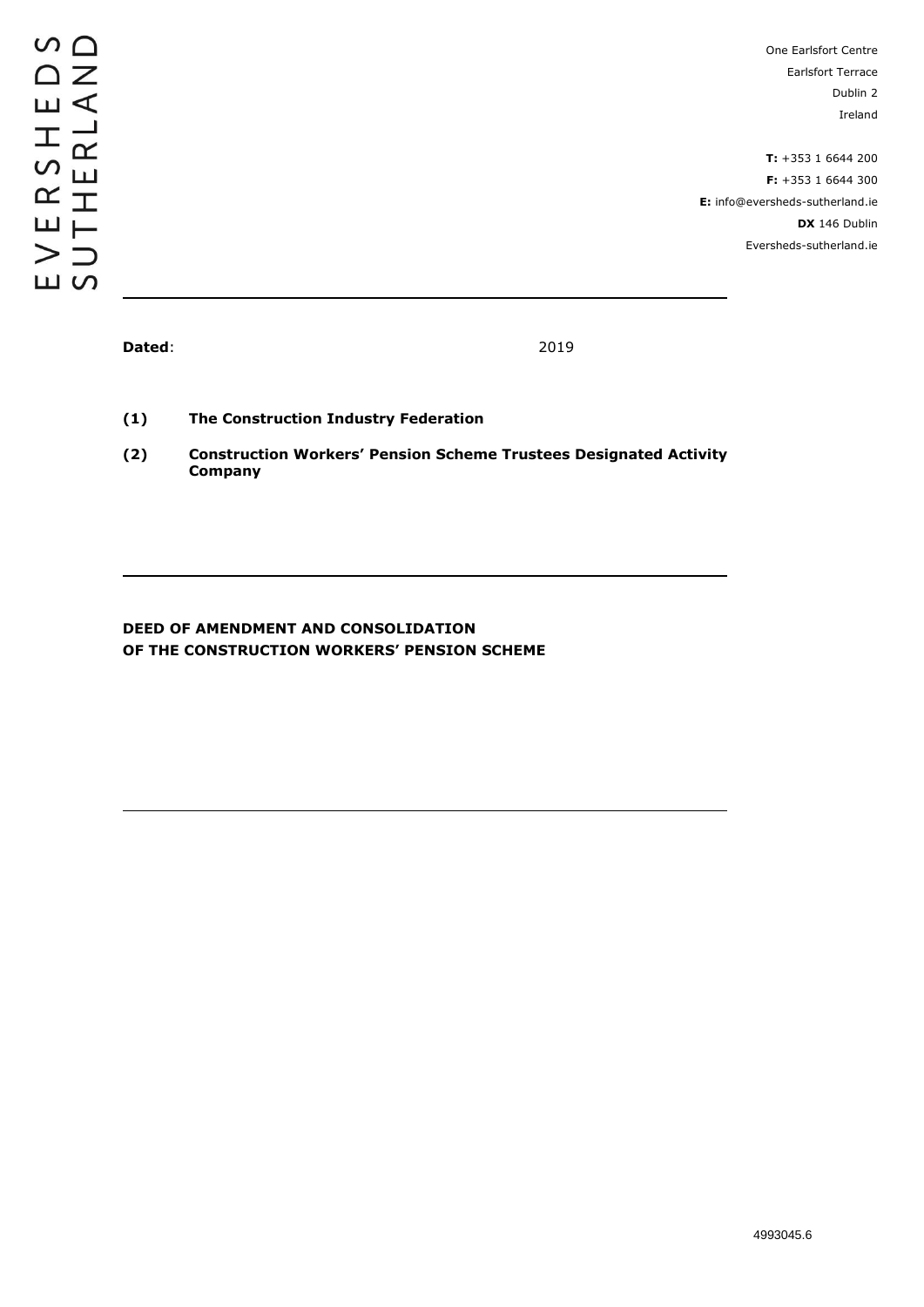#### **THIS DEED OF AMENDMENT AND CONSOLIDATION** is made the day of 2018

#### **BETWEEN**

- 1. **THE CONSTRUCTION INDUSTRY FEDERATION** a trade union registered under the Trade Union Acts, 1871 to 1990, whose principal office is situate at Construction House, Canal Road, Dublin 6 (the "**Federation**"); and
- 2. **CONSTRUCTION WORKERS' PENSION SCHEME TRUSTEES DESIGNATED ACTIVITY COMPANY** (Company Registration Number 418309) whose registered office is situate at Canal House, Canal Road, Dublin 6 (the "**Trustee**"),

#### **AND IS SUPPLEMENTAL TO:**

- (i) a Definitive Trust Deed (as amended, the "**Trust Deed**") dated 25 May 2006 made between the Federation of the one part and the Trustee of the second part with rules scheduled thereto (as amended, the "**Rules**") whereby the Federation established the Construction Workers' Pension Scheme (the "**Scheme**") for providing relevant benefits for certain employees of the Employers (as defined therein) in accordance with the regulations set out in the Trust Deed and the Rules;
- (ii) a Deed of Amendment dated 28 June 2007 made between the Federation of the one part and the Trustee of the second part whereby certain provisions of the Trust Deed and the Rules were amended;
- (iii) a Deed of Amendment dated 27 September 2007 made between the Federation of the one part and the Trustee of the second part whereby Clause 12.1 of the Trust Deed was amended;
- (iv) a Deed of Amendment dated 28 November 2008 made between the Federation of the one part and the Trustee of the second part whereby certain provisions of the Trust Deed and Rules were amended;
- (v) a Deed of Amendment dated 9 November 2010 made between the Federation of the one part and the Trustee of the second part whereby Clause 8.3 and Clause 11(d)(i) of the Trust Deed were amended;
- (vi) a Deed of Amendment dated 11 June 2013 made between the Federation of the one part and the Trustee of the second part whereby certain provisions of the Rules were amended;
- (vii) a Deed of Amendment dated 28 May 2015 made between the Federation of the one part and the Trustee of the second part whereby Rule 12.1 and Rule 12.2 of the Rules were amended;
- (viii) a Deed of Amendment dated 25 June 2015 made between the Federation of the one part and the Trustee of the second part whereby Rule 12.1(b) of the Trust Deed was amended;
- (ix) a Deed of Amendment dated 26 May 2016 made between the Federation of the one part and the Trustee of the second part whereby certain provisions of the Rules were amended;
- (x) a Deed of Amendment dated 2017 made between the Federation of the one part and the Trustee of the second part whereby Rule 2 of the Rules was amended; and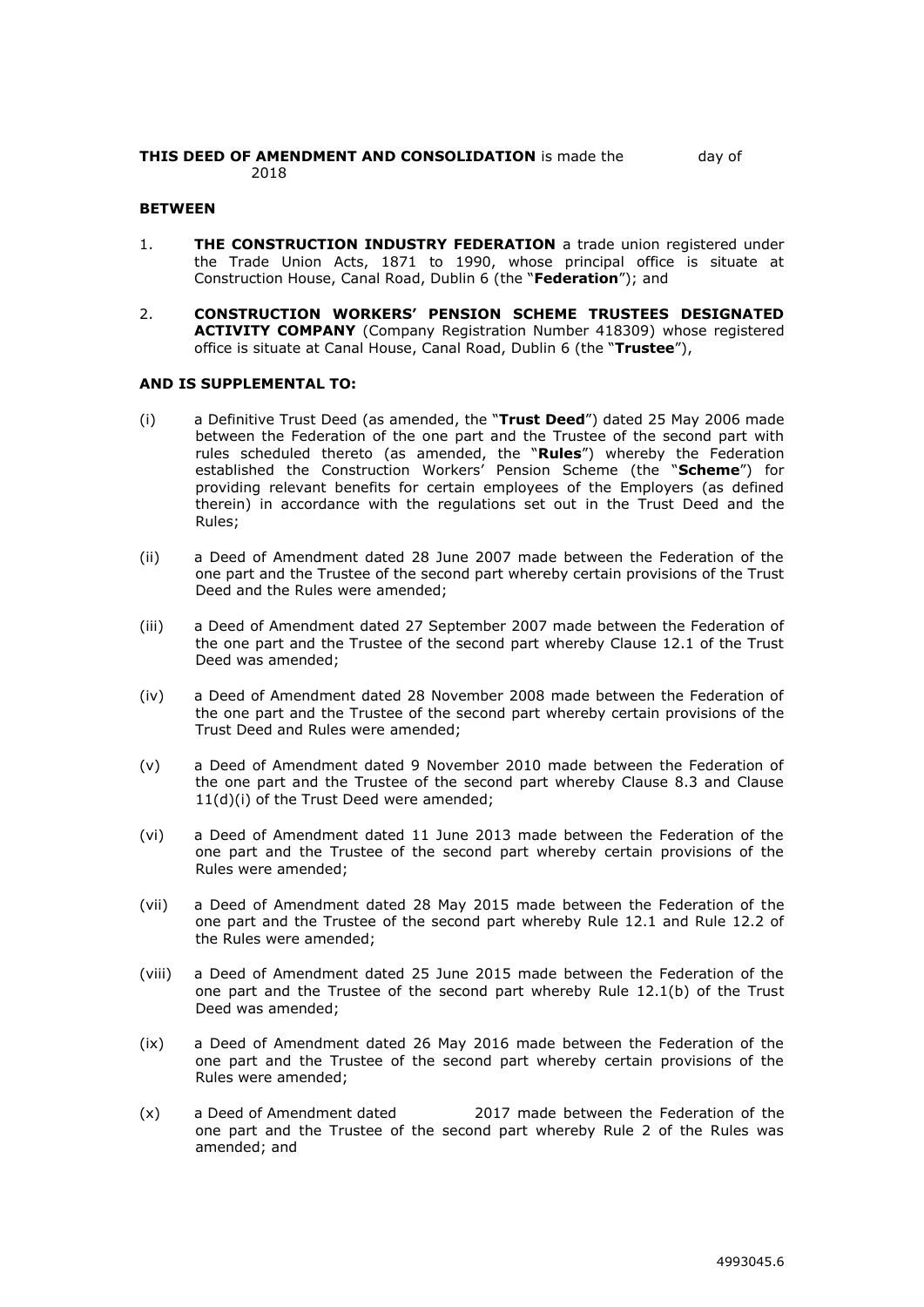(xi) a Deed of Amendment dated 2017 made between the Federation of the one part and the Trustee of the other part whereby Rules 3 and 13 of the Rules were amended.

#### **WHEREAS:**

- A. By Clause 19 of the Trust Deed, subject to certain restrictions none of which are breached by the terms of this Deed, the Trustee with the consent of the Federation may by supplemental deed, with effect from such date as is stated in the deed, including a preceding date, amend any of the provisions of the Trust Deed and the Rules or may adopt new provisions and / or new rules in place of the provisions of the Trust Deed and the Rules.
- B. The Trustee is the present trustee of the Scheme.
- C. The Trustee with the consent of the Federation has determined to amend the Trust Deed and Rules as set out in this Deed.

#### **NOW THIS DEED WITNESSES AND IT IS HEREBY AGREED AND DECLARED** as follows:

- 1. With effect on and from the date of establishment of the Scheme, Clause 9.3 shall be deleted and replaced with the following new Clause 9.3:
	- "9.3 The Trustee may, subject to the requirements of the Pensions Act, borrow for the purposes of the Scheme, whether on the security of investments or otherwise, and may undertake on behalf of the Scheme any liability in relation to any investment or application of the Fund including, for the avoidance of doubt, by the giving of any guarantees, indemnities or undertakings binding all or any part of the Fund."
- 2. With effect on and from the date of this Deed, the provisions of the Trust Deed (as amended by Clause 1 of this Deed) are hereby deleted and replaced by the provisions contained in the First Schedule hereto and the Rules are hereby deleted and replaced by the provisions contained in the Second Schedule hereto.
- 3. The provisions of this Deed are confirmed as the current provisions of the Scheme.
- 4. All expressions used in this Deed shall have the same meaning as defined in the Trust Deed and Rules.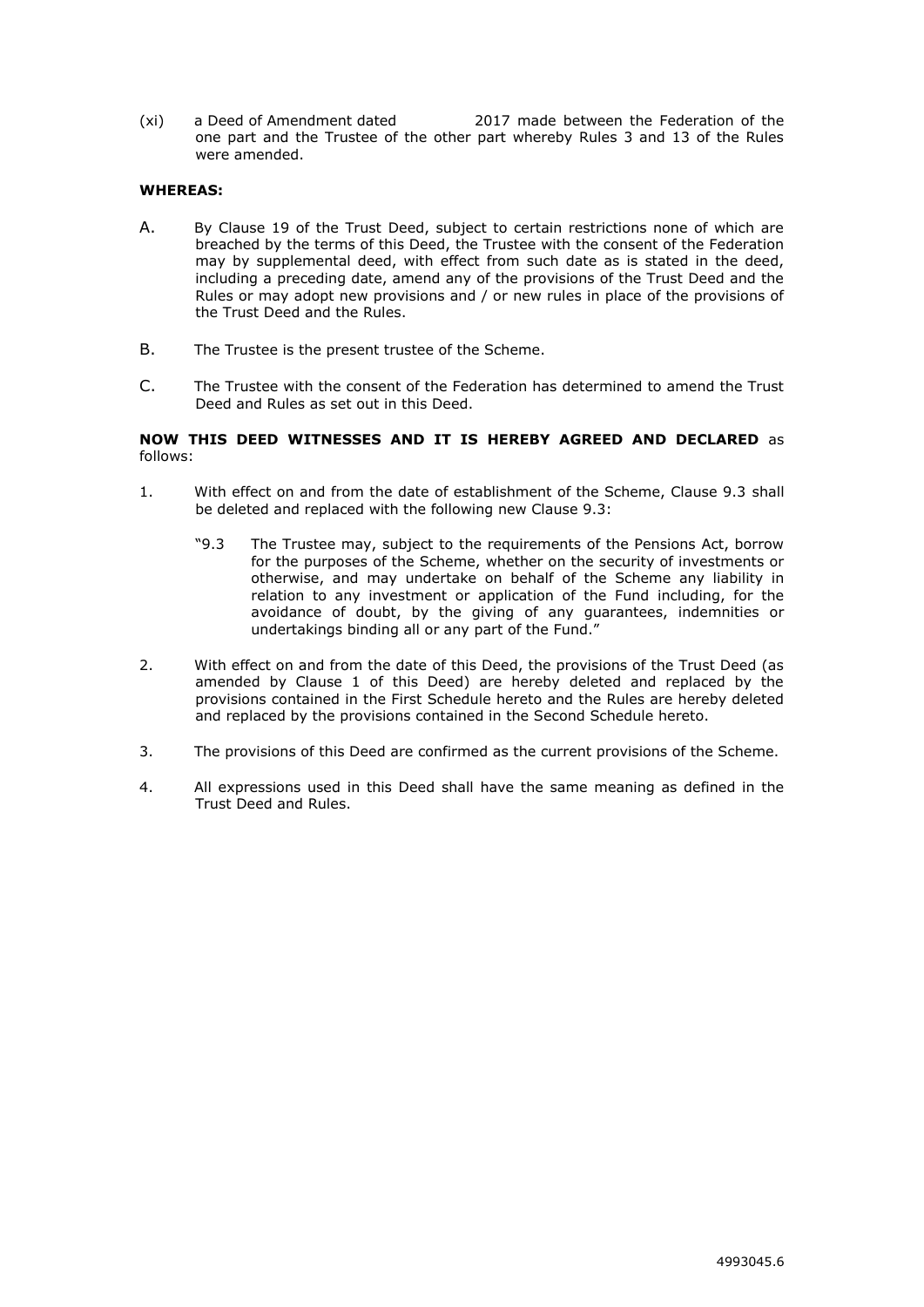# **FIRST SCHEDULE**

# **CONSOLIDATED COPY OF THE DEFINITIVE TRUST DEED OF THE CONSTRUCTION<br>WORKERS' PENSION SCHEME**

| $\mathbf{1}$             |                                                   |  |
|--------------------------|---------------------------------------------------|--|
| $\overline{2}$           |                                                   |  |
| 3                        | REVENUE COMMISSIONERS' APPROVAL AND PENSIONS ACT1 |  |
| $\overline{\mathcal{L}}$ |                                                   |  |
| 5                        |                                                   |  |
| 6                        |                                                   |  |
| $\overline{7}$           |                                                   |  |
| 8                        |                                                   |  |
| 9                        |                                                   |  |
| 10                       |                                                   |  |
| 11                       |                                                   |  |
| 12                       |                                                   |  |
| 13                       |                                                   |  |
| 14                       | INFORMATION FROM AND CONSENTS AND DECISIONS OF    |  |
|                          |                                                   |  |
| 15                       |                                                   |  |
| 16                       |                                                   |  |
| 17                       |                                                   |  |
| 18                       |                                                   |  |
| 19                       |                                                   |  |
| 20                       |                                                   |  |
| 21                       |                                                   |  |
| 22                       |                                                   |  |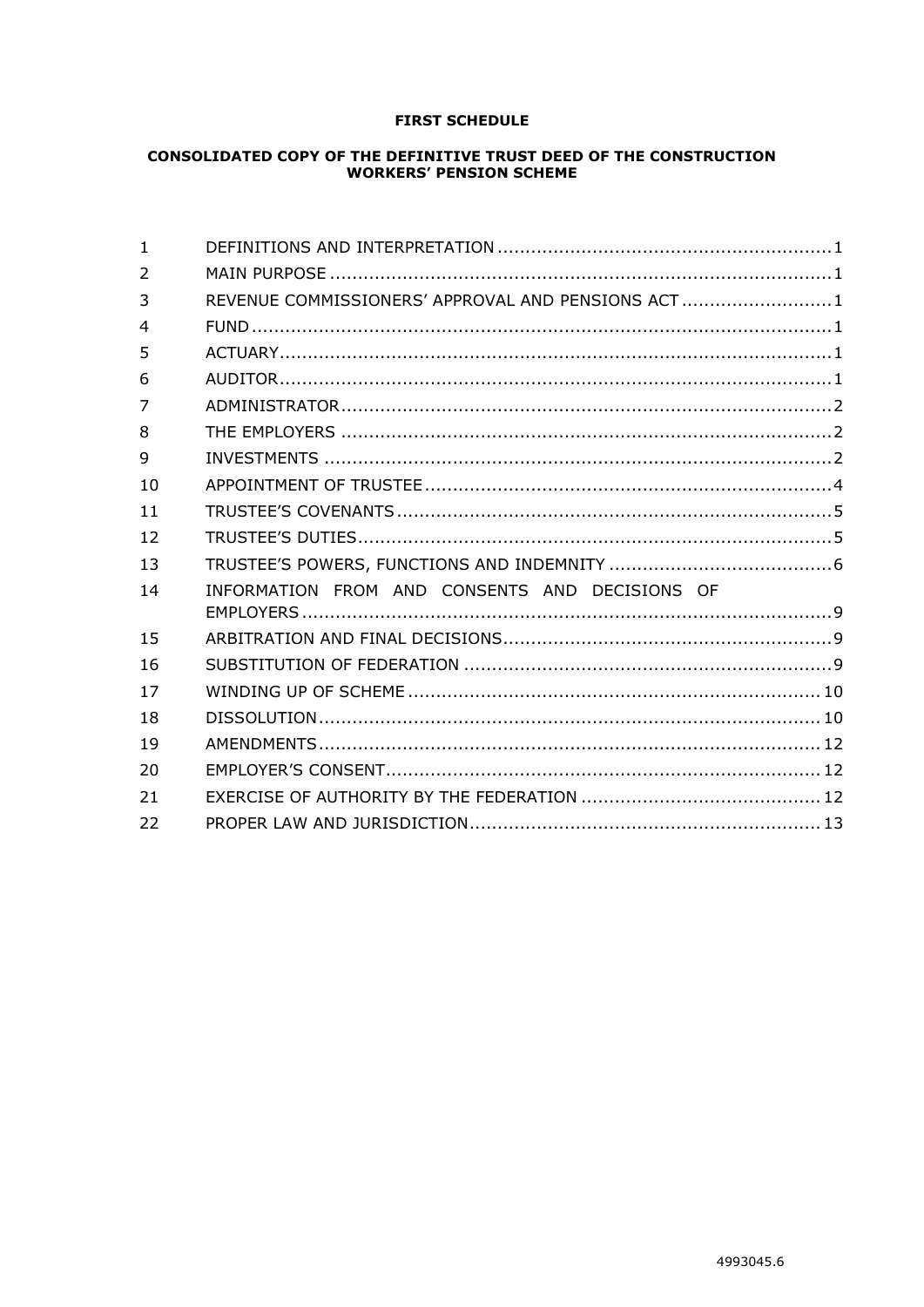## <span id="page-4-0"></span>**1 Definitions and Interpretation**

The definitions contained in Rule 1.1 shall apply to expressions used in this Deed and the provisions regulating the interpretation of the Rules contained in Rule 1.2 shall apply to the interpretation of this Deed.

## <span id="page-4-1"></span>**2 Main Purpose**

- 2.1 The Federation has established the Scheme and constituted the Fund under irrevocable trusts to commence on and operate from 1 July 2006 and to be administered in accordance with the Pensions Act and with this Deed and the Rules scheduled hereto.
- 2.2 The Federation has appointed the Trustee to be the first and sole trustee of the Scheme.
- 2.3 The main purpose of the Scheme is to provide Members or their Dependants or legal personal representatives, with relevant benefits, as defined in Section 770 of the Taxes Act, in respect of service as an employee.

## <span id="page-4-2"></span>**3 Revenue Commissioners' Approval, Pensions Act and Family Law Acts**

- 3.1 The Scheme is a retirement benefits scheme, as defined by Section 771 of the Taxes Act, capable of being approved by the Revenue Commissioners under Section 772 of the Taxes Act and of being treated by them as an exempt approved scheme under Section 774 of the Taxes Act. Notwithstanding anything in this Deed or the Rules, no benefit shall be provided under the Scheme which would exceed the maximum benefit permitted, or otherwise conflict with requirements imposed, by the Revenue Commissioners from time to time as a condition of approval under the Taxes Act. Any benefit otherwise provided shall be reduced or varied as may be necessary to ensure that the maximum is not exceeded and that there is no conflict with the requirements. The Trustee shall comply at all times with any undertaking given to the Revenue Commissioners in order to obtain or retain approval.
- 3.2 This Deed and the Rules are subject to the Pensions Act and the Family Law Acts and shall take effect subject to any modification necessary to comply with them. The duties of the Federation and the Employers, the Trustee, the Administrator, the Actuary and the Auditor shall be regulated by, and carried out in accordance with, the Pensions Act.

#### <span id="page-4-3"></span>**4 Fund**

The moneys and other assets from time to time held by or on account of the Trustee shall constitute the Fund of the Scheme.

#### <span id="page-4-4"></span>**5 Actuary**

The Trustee shall appoint the Actuary of the Scheme, who shall be a person qualified for appointment as the Actuary of the Scheme for the purposes of the Pensions Act.

## <span id="page-4-5"></span>**6 Auditor**

The Trustee shall appoint the Auditor of the Scheme, who shall be a person qualified for appointment as the Auditor of the Scheme for the purposes of the Pensions Act.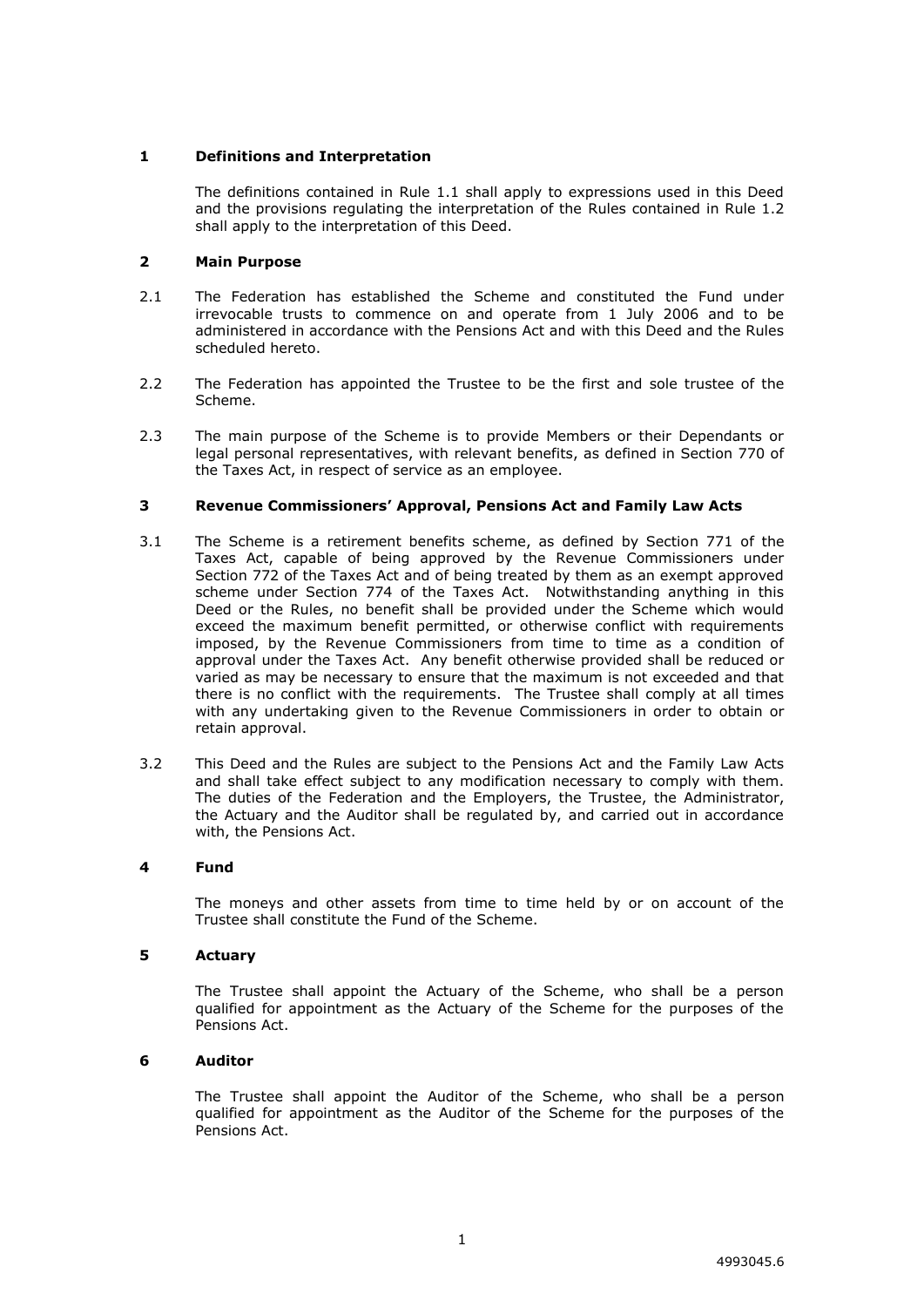# <span id="page-5-0"></span>**7 Administrator**

The Trustee is resident for corporation tax purposes in the Republic of Ireland and shall be the Administrator unless or until the Trustee shall appoint some other person or persons to be the administrator of the Scheme and to discharge the duties set out in Chapter 1 of Part 30 of the Taxes Act.

# <span id="page-5-1"></span>**8 The Employers**

- 8.1 An Eligible Employer may, with the agreement of the Trustee, become an Employer by entering into a Deed of Adherence with the Trustee in the form set out in the Appendix to the Rules or in such other form as the Trustee may from time to time require.
- 8.2 An Employer shall cease to be an Employer:
	- (a) on ceasing to be the employer of any Eligible Employee; or
	- (b) on notifying the Trustee of its intention to cease to participate as an Employer in the Scheme;

provided that such cessation shall not take effect until the Employer has notified the Trustee that it has ceased to be an Employer and has discharged any outstanding contribution obligations under Rule 4.

8.3 The Trustee may suspend an Employer's participation as an Employer in the Scheme for such period as it may determine, where the Employer has not complied with its obligations to make contributions to the Scheme in respect of one or more Members in its employment or employees in its employment who ought to have been included in the Scheme as Members.For the period of the suspension, no further contributions shall be payable under Rule 4.1 in respect of any Member in the employment of the Employer and no new Eligible Employees in the employment of the Employer shall be registered as Members.

The Employer may apply to be re-admitted as an Employer upon paying the Trustee all arrears of contributions up to the date of its suspension and the full amount of any Levies due in respect of such amounts. The requirement to pay Levies may be wholly or partially waived at the discretion of the Trustee. The Trustee may, where applicable, require the Employer to verify that they have complied with the terms of a Sectoral Employment Order during the period of suspension and, in the absence of such verification, the Trustee may report this to any appropriate body. Where an Employer who applies to be re-admitted under this Clause 8.3 has been suspended on a previous occasion, the Trustee may before allowing him to be re-admitted as an Employer impose such additional conditions as they determine on the Employer, and in doing so may have regard to the overall interests of the Scheme.

8.4 An Eligible Employer who has ceased to be an Employer under Clause 8.2 may again become an Employer and shall again become an Employer if obliged under a Sectoral Employment Order to participate in the Scheme and on again becoming an Employer shall again be bound by the Deed of Adherence with the Trustee to which Clause 8.1 refers. An Employer who is suspended under Clause 8.3 shall not be entitled to be re-admitted under this Clause 8.4.

# <span id="page-5-2"></span>**9 Investments**

9.1 The Trustee may, subject to compliance with its investment obligations under Section  $59(1)(a)$  of the Pensions Act, retain any amounts it thinks proper in bank accounts designated in its name and may invest or apply the whole or any part of the remainder of the Fund which is not required immediately for the purposes of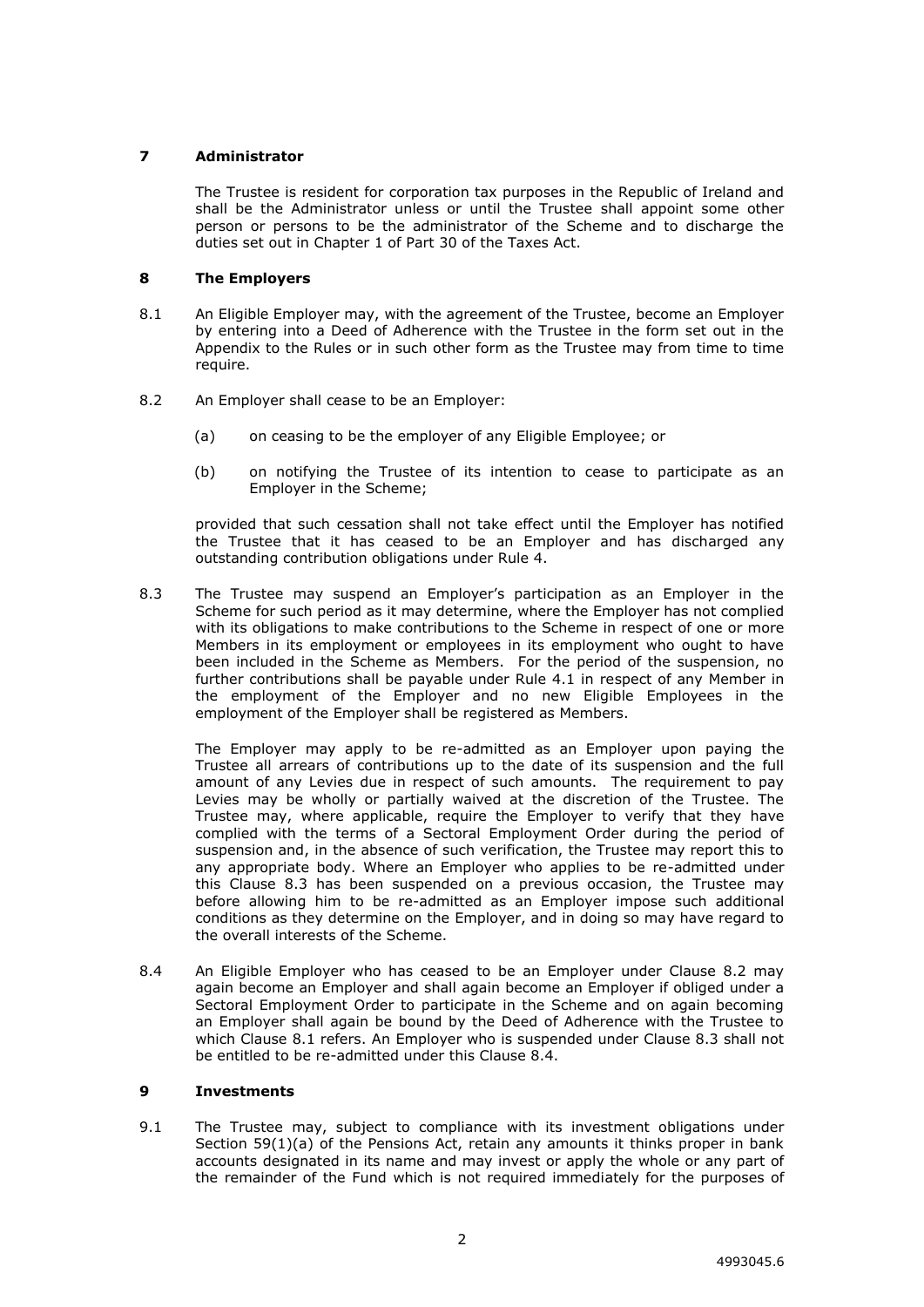the Scheme in, or on the security of, any stocks, shares, debentures, debenture stock, units in collective investment undertakings or other investments or applications of any kind, wherever situate, whether income producing or not, whether involving liability or not and whether or not authorised by law for the investment of trust moneys, or on whatever credit (with or without security) as the Trustee in its absolute discretion thinks fit and more particularly:

- (a) by placing any amount on deposit or current account designated in its name with any local authority, bank, insurance company, building society or finance company at whatever rate of interest (if any) and on whatever terms the Trustee thinks fit,
- (b) by investing in transferable or non-transferable securities, including shares, warrants, debentures including debenture stock, loan stock, bonds, certificates of deposit and other instruments creating or acknowledging indebtedness issued by or on behalf of any body corporate or mutual body, government and public securities, including loan stock, bonds, and other instruments creating or acknowledging indebtedness issued by or on behalf of a government, local authority or public authority, bonds or other instruments creating or acknowledging indebtedness, certificates representing securities, or money market instruments,
- (c) by participating in any collective investment scheme or fund, including a unit trust, partnership, company or unit linked arrangement, a scheme of deposit administration or any form of managed fund administered by any financial institution including a credit institution or Life Office,
- (d) by investing in any deferred or immediate annuity contracts or policies or retirement, endowment or sinking fund contracts or policies effected with any Life Office on terms that all sums payable under the contracts or policies shall be held by the Trustee upon trust for the purposes of the Scheme,
- (e) by participating in any investment (whether income producing or not) or in the acquisition or acquisition and development of any interest in land or property, whether alone or jointly with any other party (notwithstanding that the interest of the Trustee may be a minority interest) and whether as partners or as trustees, to hold the same upon trust for sale or otherwise, or
- (f) by engaging in underwriting or sub-underwriting in connection with the offer for sale of any stocks, shares or other securities.
- 9.2 Subject to Clause 13.3, money shall be deposited and investments registered in the name of the Trustee or in the name of some company as nominee of the Trustee.
- 9.3 The Trustee may, subject to the requirements of the Pensions Act, borrow for the purposes of the Scheme, whether on the security of investments or otherwise, and may undertake on behalf of the Scheme any liability in relation to any investment or application of the Fund including, for the avoidance of doubt, by the giving of any guarantees, indemnities or undertakings binding all or any part of the Fund.
- 9.4 In investing the assets of the Scheme, the Trustee may establish such one of more sub-funds to be utilised by the Trustee from time to time for the purposes of the Scheme as the Trustee may, in consultation with the Actuary, determine, and may maintain such sub-funds for such period as the Trustee in consultation with the Actuary deems appropriate. Where provided for under this Deed and Rules, such sub-funds shall include the Annuity Fund, the Members' Reserve Fund, the Former Members' Reserve Fund and the Death in Service Fund. The Trustee shall adopt appropriate investment strategies for investing each sub-fund which it maintains.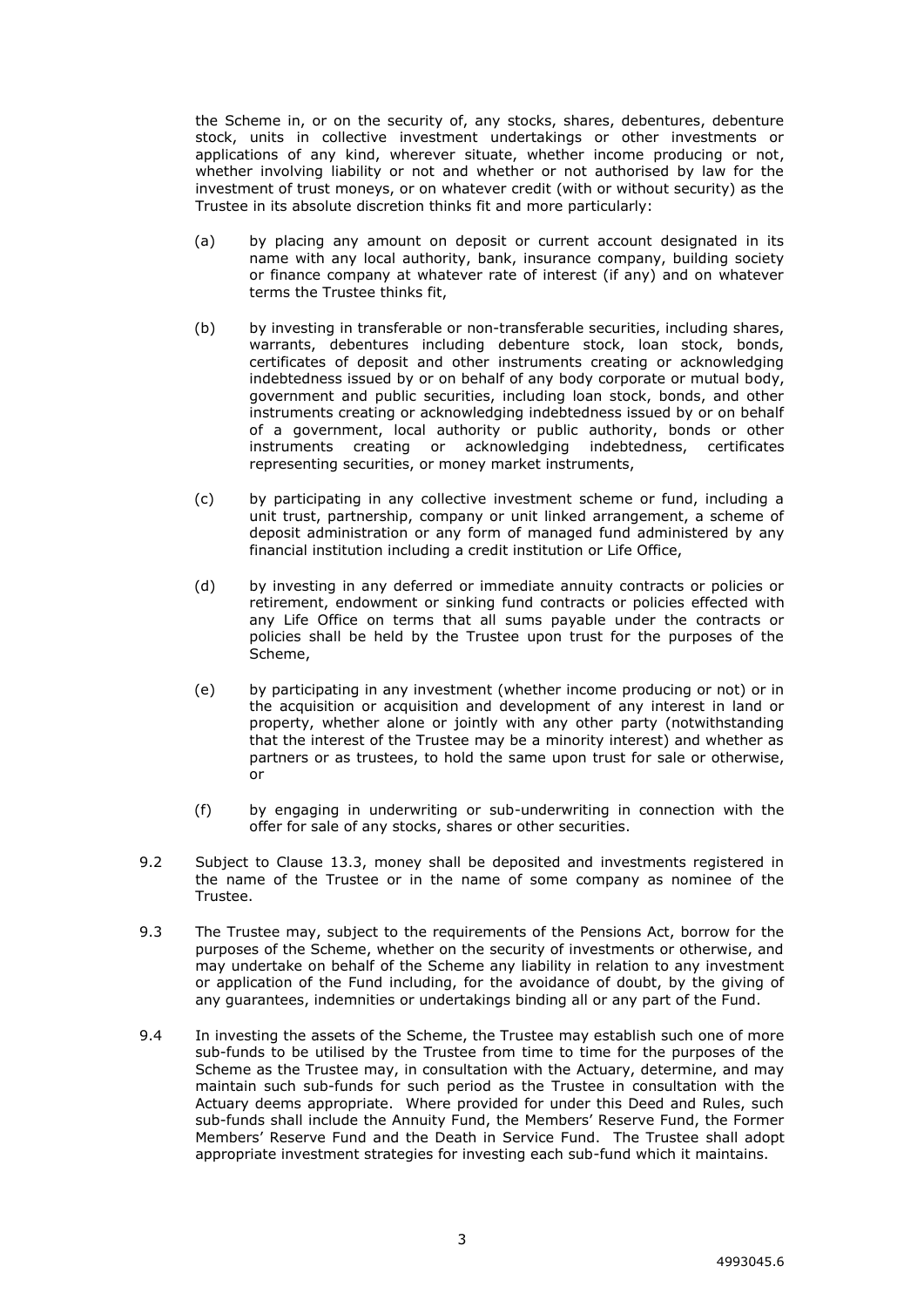- 9.5 The Trustee shall maintain a Members' Reserve Fund in respect of any Accounts maintained by it under Rule 6. The Trustee may create sub-funds within the Members' Reserve Fund which may be invested in different classes or types of assets. The Trustee may allocate the assets comprising an Account between one or more such sub-funds, and may vary the allocation between such sub-funds from time to time having regard to the age or the period to anticipated retirement of the Member or former Member on whose behalf of the Account is held.
- 9.6 The Trustee shall maintain an Annuity Fund in respect of any pension benefits paid or due for payment or contingently payable out of the Fund. The Trustee may maintain within the Annuity Fund such reserves as the Trustee in consultation with the Actuary deems to be appropriate in order to provide for such benefits and to pay for the cost of administering the Annuity Fund and the payment of pensions. In determining the amount of any pension benefits to be secured in respect of a Member or former Member under the Rules the Trustee shall be entitled to have regard to the overall funding position of the Annuity Fund from time to time with respect to the liabilities which it is intended to match or cover.

## <span id="page-7-0"></span>**10 Appointment Of Trustee**

- 10.1 A body corporate may act as sole trustee or with one or more other trustees, but if each trustee is an individual then the number of trustees shall be at least three.
- 10.2 The office of a Trustee shall be vacated if:
	- (a) the Trustee dies, if an individual;
	- (b) an order is made or an effective resolution is passed for the Trustee's winding up;
	- (c) the Trustee is removed from office under Section 59A(8) of the Pensions Act;
	- (d) the Trustee is removed from office under Clause 10.3; or
	- (e) the Trustee resigns.
- 10.3 Subject to Clause 13.6, the Federation may remove the Trustee or appoint a new or additional trustee or trustees at any time by deed. The Federation shall not remove the sole Trustee or allow the retirement of such Trustee without appointing a new trustee or trustees in its place.
- 10.4 A Trustee may resign by giving one month's notice in writing to the Federation.
- 10.5 When a Trustee resigns or is removed from office or otherwise than by reason of his or her death or dissolution vacates office he or she shall forthwith do all acts and things necessary to vest the Fund in the joint names of the continuing and/or new trustee or trustees.
- 10.6 Each director of the Trustee may be paid such fee (if any) at the expense of the Fund as may be agreed between the Trustee and the Federation and shall be entitled to be reimbursed for all expenses incurred by him in carrying out his duties as a director of the Trustee.
- 10.7 Any Trustee or director of the Trustee who is otherwise eligible for membership may be a Member or other beneficiary of the Scheme and may retain for his or her own absolute benefit all moneys and benefits accruing to him or her as a Member or beneficiary.
- 10.8 No Trustee shall be appointed and no director shall be appointed to the Trustee who fails to satisfy the requirements of Section 59A(1) of the Pensions Act.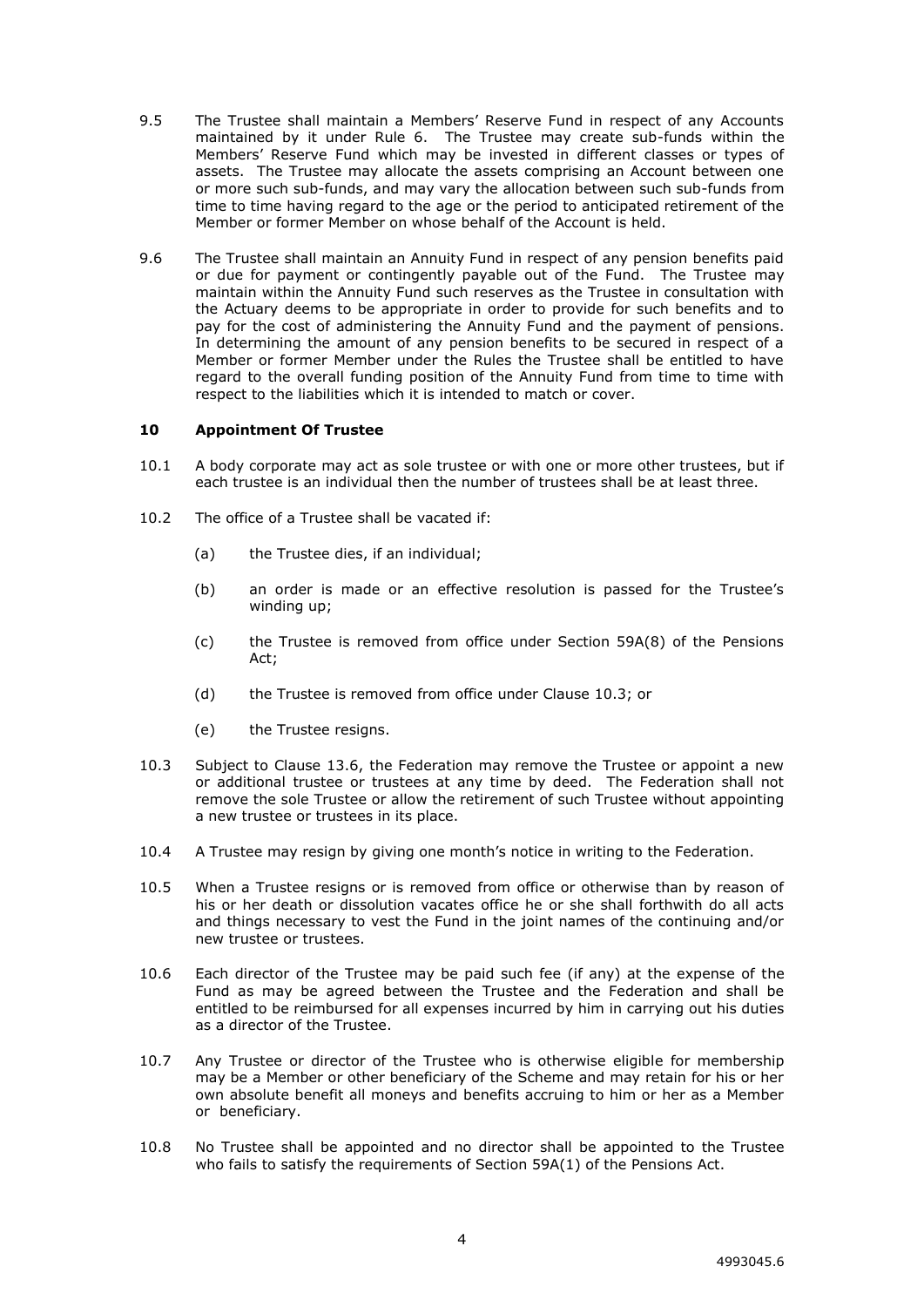## <span id="page-8-0"></span>**11 Trustee's Covenants**

The Trustee covenants with the Employers and each of them:

- (a) to manage and administer the Scheme,
- (b) to hold all benefits payable under the Scheme in trust for the respective persons for whose benefit they are payable in accordance with this Deed and the Rules,
- (c) to comply with this Deed and the Rules, and
- (d) not to disclose to any person (including any Member, former Member or Pensioner) any matter of which the Trustee becomes aware by reason of its position as Trustee and which relates:
	- (i) to the business and affairs of the Employers or to the Scheme, except with the consent of the Employer concerned or as required under the Pensions Act or for the purpose of notifying a Member that his Employer may be or has been suspended from the Scheme in accordance with Clause 8, or
	- (ii) to any Member or other beneficiary, except to that Member or beneficiary or with his or her consent or as required under the Pensions Act.

#### <span id="page-8-1"></span>**12 Trustee's Duties**

- 12.1 Without prejudice to the duties of trustees generally and in addition to all other requirements of law the Trustee shall:
	- (a) ensure, in so far as is reasonable, that the contributions payable are received and that they are invested in accordance with Clause 9 within 10 days of the latest date on which they should have been remitted or paid by the Employers or if received later than that date, as soon as practicable after receipt,
	- (b) provide for the proper investment of the Fund in accordance with this Deed and any regulations made under Section 59(1)(b) of the Pensions Act,
	- (c) prepare and maintain a written statement of investment policy principles and comply with any other obligations imposed on them by Section 59(1B) of the Pensions Act and any regulations made under Section 59(1C) of the Pensions Act,
	- (d) pay out of the Fund the costs and expenses of managing and administering the Scheme, and the Trustee shall be entitled to determine out of which assets of the Fund such costs and expenses should be paid,
	- (e) where appropriate, make arrangements for the payment of benefits payable under the Rules as they become due whether in the State or in any other Member State of the European Communities, net of any taxes and transaction charges that may be applicable,
	- (f) undertake trustee training in accordance with Section 59AA of the Pensions Act,
	- (g) ensure that proper membership and financial records are kept,
	- (h) if the Scheme is wound up, apply its assets in discharge of its liabilities without undue delay in accordance with this Deed and the Rules,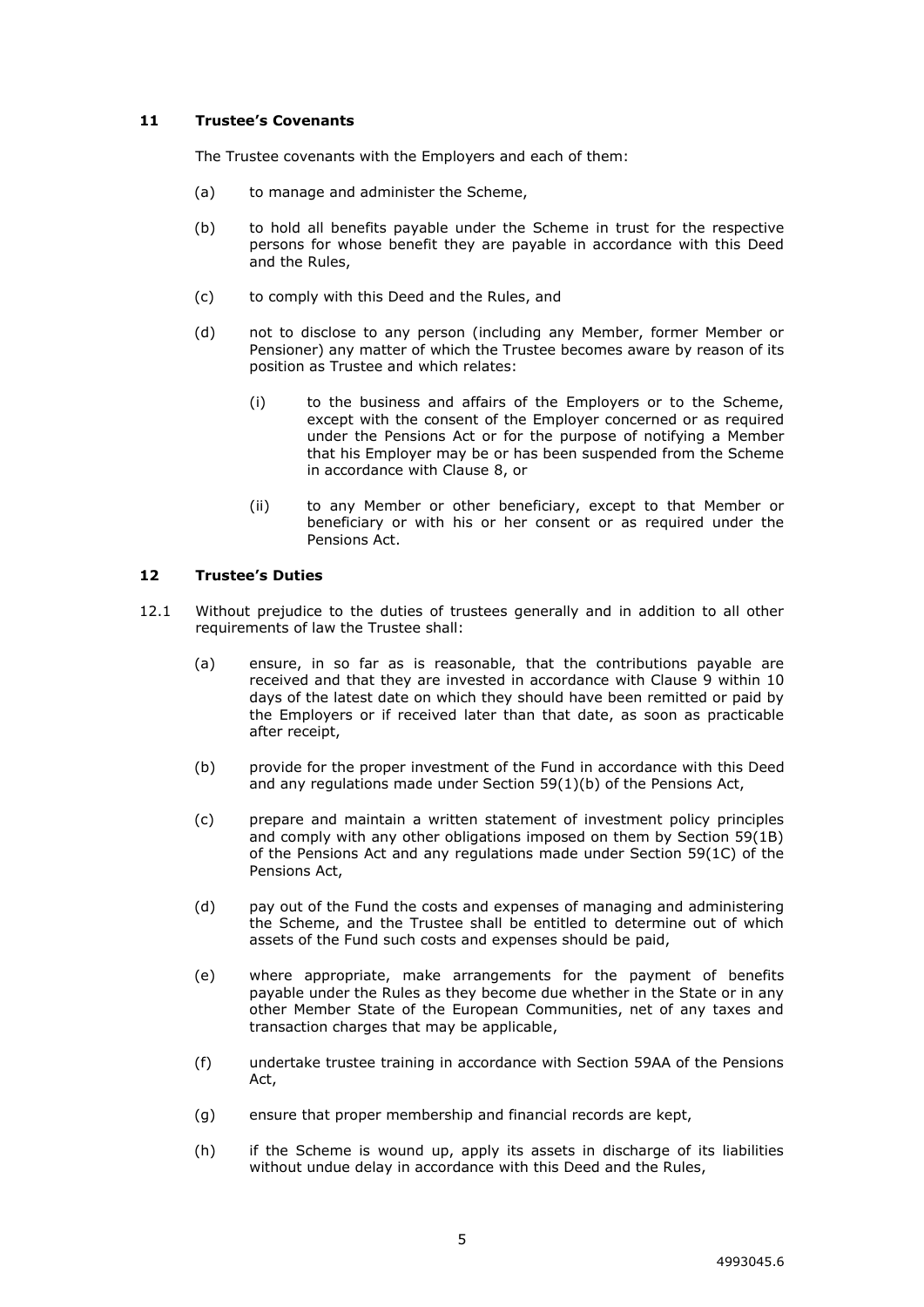- (i) ensure that at all times there is a registered administrator appointed in compliance with Section 59(1AA) of the Pensions Act,
- (j) keep minutes of its proceedings,
- (k) ensure that the Scheme is registered with the Pensions Authority under the Pensions Act and provide the Pensions Authority with any information required for registration, and
- (l) furnish information in accordance with the Pensions Act on this Deed and the Rules and on the administration and finances of the Scheme, the rights and obligations which arise or may arise under the Scheme and on such other matters as may be prescribed by the Pensions Act to:
	- (i) Members and prospective Members,
	- (ii) the spouses of Members and prospective Members,
	- (iii) persons within the application of the Scheme and qualifying or prospectively qualifying for benefits thereunder, and
	- (iv) any trade union representing the Members to which a negotiation licence has been issued under Part II of the Trade Union Act, 1941,

provided that where so provided under the Pensions Act the Trustee shall not be bound to furnish any of the information specified to any of the persons specified unless so requested by such persons.

12.2 The Trustee and its directors and secretary shall keep confidential all business and proceedings of the Trustee and shall not disclose any matters of which it or they become aware by reason of their position as Trustee or as directors or secretary of the Trustee, unless such disclosure is required by law or to comply with the provisions of this Deed and Rules or the Trustee's duties as trustee of the Scheme, or where the Trustee has resolved that such matter may be disclosed.

#### <span id="page-9-0"></span>**13 Trustee's Powers, Functions and Indemnity**

- 13.1 Any Trustee being a body corporate shall exercise its powers and execute its duties:
	- (a) by resolutions of its directors for the time being, or
	- (b) by the acts of its proper officers appointed for the purpose.
- 13.2 The Trustee may appoint solicitors, actuaries, accountants and other agents (including any of its officers or the officers of its subsidiary companies and including any officers of the Federation), and be reimbursed with any expense incurred in employing agents. The Trustee may engage one or more companies, firms or individuals to provide administration services in connection with the Scheme, on such terms as the Trustee may decide. Any such person or firm may be empowered by the Trustee to exercise or carry out all or any of the functions, powers, duties and discretions of the Trustee as the Trustee thinks expedient.
- 13.3 The Trustee may appoint and dismiss any one or more companies, firms or individuals as investment manager or investment managers of the Scheme or of the Fund or a part of the Fund. The terms of the appointment shall be agreed from time to time between the Trustee and the investment manager or investment managers. Any investment manager or investment managers may be empowered by the Trustee to exercise or carry out all or any of the powers of investment of the Trustee and such of the other functions, powers, duties and discretions of the Trustee as the Trustee thinks expedient.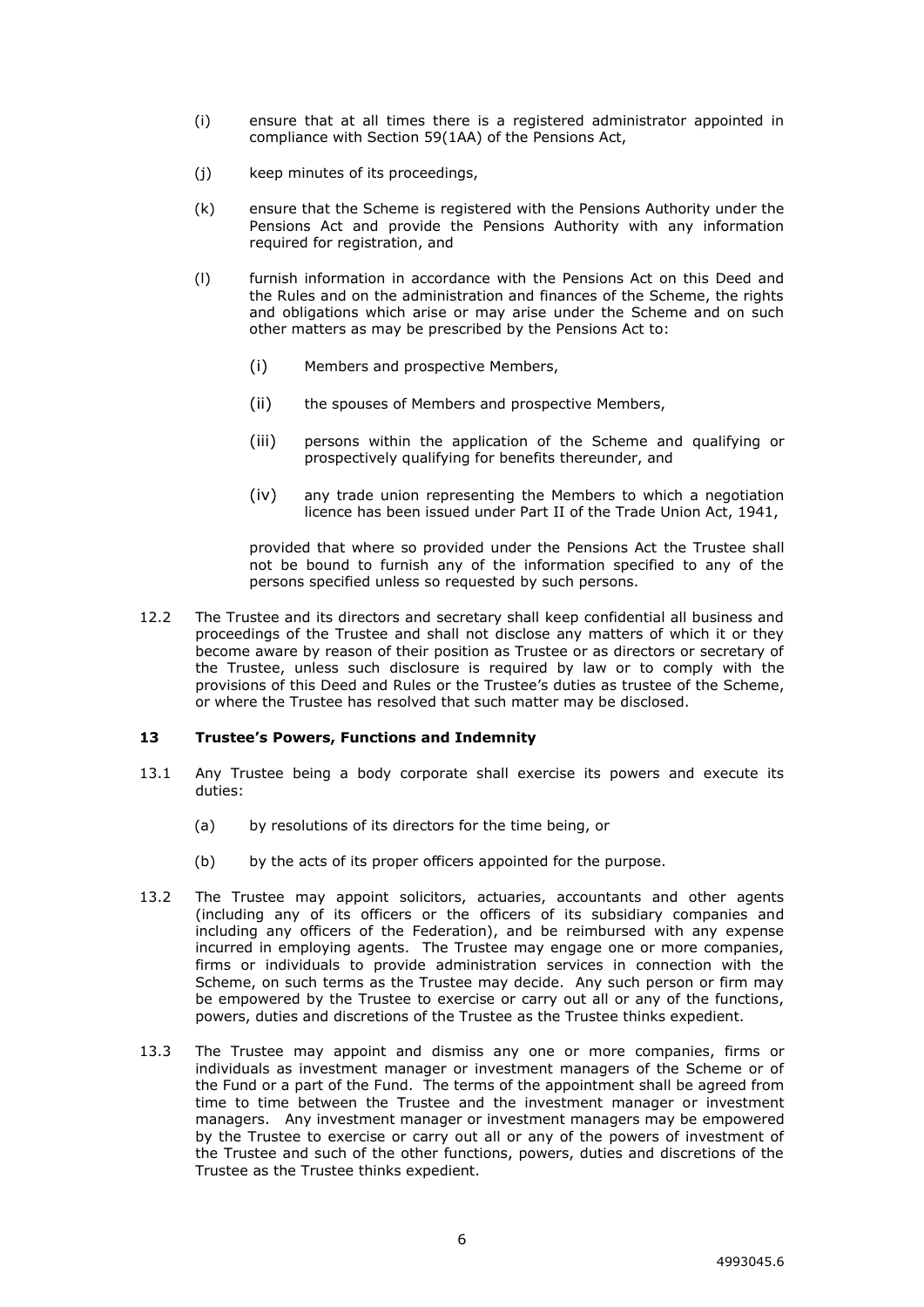- 13.4 The Trustee may appoint one or more firm or corporate bodies as custodial agents. The investments, monies and other assets of the Fund may be placed by the Trustee in the name or under the control of custodial agents to the extent and in the proportions which the Trustee determines.
- 13.5 The Trustee shall have and may exercise all powers, rights and privileges in connection with the Fund requisite or proper to enable it to carry out all or any transactions, acts, deeds or things arising under or in connection with this Deed and the Rules or required of it under the Pensions Act or arising in connection with any deferred or immediate annuities or policies of assurance effected by it with a Life Office. The consent or concurrence of either the Federation or the Employers or the Members or any of them shall not be necessary for any receipt, discharge, payment, or act in connection with this Deed or the Rules or any annuities or policies. Persons transacting business with the Trustee in relation to the Fund need not and may not enquire of the Trustee, the Federation, the Employers or the Members as to the application of funds in the hands of the Trustee, and all persons paying money to the Trustee shall be completely and sufficiently discharged by their receipt.
- 13.6 In the event of the appointment of Trustees, other than a Trustee acting as sole trustee of the Scheme, the business of the Trustees shall be regulated according to such regulations as the Trustees and the Federation shall incorporate into this Deed.
- 13.7 No decision made or resolution passed by the Trustee shall be invalidated on the grounds that the Trustee or any director of the Trustee had an interest in a personal or fiduciary capacity in the decision or resolution. A director of the Trustee who has a personal interest in such a decision or resolution shall declare his or her interest to the Trustee and shall refrain from voting on the matter, unless such interest arises from being a Member or other beneficiary of the Scheme.
- 13.8 The Trustee shall keep all accounts, entries, registers and records necessary for the proper working of the Fund and shall, if so required under the Pensions Act, cause the accounts to be audited by the Auditor in accordance with the requirements of the Pensions Act. The Auditor shall have access to all books, papers, vouchers, accounts and documents connected with the Fund and shall prepare a report on the audited accounts, and the Trustee shall furnish him or her with such other information as he or she may reasonably request for the purpose of performing his or her functions and duties.
- 13.9 The Trustee shall direct the Actuary to value the Fund and the liabilities of the Scheme as at such dates as it thinks fit (and at least as frequently as may be required under the Pensions Act) and to prepare a report on each valuation as soon as is reasonably practicable after its effective date. The Trustee shall furnish to the Actuary such information as he or she may reasonably require for the purpose of performing his or her functions and duties. The Trustee shall submit an actuarial funding certificate and a funding standard reserve certificate to the Pensions Authority at such intervals and in such form as may be required under the Pensions Act. In the event that the Trustee is required to submit a funding proposal to the Pensions Authority, the procedures set out in the Pensions Act shall apply.
- 13.10 The Trustee shall prepare or cause to be prepared not later than nine months after the end of each reporting year an annual report in respect of that reporting year containing the information required under the Pensions Act.
- 13.11 The Trustee shall make available to the persons and in the manner prescribed by the Pensions Act each set of audited accounts of the Scheme and the Auditor's report thereon (if any), the Actuary's report on each valuation prepared by him or her and each annual report of the Scheme.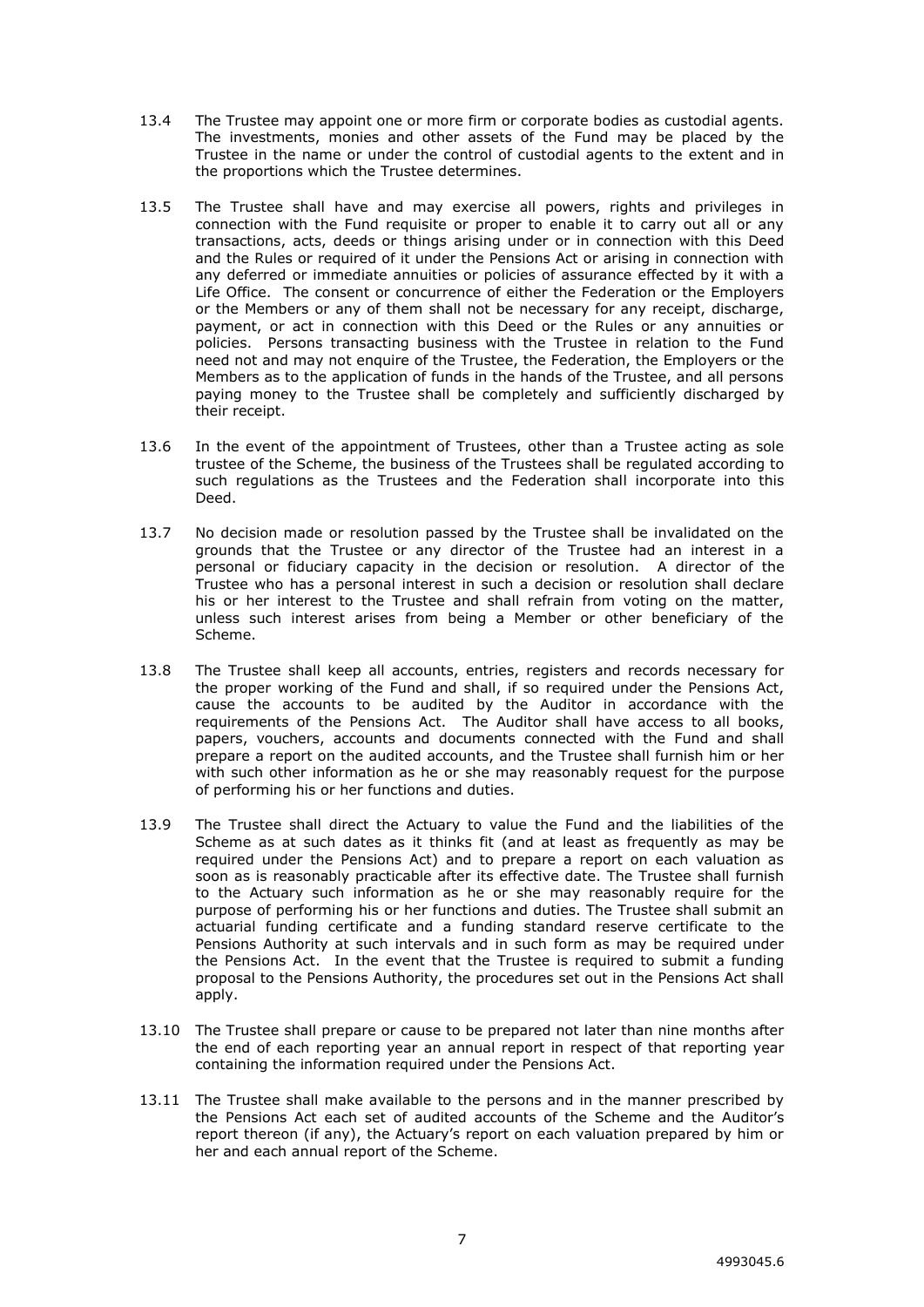- 13.12 In addition to all ordinary powers vested in them by this Deed and by law, the Trustee may:
	- (a) delegate to any committee or person appointed by it, with powers to any committee (where it cannot reach consensus) to act by majority vote, any of its powers, duties, authorities and discretions as it thinks necessary or desirable for the convenient administration of the Scheme,
	- (b) arrange for proper remuneration for any agents, and
	- (c) make any arrangements generally for the administration of the Scheme as it thinks fit.
- 13.13 For the purpose of providing the benefits under the Rules, the Trustee may rely and act upon the advice of any actuary or upon quotations furnished to them by any Life Office. The Trustee shall not incur any liability or responsibility whatsoever if any advice or quotation sought by it is incorrect or in any way insufficient for its purposes.
- 13.14 The Trustee may appoint the Federation and/or any one or more of the Employers and/or any Life Office and/or any other person as it may from time to time decide as its agent or agents for the purposes of paying any benefit or benefits payable under the Rules. Receipt by any such agent shall be a sufficient discharge to the Trustee for the payment of the benefit or benefits.
- 13.15 Neither the Trustee nor any director of the Trustee shall be responsible, chargeable or liable in any manner whatsoever for, or in respect of, any loss or depreciation of or default upon any of the investments or bank or other deposits, annuities or policies in or upon which the Fund or any part of it may at any time be invested or deposited, or for any delay which may occur from whatever cause in the investment of any moneys belonging to the Fund, or for the safety of any securities or documents of title deposited by the Trustee for safe custody, or for the exercise of any discretionary power vested in the Trustee by this Deed or by the Rules, including any act or omission by any director or officer of the Trustee or any committee or agent appointed by the Trustee or by reason of any other matter or thing except:
	- (a) wilful default on the part of the Trustee or the director of the Trustee who is sought to be made liable, or
	- (b) negligence, in the case of a Trustee which or a director of the Trustee who is engaged in the business of providing trustee services for a fee.
- 13.16 Except insofar as liable under Clause 13.15, and subject to the benefit of Clause 13.17, the Trustee and the directors of the Trustee shall have the benefit of all indemnities conferred upon trustees generally by Statute or otherwise and shall be indemnified at the expense of the Fund against any actions, claims and demands arising out of anything done or caused to be done by them in the exercise of the duties, powers and discretions vested in them by this Deed or the Rules. The Trustee may determine in its absolute discretion which assets of the Scheme shall be used to meet any action, claim, or demand made against the Trustee or the directors of the Trustee.
- 13.17 The Trustee may insure itself, the directors of the Trustee and the assets of the Fund against any actions, claims and demands arising out of anything done or caused to be done by them in the exercise of the duties, powers and discretions vested in them by this Deed or the Rules for such amount as the Trustee may determine. The cost of effecting and maintaining any such insurance shall be discharged out of the Fund.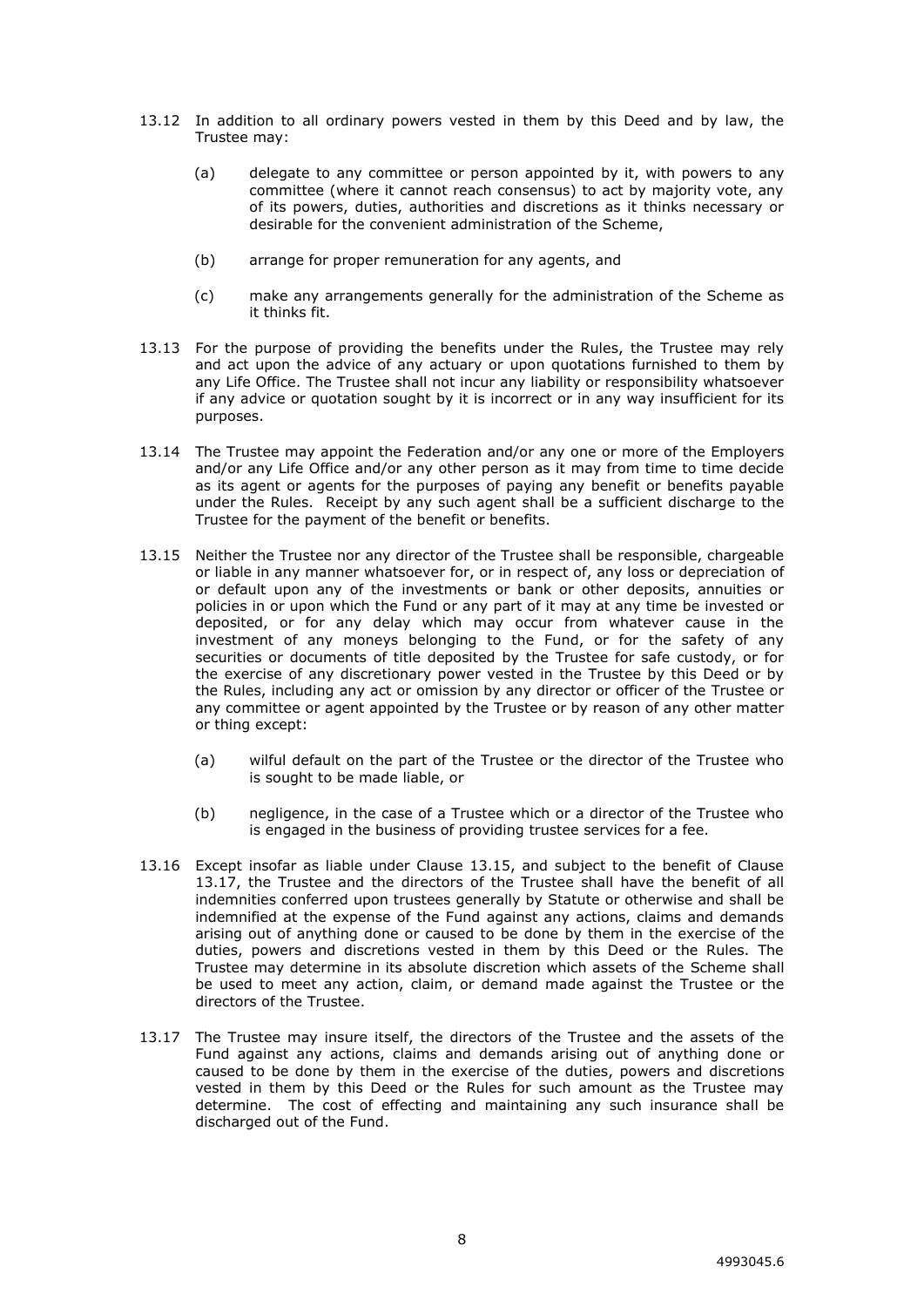- 13.18 The trustees of the Previous Scheme shall be indemnified at the expense of the Fund in respect of any remaining liabilities which they may have as trustees of the Previous Scheme save in respect of:
	- (a) wilful default on the part of the trustee who is sought to be made liable; or
	- (b) negligence, in the case of a corporate trustee which is engaged in the business of providing trustee services for a fee.

#### <span id="page-12-0"></span>**14 Information from and Consents and Decisions of Employers**

- 14.1 The Employers shall furnish to the Trustee, the Actuary and the Auditor any information which they may reasonably require for the purpose of performing their functions and duties.
- 14.2 Evidence in writing signed by any person authorised by the Employers shall be sufficient evidence of any consent or decision of the Employers or any of them required to be given by this Deed or the Rules.
- 14.3 The power of the Employers or the Federation to give or make any consent, approval or determination under this Deed or the Rules is not a trust or fiduciary power, and the Employers or the Federation may act in their own absolute and unfettered discretion in giving or withholding any consent or approval or making any determination.

#### <span id="page-12-1"></span>**15 Arbitration and Final Decisions**

- 15.1 In addition and without prejudice to all powers conferred upon trustees generally by statute or otherwise, the Trustee may:
	- (a) settle, compromise or submit to internal dispute resolution or alternative dispute resolution procedures or to arbitration under the Arbitration Act 2010 any claims, matters or disputes, and
	- (b) commence, carry on or defend proceedings relating in any way to the Scheme or to any rights of the Members and others under the Scheme.
- 15.2 Except where otherwise provided in this Deed or the Rules, the decision of the Trustee shall be conclusive and binding upon all parties in respect of any point of doubt which may arise in connection with the Scheme or the Fund. In any case not provided for by this Deed or the Rules, the Trustee (after consulting the Actuary in all cases where actuarial calculation or investigation is necessary) may offer or agree to any terms, and generally act in any way, which appears to it to be fair and just, having regard to the main purpose of the Scheme and its proper and efficient administration.

#### <span id="page-12-2"></span>**16 Substitution of Federation**

The Federation may request to be released from its obligations under this Deed and may be so released if another body corporate or unincorporated shall by deed with the agreement of the Federation and the Trustee assume the functions of the Federation for the purposes of the Scheme.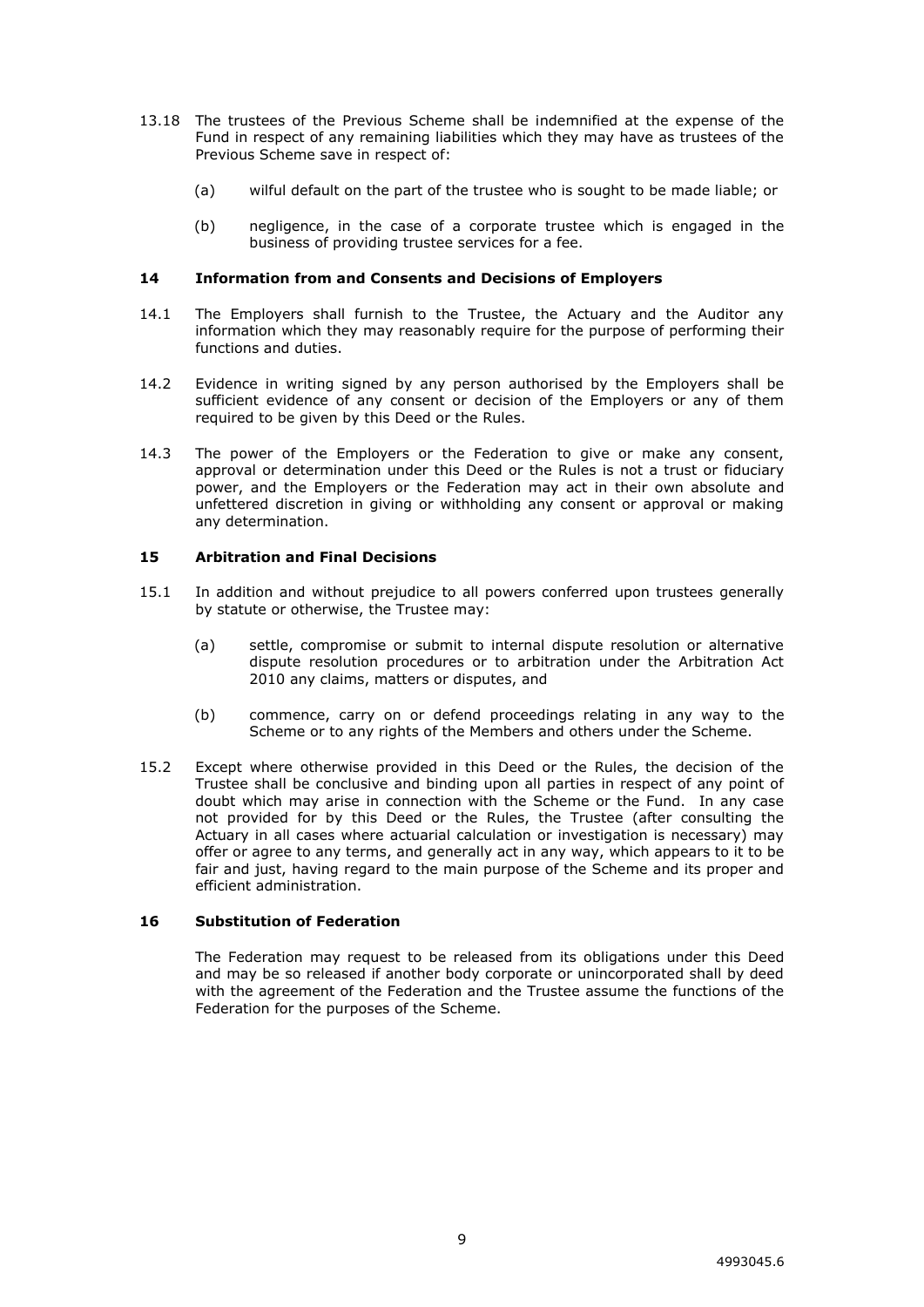## <span id="page-13-0"></span>**17 Winding up of Scheme**

The Scheme shall be wound up on the day on which the first of the following events occurs:

- (a) On the passing of resolutions by the Federation and by the Trustee that as a result of amendments to one or more Sectoral Employment Orders the continuation of the Scheme is no longer practicable or desirable and that the Scheme accordingly be wound up.
- (b) On the winding up of the Federation unless another body corporate or unincorporate shall by deed with the consent of the Trustee assume the functions of the Federation for the purposes of the Scheme.
- (c) On the expiry of at least two months' notice by the Federation to the Trustee that the Scheme shall be wound up, provided that the consent of the Construction Industry National Joint Industrial Council or any successor or replacement body to the Council shall first have been obtained.

#### <span id="page-13-1"></span>**18 Dissolution**

- 18.1 If, within two months after the date on which the Scheme is wound up under Clause 17 (the "winding-up date") the Trustee considers, after consulting the Actuary, that the Scheme is, and is likely to remain, in a position to administer and to provide for the discharge of all benefits under the Scheme as they fall due, it may with the prior consent of the Federation (if the Federation has not been wound up), resolve to continue the Scheme as a closed fund, in which case:
	- (a) no further Members shall be registered,
	- (b) all Members shall be deemed to cease to be Members under Rule 3.2 on the winding-up date and shall not thereafter become Members again,
	- (c) the Fund shall be held to provide benefits under the Rules as they fall due,
	- (d) the Employers shall continue to be liable for contributions which have accrued due but are unpaid at the winding-up date,
	- (e) the Employers and Members shall not be liable for any future contributions, and
	- (f) from time to time thereafter the Trustee shall consider, in consultation with the Actuary, whether to continue to hold the Fund to provide benefits as they fall due or to dissolve the Fund under Clause 18.2.
- 18.2 If, after the winding-up date, the Trustee does not resolve in accordance with Clause 18.1 to continue the Scheme as a closed fund or if, having so resolved, the Trustee subsequently resolves to dissolve the Fund, the Fund shall be dissolved in accordance with this sub-Clause.

The Employers shall continue to be liable for contributions which have accrued due but are unpaid at the winding-up date. The Trustee shall take such steps as it considers appropriate to realise the Fund, including any such unpaid contributions, and shall apply the realised Fund and the other moneys in hand, so far as the amount available permits, in discharging or making a reserve to discharge:

- (i) the expenses, fees and costs associated with the winding up of the Scheme, and
- (ii) insofar as permitted under the Pensions Act, the other expenses, fees and costs of or incidental to the administration and management of the Scheme.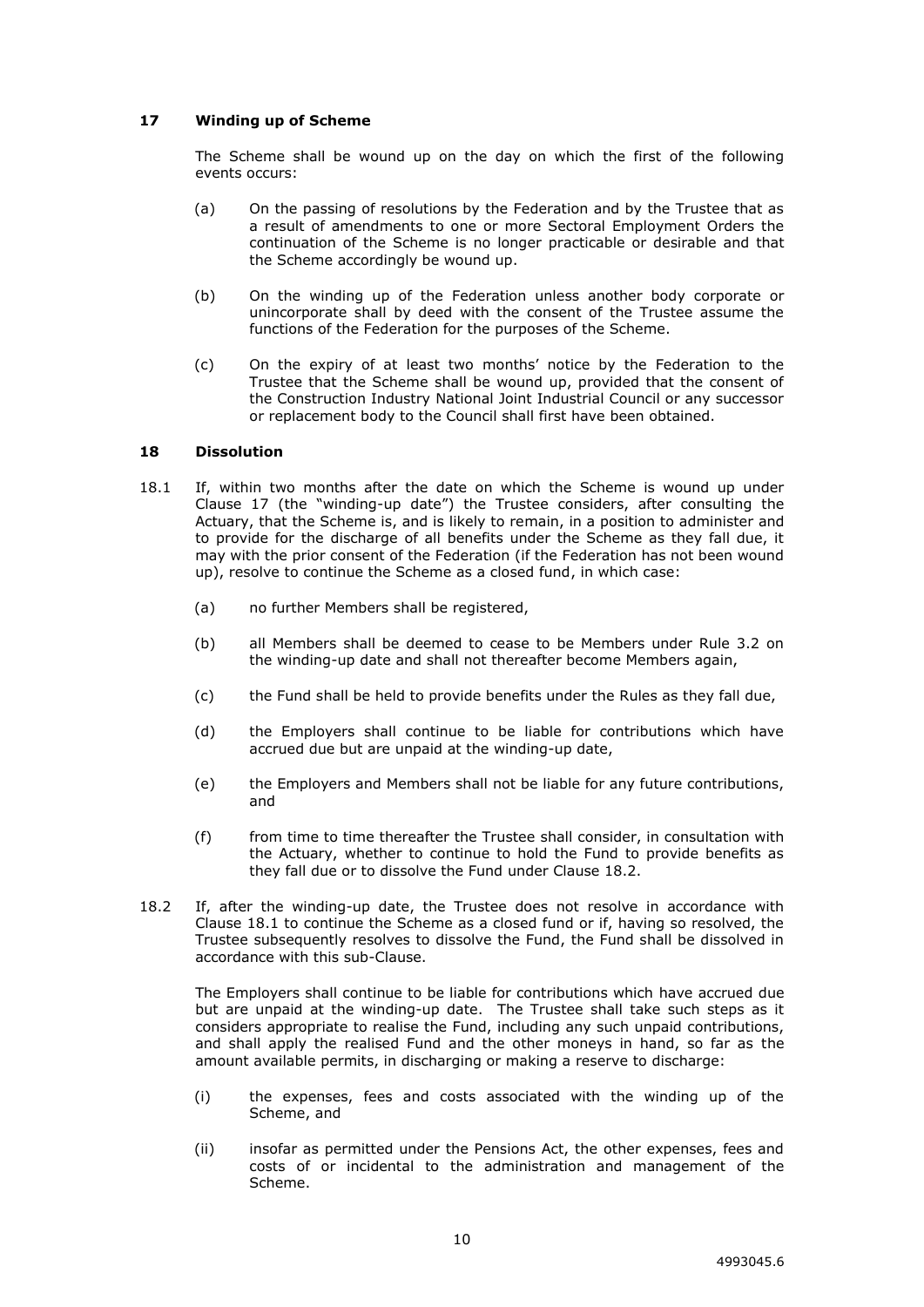Subject to Section 48(1AB) of the Pensions Act not being applicable, the Trustee shall apply the balance of the Fund, so far as the amount available permits, to the following purposes and with the respective priorities indicated:

- (a) Firstly, in paying or securing the benefits referred to in Section 48(1AA)(a) of the Pensions Act, or in any corresponding legislation in force at the winding-up date, which shall be done by applying a Member's or former Member's Account to provide benefits for the Member or former Member in accordance with the Rules.
- (b) Secondly, it shall apply the Fund in paying or securing the benefits referred to in Section 48(1AA)(b) of the Pensions Act, or in any corresponding legislation in force at the winding-up date.
- (c) Thirdly, to the extent any such benefits exist under the Scheme, it shall apply the Fund in paying or securing the benefits referred to in Section 48(1AA)(c) of the Pensions Act, or in any corresponding legislation in force at the winding-up date.
- (d) Fourthly, it shall apply the Fund in paying or securing the benefits referred to in Section 48(1AA)(d) of the Pensions Act, or in any corresponding legislation in force at the winding-up date.
- (e) Fifthly, to the extent any such benefits exist under the Scheme, it shall apply the Fund in paying or securing the benefits referred to in Section 48(1AA)(e) of the Pensions Act, or in any corresponding legislation in force at the winding-up date.
- (f) Sixthly, it shall apply the Fund in paying or securing the benefits referred to in Section 48(1AA)(f) of the Pensions Act, or in any corresponding legislation in force at the winding-up date.

Any deductions from Members' and former Members' Accounts shall be made prorata across the Accounts.

In the event of the Scheme at any time being determined as aforesaid and at such time all of the Employers are insolvent for the purposes of the Protection of Employees (Employers' Insolvency) Act, 1984, the Trustee shall, notwithstanding the foregoing provisions of this sub-Clause, apply the Fund in accordance with the provisions of Section 48(1AB) of the Pensions Act.

- 18.3 The Trustee may pay or secure the benefits to be paid or secured under Clause 18.2 by one or more of the following methods:
	- (a) by payment out of the Fund, provided that, if the benefits are payable in annuity form, the Trustee must be satisfied, after consulting the Actuary, that the Fund is, and is likely to remain, sufficient to pay or secure the benefits concerned, or
	- (b) by the purchase in the names of persons entitled to benefit under this Clause of immediate or deferred non-assignable annuity contracts or other suitable policies, or
	- (c) by transferring to persons entitled to benefit under this Clause of policies or contracts of assurance forming part of the Fund which match obligations to those persons entitled without first realising those policies or contracts, or
	- (d) by transferring in substitution for those benefits a part of the Fund to the trustees and upon the trusts of any Approved Scheme in which persons entitled are being included, or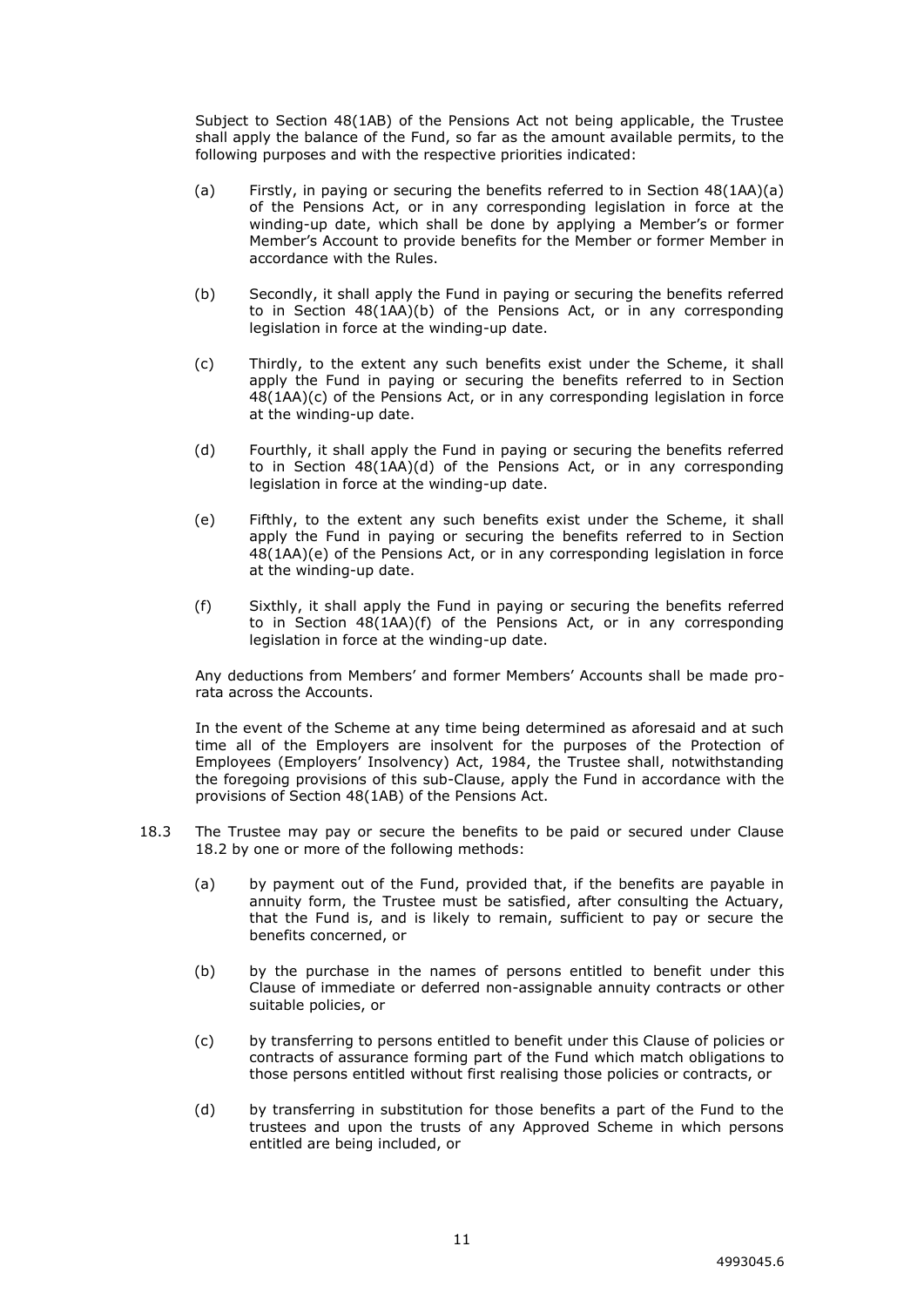- (e) with the consent of any person entitled, by the purchase in his or her name from a Life Office in substitution for those benefits of a contract approved by the Revenue Commissioners for the purpose of receiving transfer payments from retirement benefits schemes or by the making of a payment in accordance with Section 48(3)(c) of the Pensions Act, or
- (f) at the option of a Member entitled to so elect under Section 772 of the Taxes Act, by the making of a payment to an approved retirement fund or to the Member, as the case may be.

So long as the Trustee continues to pay benefits out of the Fund, it shall from time to time, in consultation with the Actuary, review the amount held and the benefits remaining to be paid and, unless it remains satisfied as to the continued and likely future solvency of the Scheme, it shall pay or secure the remaining benefits by one of the methods described at (b) to (f) above.

18.4 If by reason of the application of Clause 3.1 or otherwise, any sum remains unapplied, it shall be paid to the Employers in such proportions as the Trustee on the advice of the Actuary determines to be equitable, provided that the Trustee shall first have regard, to the extent necessary, to Section 48(2) of the Pensions Act.

#### <span id="page-15-0"></span>**19 Amendments**

- 19.1 Subject to Clause 19.3, the Trustee with the consent of the Federation may by supplemental deed, with effect from such date as is stated in the deed, including a preceding date, amend any of the provisions of this Deed and the Rules or may adopt new provisions and/or new rules in place of the provisions of this Deed and the Rules.
- 19.2 Subject to Clause 19.3, the Trustee may amend any of the provisions of this Deed and the Rules by supplemental deed as it thinks fit in so far as may be necessary to comply with a direction given under Section 50 of the Pensions Act.
- 19.3 No amendment shall be made which:
	- (a) varies the main purpose of the Scheme, namely the provision of relevant benefits, as described in Section 770(1) of the Taxes Act,
	- (b) authorises the return of any part of the Fund to any of the Employers, except as provided in this Deed or in any circumstances as may from time to time be required or permitted by legislation.
- 19.4 The Federation undertakes that it shall not amend the Memorandum and Articles of Association of the Trustee without the prior approval of the directors of the Trustee, expressed by means of a resolution of the directors.

#### <span id="page-15-1"></span>**20 Employer's Consent**

Any consent or decision of an Employer being a body corporate or a partnership by or for the purposes of this Deed or the Rules shall be sufficiently evidenced by a copy of a resolution of the directors of the Employer or the partners certified to be a true copy by a director or the company secretary of the Employer or by one of the partners (as the case may be).

#### <span id="page-15-2"></span>**21 Exercise of authority by the Federation**

Any discretion or authority vested in the Federation by this Deed shall be exercised by resolution of the Executive Body of the Federation or of any committee of the Executive Body or officer or officers of the Federation to which or to whom the exercise of such authority has been delegated by the Executive Body.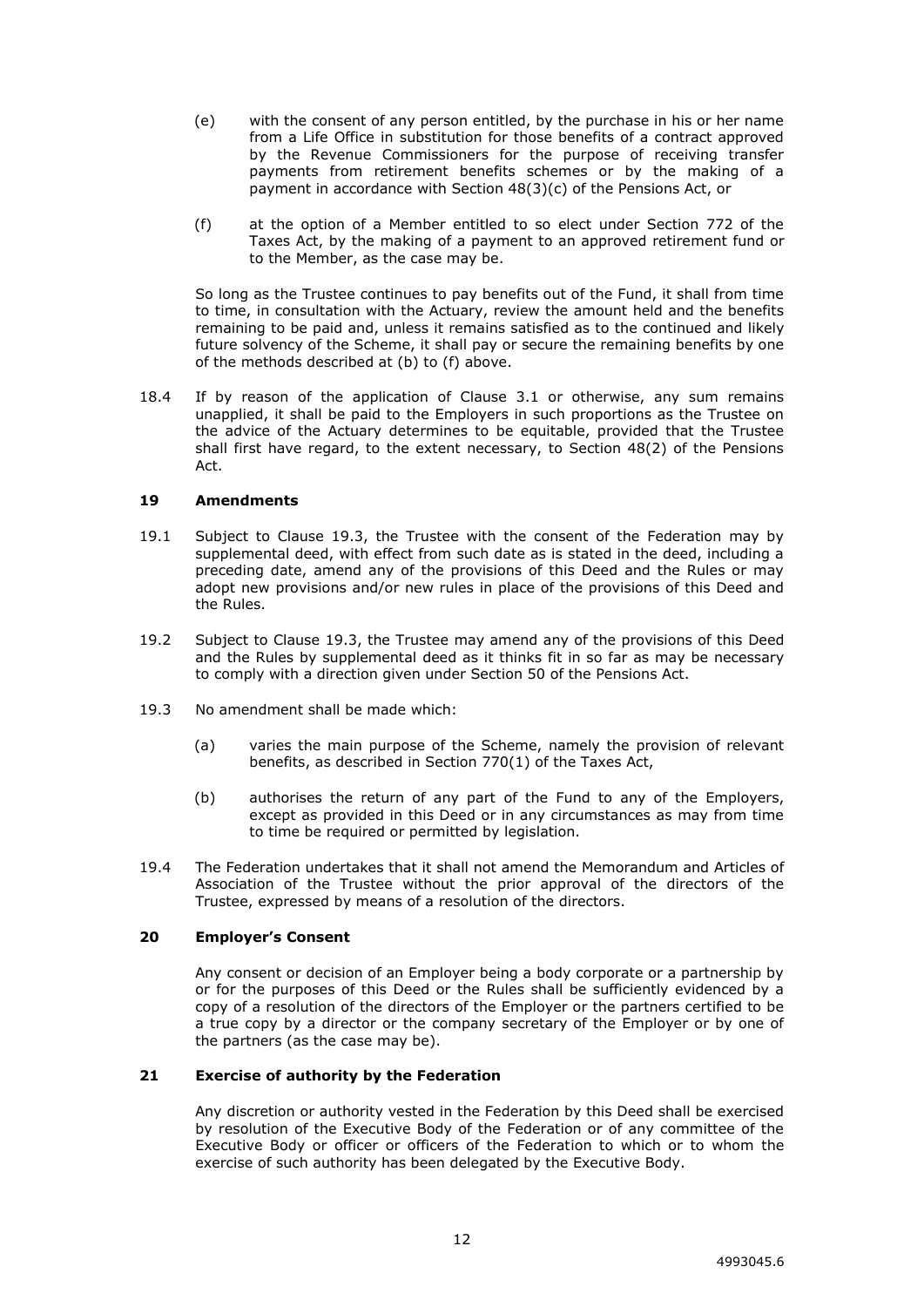# <span id="page-16-0"></span>**22 Proper Law and Jurisdiction**

The trusts of the Scheme are established under the Law of Ireland, which shall be the proper law and will govern this Deed and the Rules and all transactions and proceedings in or concerning the Scheme. The jurisdiction of the Courts of Ireland shall be the jurisdiction appropriate to all actions, claims, disputes and proceedings arising under or in connection with the Scheme.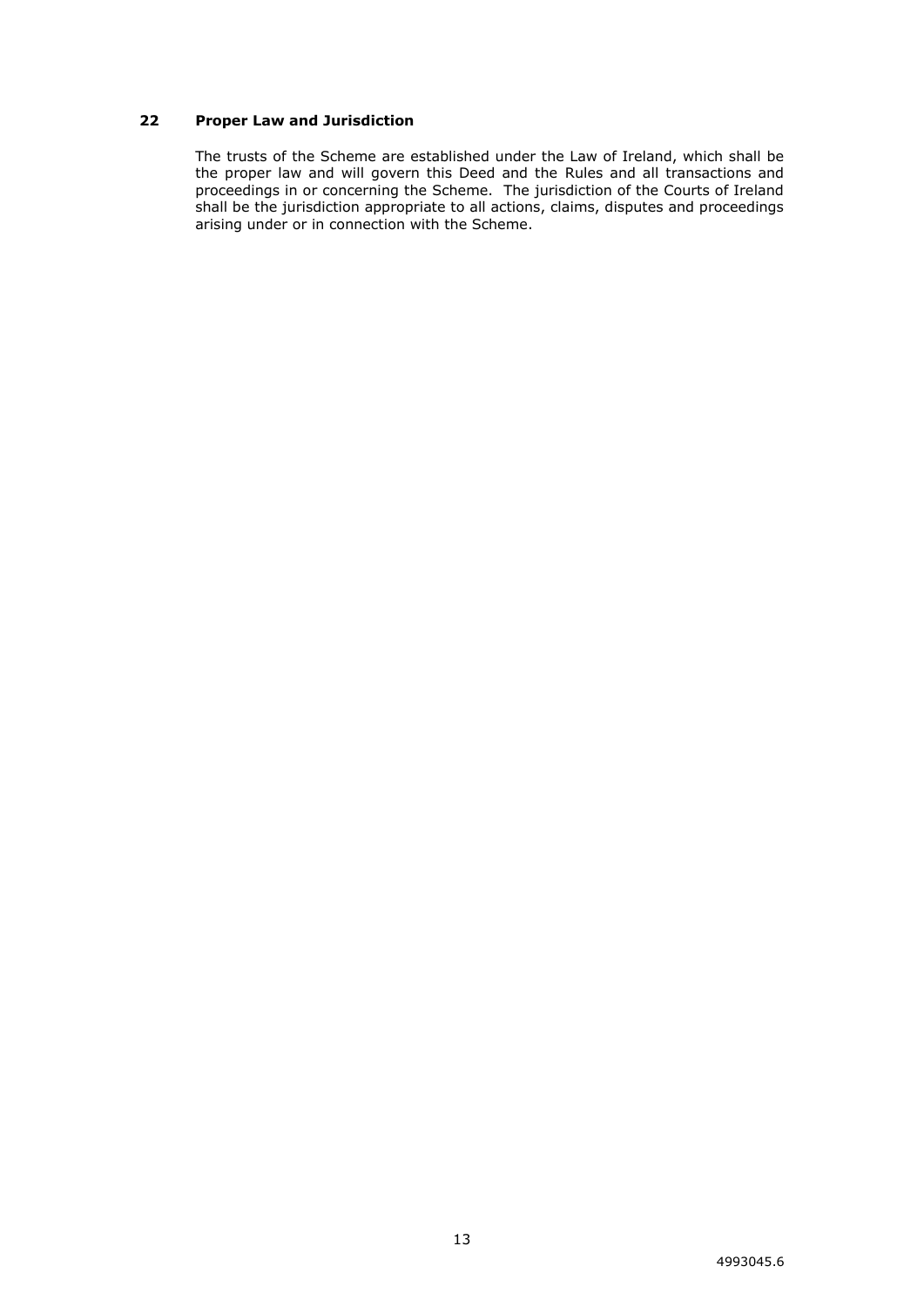# **SECOND SCHEDULE**

# **RULES OF THE CONSTRUCTION WORKERS' PENSION SCHEME**

| 1.               |                                                       |  |
|------------------|-------------------------------------------------------|--|
| $\overline{2}$ . |                                                       |  |
| 3.               |                                                       |  |
| 4.               |                                                       |  |
| 5.               |                                                       |  |
| 6.               |                                                       |  |
| 7.               |                                                       |  |
| 8.               |                                                       |  |
| 9.               |                                                       |  |
| 10.              | BENEFITS ON RETIREMENT BEFORE NORMAL PENSION DATE  27 |  |
| 11.              |                                                       |  |
| 12.              |                                                       |  |
| 13.              |                                                       |  |
| 14.              |                                                       |  |
| 15.              |                                                       |  |
| 16.              |                                                       |  |
| 17.              |                                                       |  |
| 18.              |                                                       |  |
| 19.              |                                                       |  |
| 20.              |                                                       |  |
| 21.              | TAX OR DUTY PAYABLE TO THE REVENUE COMMISSIONERS 32   |  |
| 22.              |                                                       |  |
| 23.              |                                                       |  |
|                  |                                                       |  |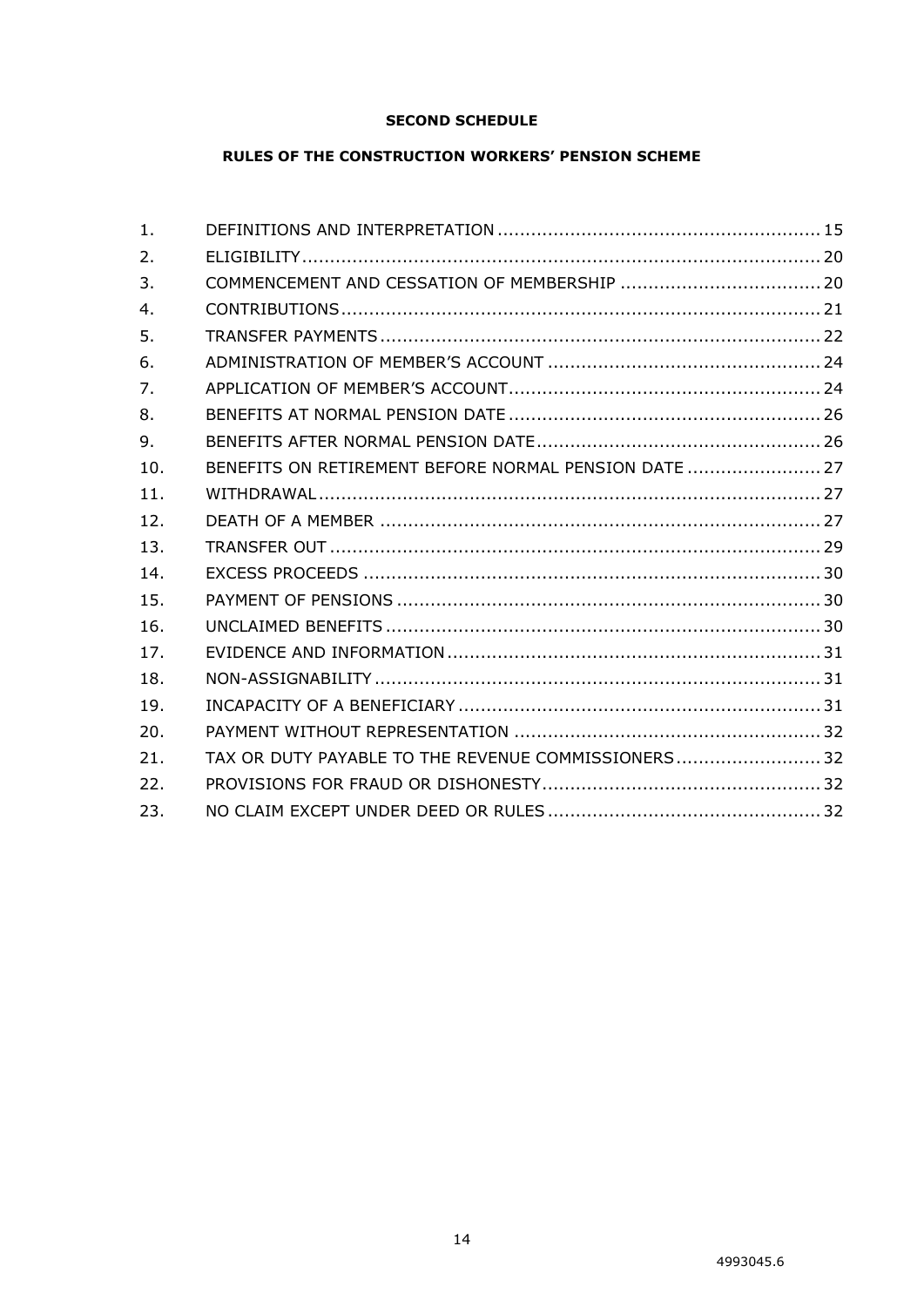## <span id="page-18-0"></span>**1. Definitions and Interpretation**

1.1. For the purpose of the Deed and of these Rules:

**"Account"** means an account held on behalf of a Member or former Member as described in Rule 6;

**"actuarial funding certificate"** has the meaning assigned to it in Section 42 of the Pensions Act;

**"the Actuary"** means the Actuary of the Scheme as described in Clause 5;

**"Administrator"** means the person having the management of the Scheme as is referred to in Section 770 of the Taxes Act;

**"Annuity Fund"** means the part of the Fund held by the Trustee to discharge pensions in payment, pensions which are due for payment and benefits contingently payable on death in retirement;

**"Approved Scheme"** means, in respect of any transfer to be made or received by the Trustee under Clause 18, Rule 5 or Rule 13, a retirement benefits arrangement (other than the Scheme) which is either:

- (a) approved or capable of approval by the Revenue Commissioners under Chapter 1 of Part 30 of the Taxes Act and treated or capable of being treated as an exempt approved scheme under Section 774 of the Taxes Act, or
- (b) approved for the purposes of the transfer by the Revenue Commissioners;

**"the Auditor"** means the Auditor of the Scheme as described in Clause 6;

**"Beneficiaries"** means in relation to a Member or former Member:

- (a) any persons entitled at the date of his or her death to an interest in his or her estate under any valid testamentary disposition or dispositions made by him or her or upon his or her intestacy,
- (b) any persons named by him or her in a written communication to the Trustee as persons whom he or she would wish to be considered as recipients of part or the whole of any benefits arising under the Scheme upon his or her death,
- (c) any persons:
	- (i) who, in the opinion of the Trustee, are or were wholly or partly financially dependent upon him or her, or
	- (ii) whose maintenance or support he or she had undertaken or contributed towards, or
	- (iii) who had undertaken or contributed towards his or her maintenance, and
- (d) his or her grandparents, his or her spouse's grandparents, all the descendants, however remote, of his or her grandparents and his or her spouse's grandparents, and the spouses of those descendants, and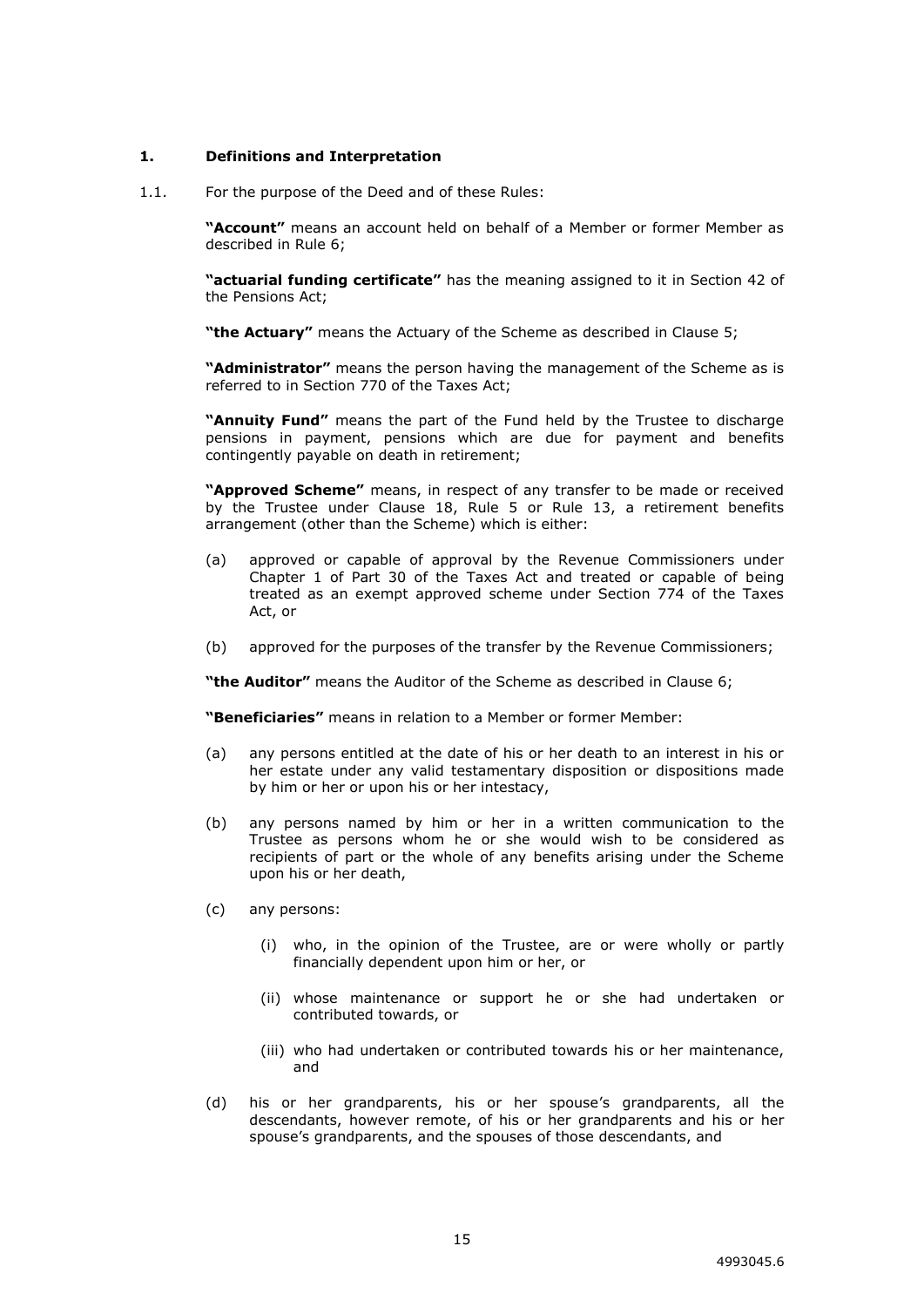for the purpose of this definition **"spouse"** includes a former spouse, a Civil Partner or a former Civil Partner, relationships acquired by legal adoption shall be as valid as blood relationships and a step-child shall be treated as a descendant of his or her step-parents and their ancestors;

**"Children"** of a Member means:

- (a) marital children of the Member (including any step-child, legally adopted child or child en ventre sa mere), and
- (b) non-marital children of the Member who are accepted by the Trustee as such

who are living at the date of death of the Member and are under the age of 18 years and "Child" means any one of such Children;

**"Civil Partner"** means a civil partner within the meaning of Section 3 of the Civil Partnership and Certain Rights and Obligations of Cohabitants Act, 2010;

**"the Construction Industry"** means business conducted by bodies corporate, partnerships or individuals which relates to building or civil engineering;

"**Death in Service contributions**" means the sum comprising of:

- (a) an amount of  $E1.11$  of the total weekly contribution paid by the Employers in respect of each Member under Rule 4.1 or, where applicable, an amount of €1.11 paid by the Employers in addition to the daily contributions paid under Rule 4.1(iv); plus
- (b) an amount of €1.11 of the total weekly contribution deducted by the Employers under Rule 4.1(ii) from the salary or wages payable to each Member or, where applicable, an amount of €1.11 deducted by the Employers from the salary or wages payable to each Member in addition to the daily contributions deducted by the Employers from the salary or wages payable to each Member under Rule 4.1(iv).

**"Death in Service Fund"** means the Death in Service contributions received under Rule 4.1 as invested by the Trustee and held to provide for the payment of death in service benefits under Rule 12.1(b) and (c) which can also be applied, by the Trustee, following consultation with the Actuary, to support the overall solvency position of the Scheme or to smooth investment returns over time in the same way as the General Reserve;

**"the Deed"** or **"this Deed"** means the Definitive Trust Deed to which the Rules are scheduled as from time to time amended;

**"Dependant"** means in relation to a Member (which for this purpose includes a former Member) the spouse, Civil Partner or Child of the Member or any other person who is wholly or substantially dependent upon the Member for the ordinary necessaries of life, or was so dependent immediately before the Member's death;

**"Designated Dependant"** means in any case where a Member (which for this purpose includes a former Member) is co-habiting with his or her spouse or Civil Partner, the Member's spouse or Civil Partner, and in any other case either (i) an adult Dependant with whom the Member is co-habiting and whom the Member designates as his or her Designated Dependant for the purposes of Rule 7, or (ii) the Member's spouse or Civil Partner whom the Member designates as his or her Designated Dependant for the purposes of Rule 7;

**"Eligible Employee"** means an employee who is resident for tax purposes in the Republic of Ireland and who is employed by an Eligible Employer;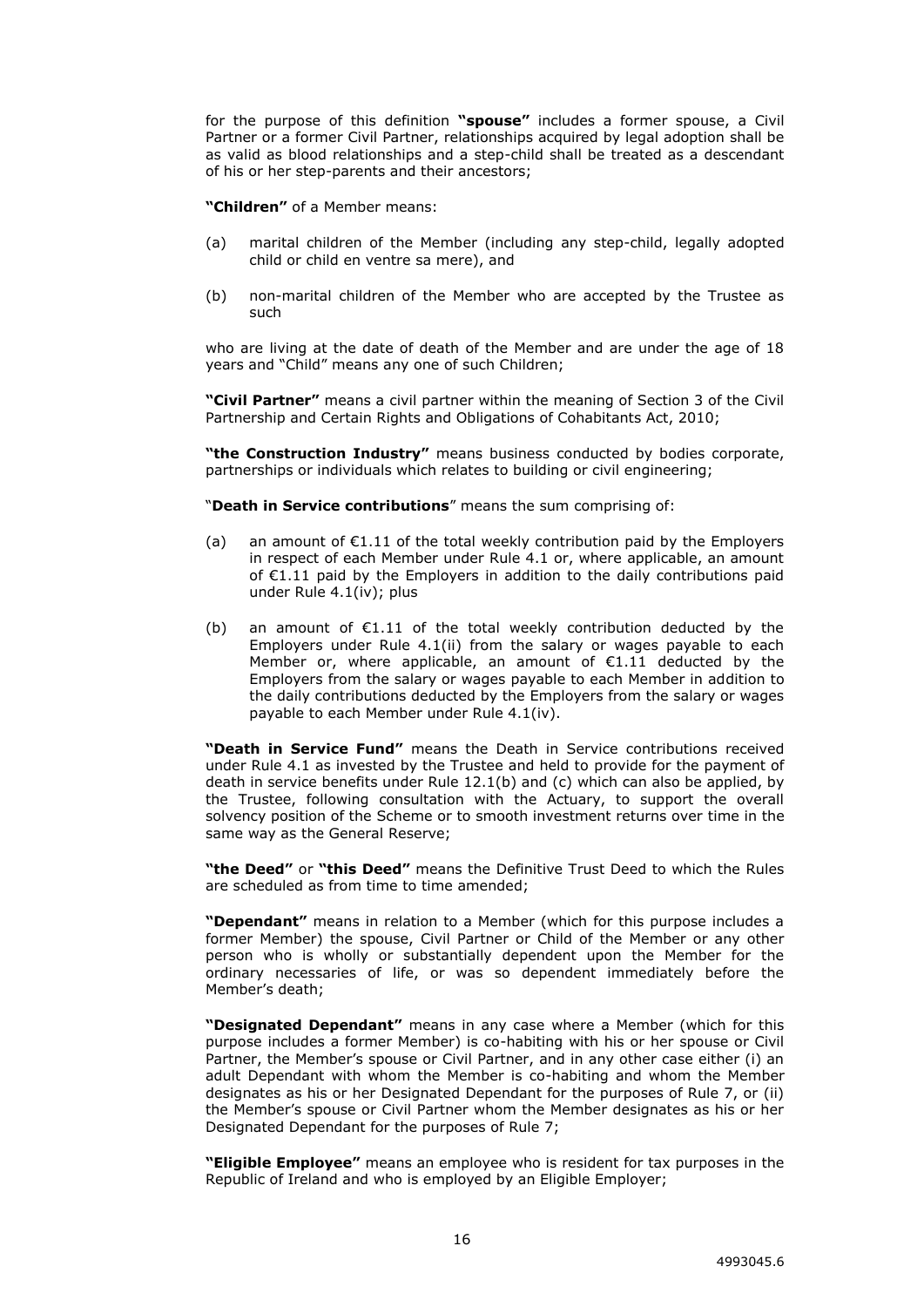**"Eligible Employer"** means any employer (being a body corporate, partnership or individual) carrying on business in the Republic of Ireland as a building or civil engineering firm or a related contracting or sub-contracting firm provided that the Trustee may at its absolute discretion declare an employer to be an Eligible Employer if that employer so requests and if there is no conflict with Clause 3.1 and the Trustee is of the opinion that the employer carries on a business connected with the Construction Industry;

**"Employers"** means all those Eligible Employers who have entered into Deeds of Adherence under Clause 8 and "the Employers" or "the Employer" in relation to any Member or former Member means the Employer by whom he or she is or was last employed;

**"€"** means Euro;

**"Family Law Acts"** means the Family Law Act, 1995, the Family Law (Divorce) Act, 1996 and the Civil Partnership and Certain Rights and Obligations of Cohabitants Act, 2010;

**"the Federation"** means the Construction Industry Federation;

**"Former Members' Reserve Fund"** means the assets transferred from the Previous Scheme which constitute a reserve on account of unascertained or potential liabilities under the Previous Scheme which can also be applied, by the Trustee, following consultation with the Actuary, to support the overall solvency position of the Scheme or to smooth investment returns over time in the same way as the General Reserve;

**"the Fund"** means the Fund of the Scheme as described in Clause 4 and Clause 9.4;

**"funding proposal"** has the meaning assigned to it in Section 49 of the Pensions Act;

**"funding standard reserve certificate"** has the meaning assigned to it in Section 42 of the Pensions Act;

**"General Reserve"** means the sub-fund established by the Trustee in accordance with Clause 9.4 using the assets transferred from the Previous Scheme which were not allocated to Members' Accounts or to the Annuity Fund at the time of transfer;

**"Ill-health"** means ill-health or incapacity of a Member such that the Trustee is satisfied, on the basis of independent medical examination, that the Member is no longer able to work in the Construction Industry or in any other employment he or she has been engaged in while a Member;

**"Levy"** means a payment required to be made by an Employer under Rule 4.9;

**"Life Office"** means a life office authorised to carry on life assurance business in the Republic of Ireland;

**"Member"** means an employee of the Employers who is eligible for membership and is included in the Scheme;

**"Member's Contributions"** means the sums deducted from the salary or wages of a Member under either proviso (ii) or proviso (iv) to Rule 4.1 and paid to the Trustee under Rule 4.7 together, in each case, with any amount which under Rule 5 forms part of the Member's Contributions made by him or her;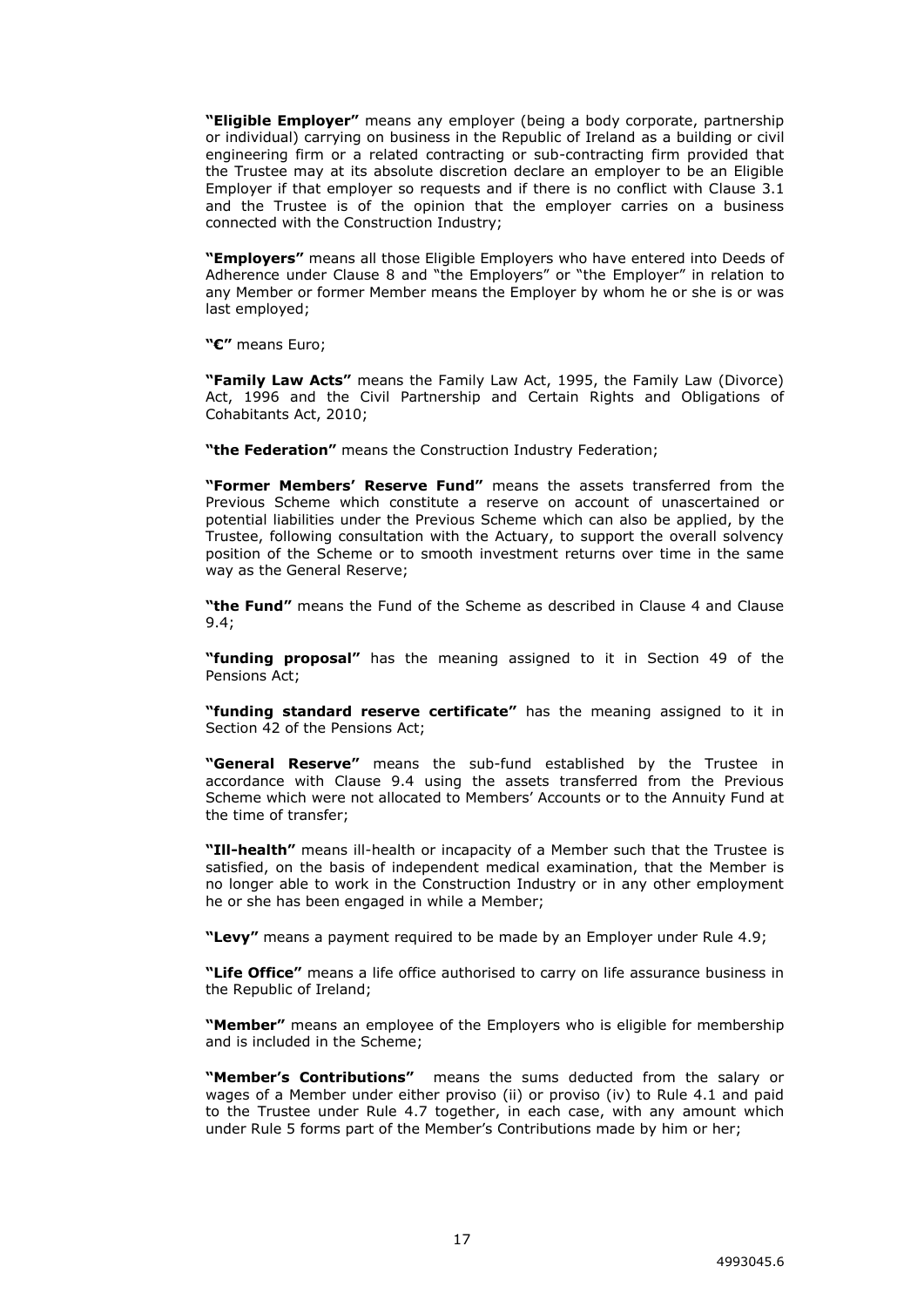**"Members' Reserve Fund"** means the aggregate of the investments held in respect of the Members' and former Members' Accounts, including any smoothing reserve under Rule 6.3;

**"Normal Pension Date"** means the sixty-fifth anniversary of birth of a Member;

**"Pensioner"** means a person in receipt of a pension under any of Rules 5.6 or 8 to 11;

**"the Pensions Act"** means the Pensions Act, 1990;

**"the Pensions Authority"** means the body established under Section 9 of the Pensions Act;

**"Personal Retirement Savings Account"** means a Personal Retirement Savings Account as defined in Chapter 2A of Part 30 of the Taxes Act;

**"Preserved Account"** for any Member or former Member who has completed two years' Qualifying Service since 1 January 1991 and some or all of whose Account has not been applied in providing benefits, means the part of his or her Account which relates to:

- (a) contributions paid by or in respect of him or her to the Scheme, and
- (b) where any Transfer Payment has been received in respect of the Member, that Transfer Payment;

**"Previous Scheme"** means the Construction Federation Operatives' Pension Scheme, Revenue reference no SF/2536 ;

**"Renewal Date"** means the first Monday in January each year;

**"reporting year"** means a year beginning on the first day of the month of January;

**"Rules"** means these Rules together with any additions, alterations or modifications for the time being in force;

**"the Scheme"** means the Construction Workers' Pension Scheme established by this Deed;

**"Scheme Year"** means the period commencing on each Renewal Date and continuing until the day before the next following Renewal Date;

**"Sectoral Employment Orders"** means Statutory Instrument No. 455 of 2017 known as the Sectoral Employment Order (Construction Sector) 2017, Statutory Instrument No. 59 of 2018 known as the Sectoral Employment Order (Mechanical Engineering Building Services Contracting Sector) 2018, each as varied from time to time, and any equivalent orders adopted from time to time for the electrical engineering sector, or other construction related sectors and each "a Sectoral Employment Order";

**"SOLAS Leave"** means absence from service on apprenticeship training with SOLAS or any successor body to SOLAS in respect of an employee's apprenticeship with an Eligible Employer at the end of which the employee is expected to return to work with such employer;

**"Subsidiary Trusts"** means trusts established under Rule 12.4(b) for the benefit of any one or more Beneficiaries:

(a) in whatever shares, and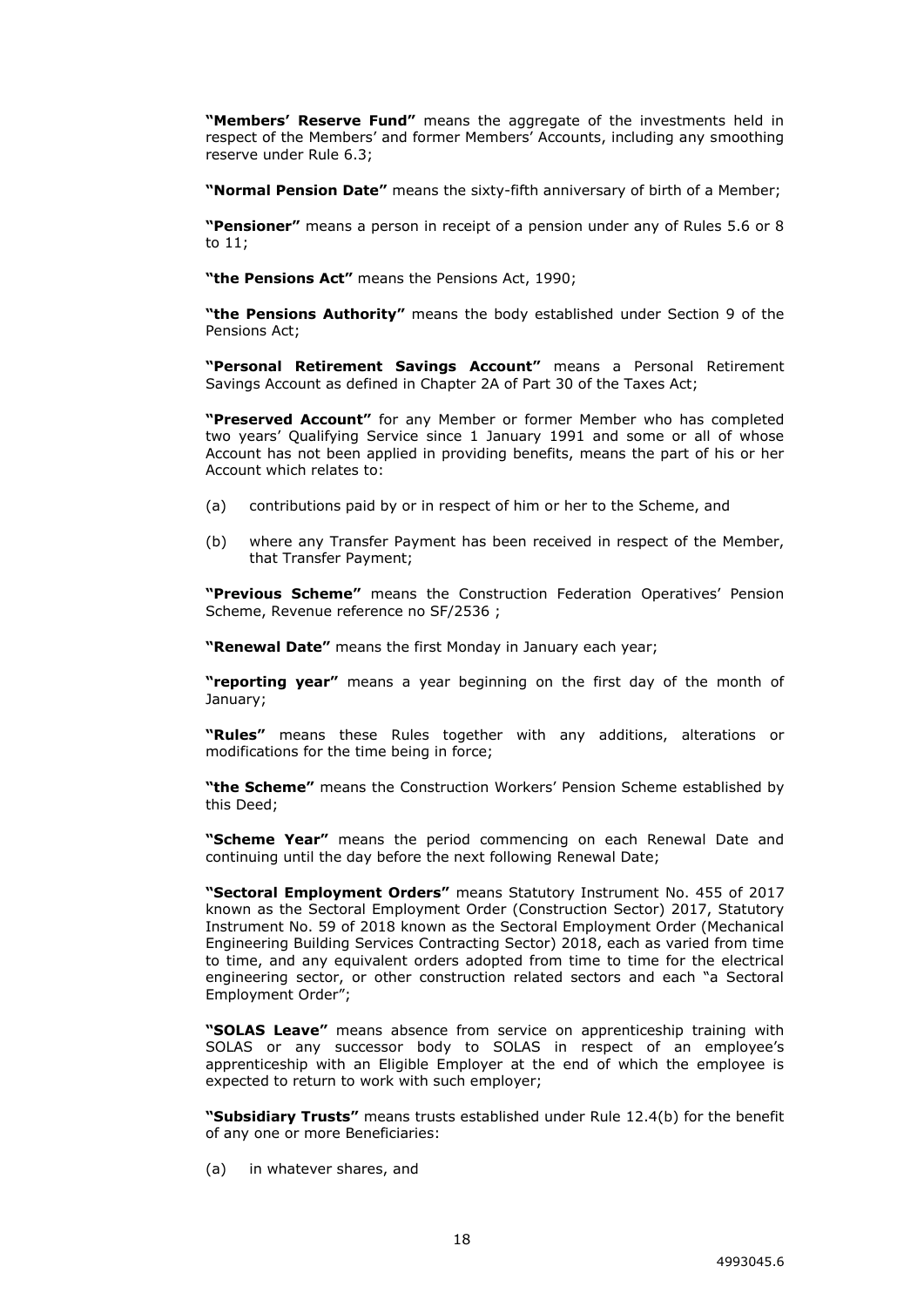- (b) vesting at whatever times, and
- (c) with and subject to whatever terms, conditions, limitations, provisions for forfeiture, powers, discretions and provisions for maintenance, education, advancement, accumulation of income during a minority or otherwise,

as the Trustee decides;

**"the Taxes Act"** means the Taxes Consolidation Act, 1997;

**"Transfer Payment"** means a transfer of assets received under Rule 5 in respect of any Member;

**"Trivial Pension"** means a pension which, when aggregated with all benefits payable to a person under the Scheme and any other retirement benefits scheme relating to the same employment, does not exceed in value a pension of €330 per annum, or such other amount as may be prescribed by the Revenue Commissioners from time to time and is consistent with exempt approval under the Taxes Act;

**"the Trustee"** means the trustee named in the Deed which expression shall include any successor to the Trustee or any other trustee or trustees for the time being of the Scheme;

**"Voluntary Contributions"** means the contributions (if any) made by a Member under Rule 4.2 and/or Rule 4.6;

**"Voluntary Contribution Proceeds"** means, at any time or on the happening of any event, the amount which the Trustee, on the advice of the Actuary, determines to be available for payment or application under these Rules in respect of any Member at that time or on the happening of that event, having regard to the amount of Voluntary Contributions paid by the Member and the realisable value of those contributions under Rule 6; and

**"Week"** means a period of seven days commencing on a Monday.

- 1.2. Throughout the Deed and these Rules, unless the context otherwise requires:
	- (a) words importing the male sex shall be construed as including the female sex and vice versa, and the words "it" or "its", when referring to an Employer, shall be construed as including a single person or an association of persons,
	- (b) words importing the singular shall be construed as including the plural and vice versa,
	- (c) all references to an Act or Acts refer to Statutes of the Oireachtas, and include any statutory amendment or re-enactment of any such Statute for the time being in force and any regulations made thereunder,
	- (d) reference to a Clause means a Clause of the Deed and reference to a Rule means a Rule in the Rules, and
	- (e) headings are for convenience of reference only and are not to be construed as part of the Deed or the Rules.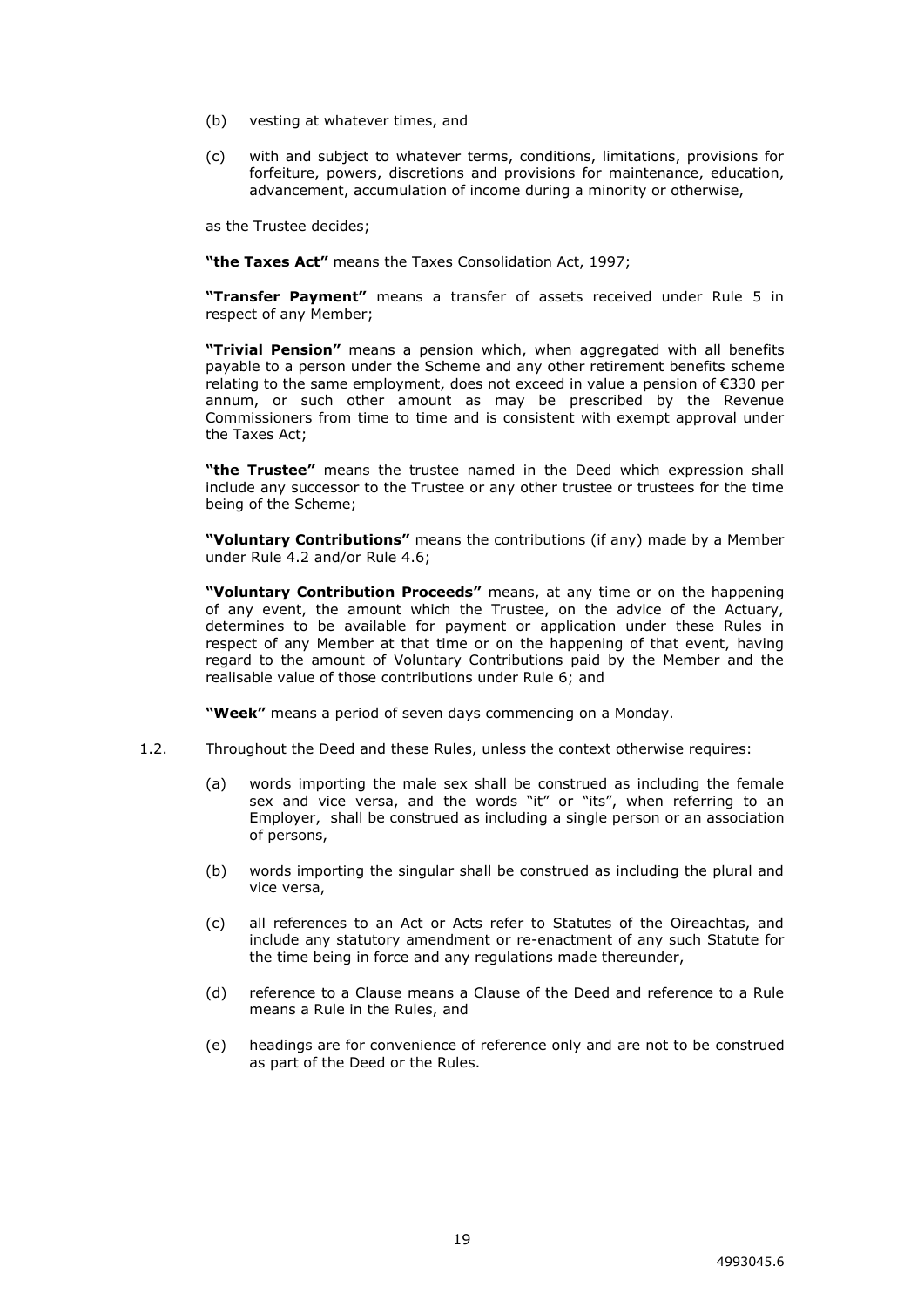## **Membership**

## <span id="page-23-0"></span>**2. Eligibility**

Every person who is or becomes an Eligible Employee and who is employed by an Employer is immediately eligible to become a Member if he or she has attained age 18 but not age 65 (provided that at the request of an Employer the Trustee may at its absolute discretion waive such condition as to age) or shall immediately become so eligible as soon as he or she satisfies that condition or that condition has been waived.

#### <span id="page-23-1"></span>**3. Commencement and Cessation of Membership**

3.1. The Employer of an Eligible Employee who satisfies the condition of Rule 2 or in respect of whom that condition has been waived may, and shall if so required under a Sectoral Employment Order, register him or her as a Member.

Every Eligible Employee who is a member of the Previous Scheme on the day immediately prior to the commencement of this Scheme under Clause 2.1 shall be deemed registered as a Member of this Scheme upon commencement. The Trustee shall be entitled to seek contributions from the Member's employer under Rule 4 pending such employer's adherence as an Employer under Clause 8.

- 3.2. Every Member shall cease to be a Member on becoming a Pensioner or, if earlier, on the earliest to occur of the following events:
	- (i) the end of any Scheme Year in respect of no Week of which a contribution has been paid in respect of him or her under Rule 4.1;
	- (ii) the death of the Member;
	- (iii) the Member being deemed by the Trustee to have ceased to be an Eligible Employee; or
	- (iv) the Member becoming a member of another retirement benefits scheme, other than an Additional Voluntary Contribution only scheme or other scheme designed to be supplementary to the Scheme.

While he or she remains a Member of the Scheme a Member shall be treated as not having ceased employment for the purposes of these Rules provided that no Employer shall be obliged to pay contributions under Rule 4.1 on behalf of a Member who is not in its service and remunerated as such during a particular week.

- 3.3. A former Member who has ceased to be a Member under Rule 3.2 (otherwise than on becoming a Pensioner) shall again become a Member on being or becoming an Eligible Employee, having satisfied the condition of Rule 2 and having been registered under Rule 3.1. Any Account held on behalf of the former Member shall continue to be his or her Account on his or her being re-registered as a Member.
- 3.4. The Trustee has no liability to maintain an Account for or to pay benefits to an Eligible Employee who is not registered as a Member.
- 3.5. An Employer shall have 21 days from an Eligible Employee's date of joining service to register the employee as a Member of the Scheme, where required to do so under a Sectoral Employment Order.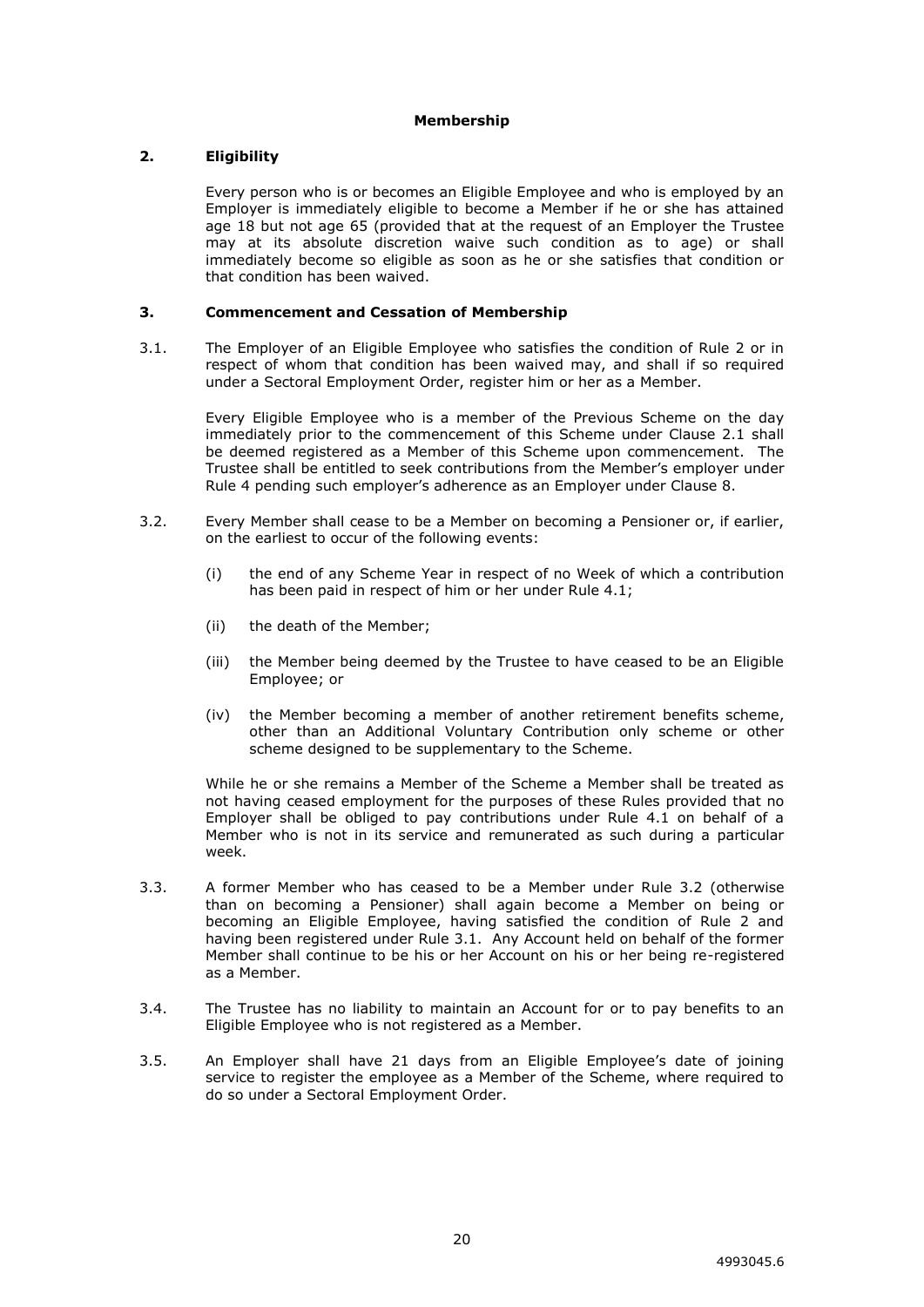## **Contributions and Transfers In**

#### <span id="page-24-0"></span>**4. Contributions**

- 4.1. Every Employer shall pay to the Trustee in respect of every Member in its employment a weekly contribution of €27.74 provided that:
	- (i) if a Member is employed by an Employer for part only of a Week the weekly contribution shall be payable in full by the Employer save that if the Member is employed by more than one Employer during a Week the weekly contribution shall be payable in full by the first Employer and no such contribution shall be payable for that week in respect of the Member by a subsequent Employer;
	- (ii) the Employer shall, in addition to its contribution, deduct from the salary or wages payable to the Member a weekly contribution of €18.87 and any sums so deducted shall be treated as Member's Contributions and paid to the Trustee;
	- (iii) with effect from a Member's Normal Pension Date no further contribution shall be payable in respect of him or her under this Rule, unless the Member is continuing in employment and the Trustee, at the request of the Member and with the consent of the Employer, permits contributions to be continued. In all cases, contributions shall cease when the Member reaches the age of seventy;
	- (iv) notwithstanding the foregoing provisions of this Rule 4.1, the Trustee may, so long as it is consistent with the requirements of any applicable Sectoral Employment Order, allow an Employer to pay in respect of any Member in its employment contributions (excluding Death in Service contributions) on a daily rather than a weekly basis and to deduct Member's contributions (excluding Death in Service Contributions) on a daily rather than a weekly basis. The daily contribution rate shall be  $\epsilon$ 8.84, consisting of a  $\epsilon$ 5.32 contribution from the Employer and a €3.52 contribution deducted from the salary or wages of the Member. Where a daily contribution rate is agreed, it shall apply in respect of each day the Member is in the Employer's employment, subject to a maximum of five days per Week. However, Death in Service contributions shall continue to be paid on a weekly basis and shall be payable in full even where a Member is employed by an Employer for part only of a Week, provided that where a Member is employed by more than one Employer during a Week the first Employer shall be required to pay the Death in Service contribution in respect of the Member and no further Death in Service contributions shall be payable for that Week in respect of the Member by a subsequent Employer.
	- (v) The contribution rates set out in this Rule may be varied from time to time in accordance with the terms of any applicable Sectoral Employment Order.

An Employer may pay to the Trustee, in respect of any Member in his or her employment an additional contribution or contributions of such amount and at such times as they may with the consent of the Trustee determine.

- 4.2. Subject to Rule 4.3, 4.4 and 4.5 a Member may with the consent of the Trustee elect to pay regular Voluntary Contributions at at least such minimum rate (if any) as shall be determined by the Trustee, and may elect to increase such Voluntary Contributions, in order to provide an increase in his or her pension or other benefits. Such Voluntary Contributions shall be either deducted by the Employers from the salary or wages of the Member and paid by the Employers to the Trustee or paid directly by the Member to the Trustee.
- 4.3. If at any time it appears that the amount of a Member's Voluntary Contributions are such that the benefits which might be secured by the application of his or her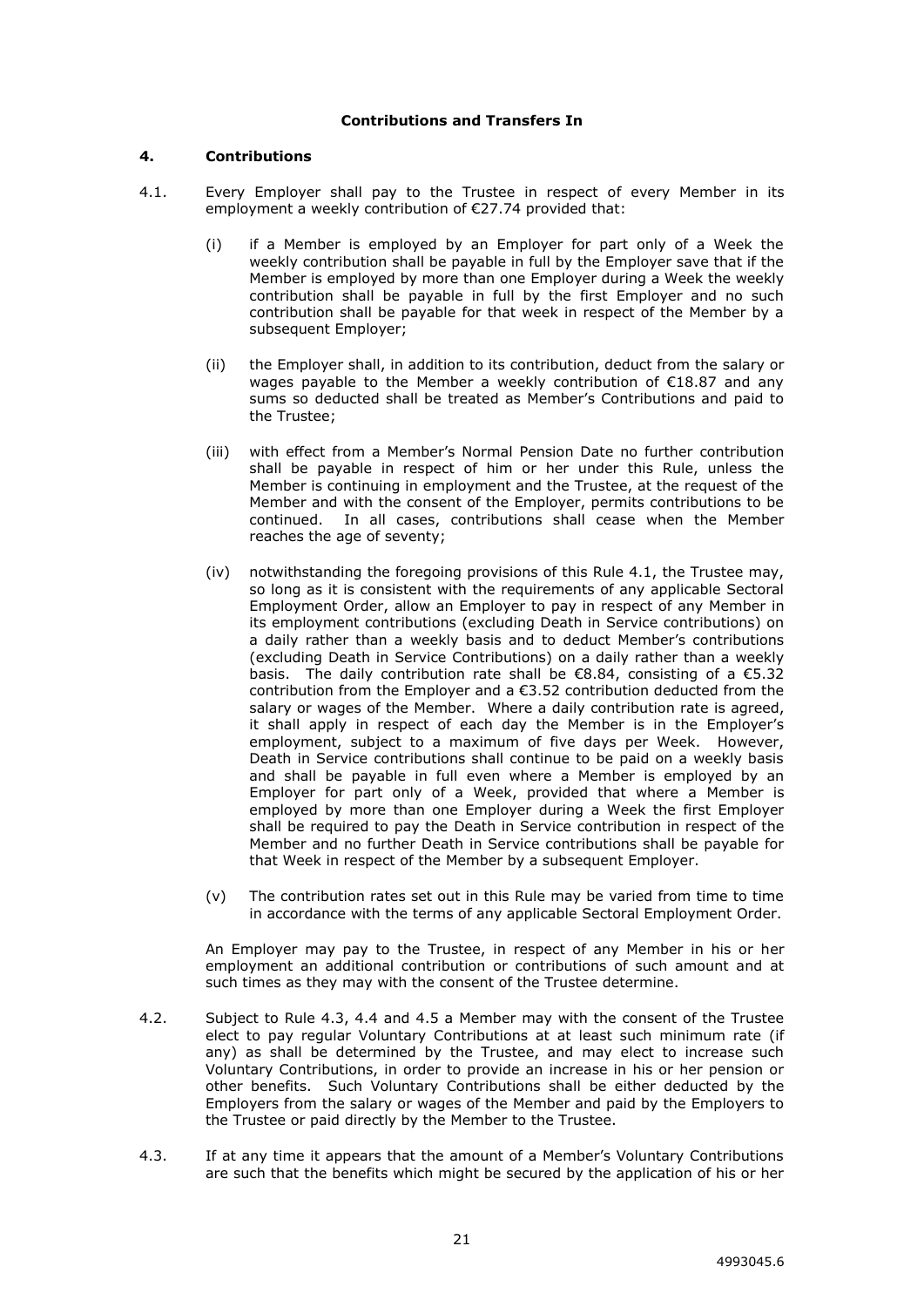Account, as projected by the Trustee acting on the advice of the Actuary, are likely to exceed the maximum benefits permitted by the Revenue Commissioners or to otherwise prejudice approval of the Scheme, his or her Voluntary Contributions shall be limited to the amounts which the Trustee, on the advice of the Actuary, prescribes.

- 4.4. The Trustee may permit a reduction of Voluntary Contributions (but not so that the rate will amount to less than the minimum rate (if any) referred to in Rule 4.2) or a cessation of Voluntary Contributions at any time.
- 4.5. No Member shall in any reporting year pay Member's Contributions and Voluntary Contributions which (disregarding any special Voluntary Contributions paid under Rule 4.6 and any sum deemed under Rule 5 to form part of his or her Member's Contributions) in total exceed the maximum percentage of his or her remuneration for a person of his or her age allowed under Section 774(7) of the Taxes Act from time to time.
- 4.6. If the Revenue Commissioners so permit, a Member may with the consent of the Trustee make one or more special Voluntary Contributions to the Scheme.
- 4.7. No contribution payable by the Employers under Rule 4.1 or 4.2 shall be regarded as having been made for the purposes of the Rules until such contribution has been received by the Trustee and the Employers shall pay such contributions to the Trustee within 21 days following the end of the calendar month in which they fall due from the Employer or are deducted from the Member's salary or wages. To the extent that an Employer to whom a Sectoral Employment Order applies fails to pay to the Trustee any contributions which are payable by the Employer under Rule 4.1 including, on deduction from a Member's salary or wages, under Rule 4.1(ii) or Rule 4.1(iv), the Employer must arrange for the provision to or in respect of that Member or, where Rule 3.2(i) applies, former Member, of equivalent benefits to those set out in the relevant Sectoral Employment Order for the period of such failure. The Trustee shall have no liability to the Member or former Member in respect of any period for which it has not received contributions under this Rule. Any overdue contributions and Levies received by the Trustee shall be allocated to the relevant Member or former Member's Account.
- 4.8. The Employers shall give or cause to be given to the Member and to the Trustee a written statement no less frequently than once a month, specifying both the total amount deducted from the Member's salary or wages and remitted to the Trustee on his or her behalf and the total amount paid on behalf of or in respect of the Member to the Trustee in the preceding month, or in the period since the previous statement was given. Statements given to the Trustee shall contain such additional information as the Trustee may require.
- 4.9. Where any contribution under Rule 4.1 or Rule 4.2 has not been paid within the time limits specified in Rule 4.7, the Trustee may in its discretion, having consulted the Actuary, apply a levy on the Employer responsible for such unpaid contributions for each complete month for which they remain unpaid. The levy shall be of such rate or amount as the Trustee may determine in consultation with the Actuary, to compensate for the loss of investment return during the period in which the contributions remain unpaid and to take into account administrative costs incurred in pursuing the Employer to remit the contributions as well as in calculating the levy, and the Trustee shall notify the rate or amount of the levy and the manner of its calculation to the relevant Employer, who shall discharge that amount forthwith.

#### <span id="page-25-0"></span>**5. Transfer Payments**

- 5.1. If any Member is entitled to benefit:
	- (a) under another Approved Scheme, or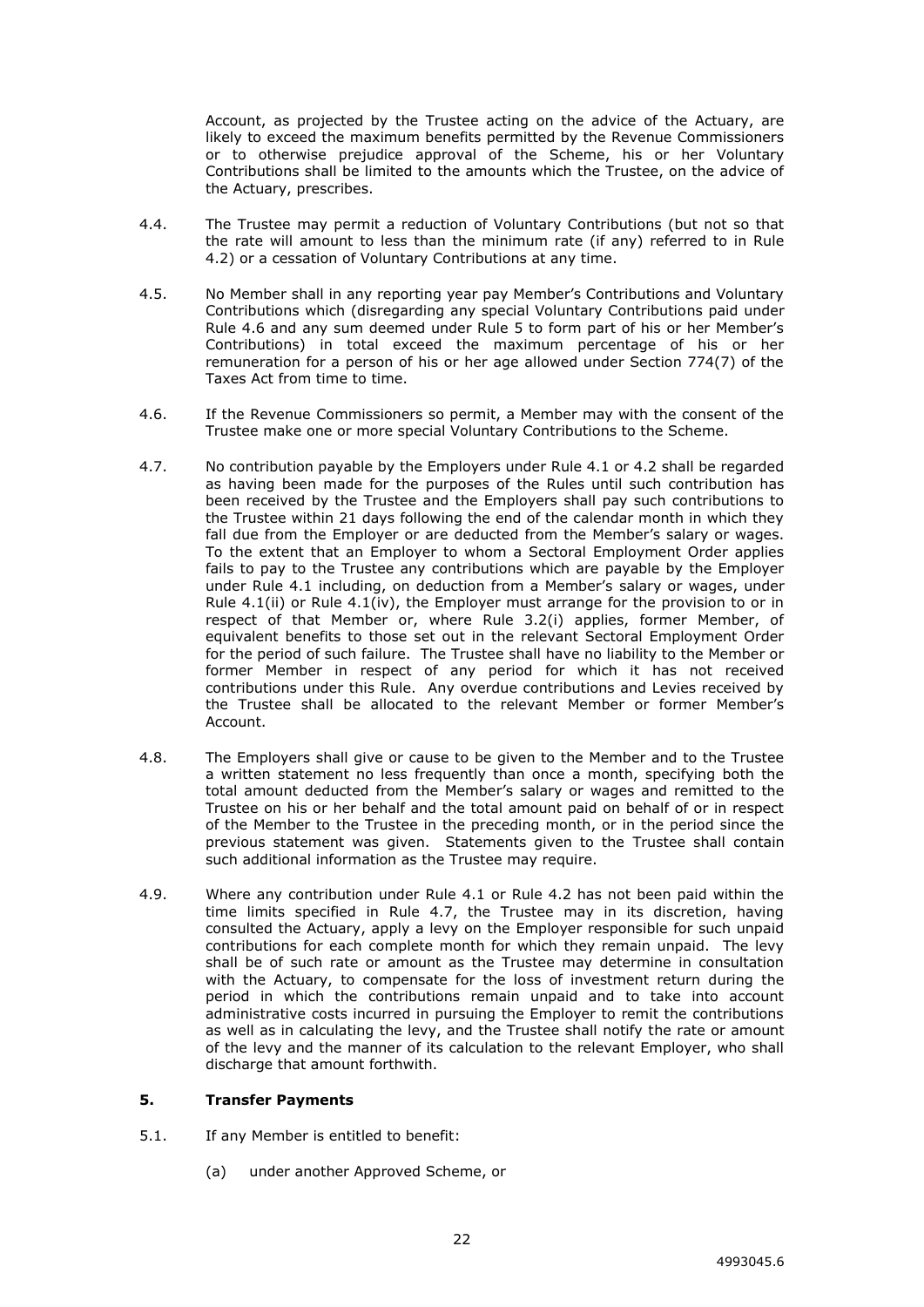- (b) under a contract with a Life Office approved by the Revenue Commissioners for the purpose of receiving transfer payments from Approved Schemes, or
- (c) under a Personal Retirement Savings Account,

the Trustee may, and shall if required by the Pensions Act, accept any transfer of assets offered in respect of that Member from the other Approved Scheme, Life Office, or account (as the case may be).

- 5.2. The Trustee shall accept a transfer of assets from the Previous Scheme in respect of any beneficiary entitled to a deferred pension under the Previous Scheme, and shall establish an Account under the Scheme for any such beneficiary in respect of whom such a Transfer Payment is received. A beneficiary of the Previous Scheme in respect of whom such a Transfer Payment is received shall be treated as a Member for the purposes of Rule 5, excluding Rule 5.1, and for the purposes of Rule 6, Rule 7, Rule 11 and Rules 13 to 22 inclusive until Normal Pension Date or his or her prior death or prior extinguishing of his or her Account. Any part of the assets transferred from the Previous Scheme which constitutes the Former Members' Reserve Fund shall not be allocated to a Member's Account unless the allocation is in respect of additional liabilities under the Previous Scheme which have been ascertained to the satisfaction of the Trustee in respect of the Member concerned.
- 5.3. A Transfer Payment received in respect of any Member shall be treated as representing contributions to the Scheme paid by or on behalf of that Member.
- 5.4. On accepting any Transfer Payment, the Trustee shall endeavour to obtain all the information which it needs to enable it to administer the Transfer Payment and the benefits provided in respect of it in accordance with Clause 3.1 and 3.2.
- 5.5. If a Transfer Payment is offered to the Trustee in respect of any Member on condition that any part of the Transfer Payment representing the Member's own contributions shall not be returned to him or her, the Trustee may undertake not to return that part to him or her. Notwithstanding any other provision of these Rules, the Trustee shall observe that undertaking and no Member shall be entitled to any benefit which, if granted, would breach that undertaking.
- 5.6. The Trustee shall accept a transfer of assets from the Previous Scheme in respect of beneficiaries in receipt of pension benefits under the Previous Scheme, and beneficiaries contingently entitled to death in retirement benefits under the Previous Scheme, which assets shall form part of the Annuity Fund, and shall provide equivalent benefits for such beneficiaries under the Scheme, to the exclusion of any other benefits under the Scheme.
- 5.7. The General Reserve may from time to time, following consultation with the Actuary, be applied by the Trustee to support the overall solvency position of the Scheme and/or to smooth investment returns over time and where the assets of the General Reserve have been applied for such purposes they may, following consultation with the Actuary, be returned by the Trustee to the General Reserve from time to time.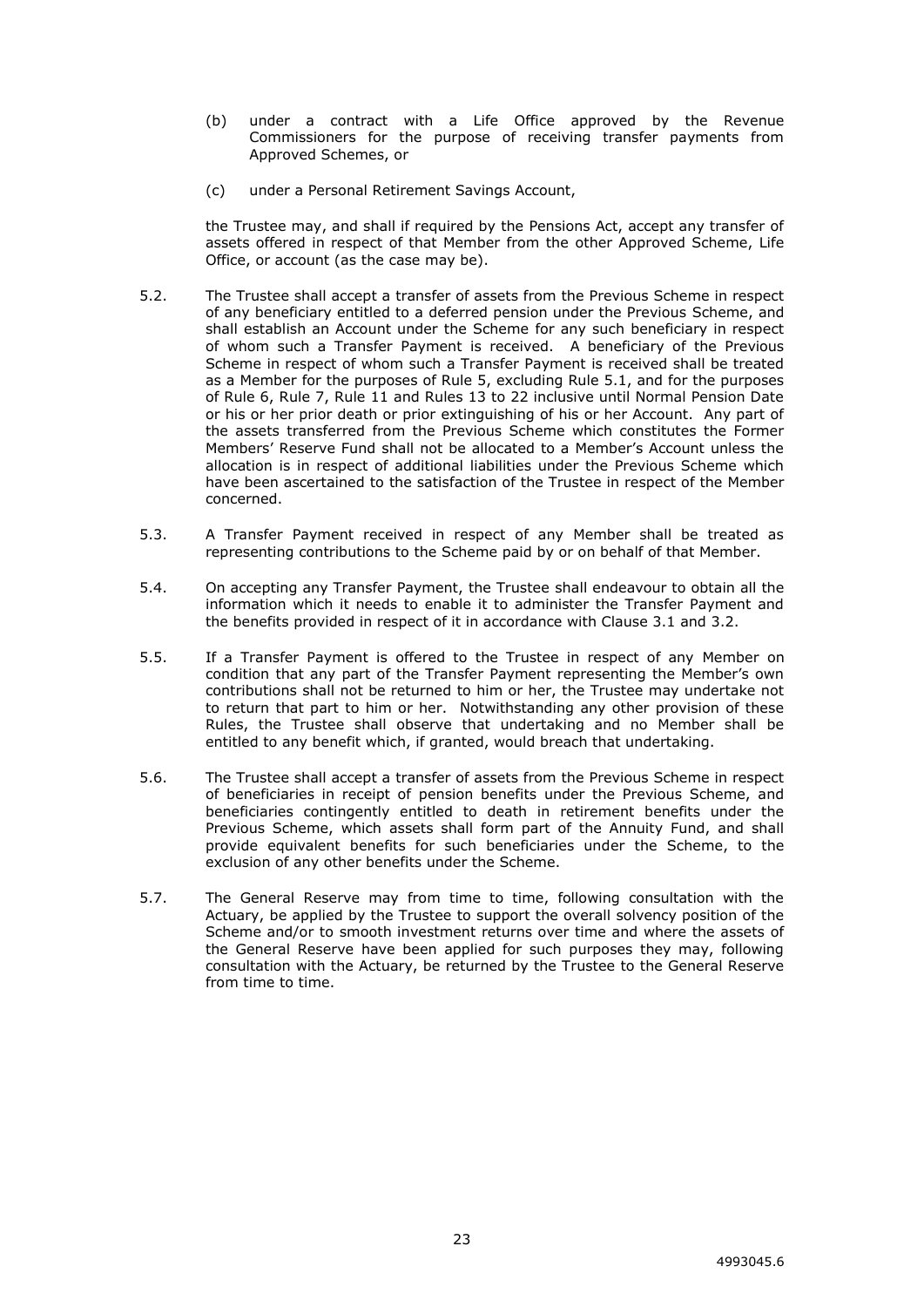## <span id="page-27-0"></span>**6. Administration of Member's Account**

- 6.1. The Trustee shall maintain an Account in respect of each Member and shall allocate to the Account the contributions made by or in respect of the Member under Rule 4, after deduction of Death in Service contributions. The Trustee shall also allocate to the Account any Transfer Payments received in respect of the Member and shall deduct from the Account any costs or expenses to be deducted from the Account under Rule 6.4 and any amounts transferred out of the Account under Rule 13. Death in Service contributions shall be allocated to the Death in Service Fund.
- 6.2. Members' Accounts shall be invested in accordance with Clause 9.
- 6.3. On each Renewal Date or at such other more frequent intervals in a Scheme Year as the Trustee deems appropriate, the Trustee shall allocate gains to a Member's Account or deduct losses from a Member's Account by determining the rate of return applicable to that Account for the preceding Scheme Year or lesser interval. Such rate shall be determined for each Account by the Trustee in consultation with the Actuary, and shall be based on:
	- (a) The investment performance of the sub-funds of the Members' Reserve Fund in which the Member's Account is invested.
	- (b) Any smoothing factor which the Trustee may wish to apply in order to smooth the volatility in the performance of the sub-funds of the Members' Reserve Fund.

The Trustee shall be entitled to reserve a portion of the assets in the Members' Reserve Fund as a smoothing reserve for the purposes of (b) above. Such reserve or any part of it shall not be allocated to a Member's Account or deducted from it until so determined by the Trustee on a Renewal Date or at such other more frequent intervals in a Scheme Year as the Trustee deems appropriate.

6.4. The Trustee may impose a fixed entry charge on contributions received under Rule 4.1 and an annual charge on Members' Accounts of such rate or amount as it may determine to be appropriate to provide for the costs and expenses of the Scheme which are not met out of the Annuity Fund.

> The rate or amount of such charges and any changes to those rates or amounts shall be notified to Members, and such notification shall be in accordance with any applicable requirements of a Sectoral Employment Order. Amounts so charged shall not form part of the Members' Accounts, and shall be used for the purpose of discharging costs or expenses as they arise.

6.5. Where an Account is to be applied to provide benefits under these Rules or where a transfer is to be made out of a Member's Account under Rule 13, the realisable value of the Member's Account shall be determined in accordance with the provisions of this Rule, and may be adjusted by the Trustee to ensure that the Account bears its proportionate share of the expenses of the Scheme and to ensure compliance with Rule 14.

#### **Benefits for Members**

#### <span id="page-27-1"></span>**7. Application of Member's Account**

7.1. Whenever all or part of a Member's Account is to be applied in providing benefits under Rules 8, 9, 10, or 11 the Trustee shall apply his or her Account in accordance with this Rule in securing one or more of the benefits set out in this Rule. The Member shall choose which benefits the Trustee shall secure for him or her, but subject to the limitations of this Rule and such further limitations as may be necessary to ensure compliance with Clause 3.1.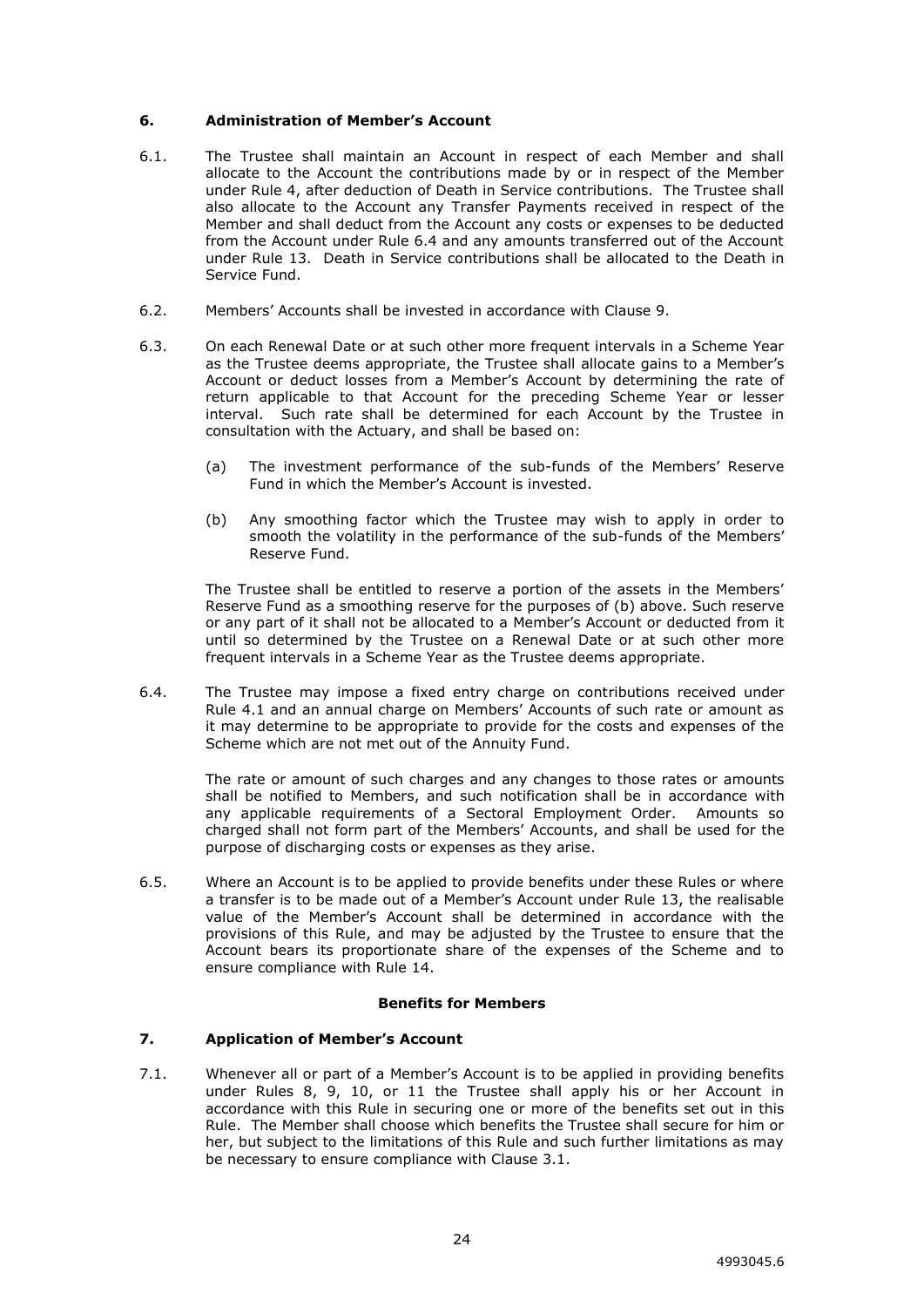- 7.2. Where the Member's Account is being applied on or after 1 January 2019 or such earlier date as the Trustee may determine, the Member may elect to receive a lump sum payment out of his or her Account of up to the maximum lump sum which the Revenue Commissioners will permit the Scheme to provide from time to time. If the Member's Account is being applied on any date which is earlier than that, the Member may elect to receive a lump sum payment of up to one hundred per cent of his or her Voluntary Contribution Proceeds plus twenty-five per cent of the remainder of his or her Account, or such lesser maximum lump sum as the Revenue Commissioners will permit the Scheme to provide.
- 7.3. The Member may elect to apply any balance of his or her Account, after payment of any lump sum chosen under Rule 7.2, to provide a pension under any one of  $(a)$ ,  $(b)$ ,  $(c)$  or  $(d)$  below:
	- (a) A pension which shall not increase, and which shall be paid as follows:
		- (i) The pension will be payable for a minimum of five years and for the remaining life of the Member thereafter, and
		- (ii) when payment of the pension ceases, a further pension of fifty per cent of the initial amount will be payable for the remaining life, if any, of the Member's Designated Dependant; or
	- (b) A pension which shall increase at a compound annual rate of three per cent each year, and which shall be paid as follows:
		- (i) The pension will be payable for a minimum of five years and for the remaining life of the Member thereafter, and
		- (ii) when payment of the pension ceases, a further pension of fifty per cent of the amount payable at the date it ceases will be payable for the remaining life, if any, of the Member's Designated Dependant, and
		- (iii) this further pension shall also increase at a compound annual rate of three per cent each year; or
	- (c) A pension which shall not increase, and which shall be payable for a minimum of five years and for the remaining life of the Member thereafter; or
	- (d) A pension which shall increase at a compound annual rate of three per cent each year, and which shall be payable for a minimum of five years and for the remaining life of the Member thereafter.
- 7.4. A Member who at the date of application under Rule 7.3 is married or in a civil partnership (within the meaning of the Civil Partnership and Certain Rights and Obligations of Co-Habitants Act, 2010) and is co-habiting with his or her spouse or Civil Partner shall be entitled to elect a pension under Rule 7.3(c) or (d) **PROVIDED THAT** the Member's spouse or Civil Partner consents in writing to such an election in such form as the Trustee shall determine in its discretion from time to time.
- 7.5. A pension payable under Rule  $7.3(a)(i)$  or  $(b)(i)$  or  $7.3(c)$  or  $(d)$  shall be paid to the Member and, if he or she dies before the pension has been paid for five complete years, to the Member's legal personal representatives or to any one or more of the Dependants of the Member in such shares as the Trustee in its discretion shall decide. A pension payable under Rule 7.3(a)(ii) or (b)(ii) shall be paid to the Member's Designated Dependant, as determined at the date of application of the Member's Account under Rule 7.3.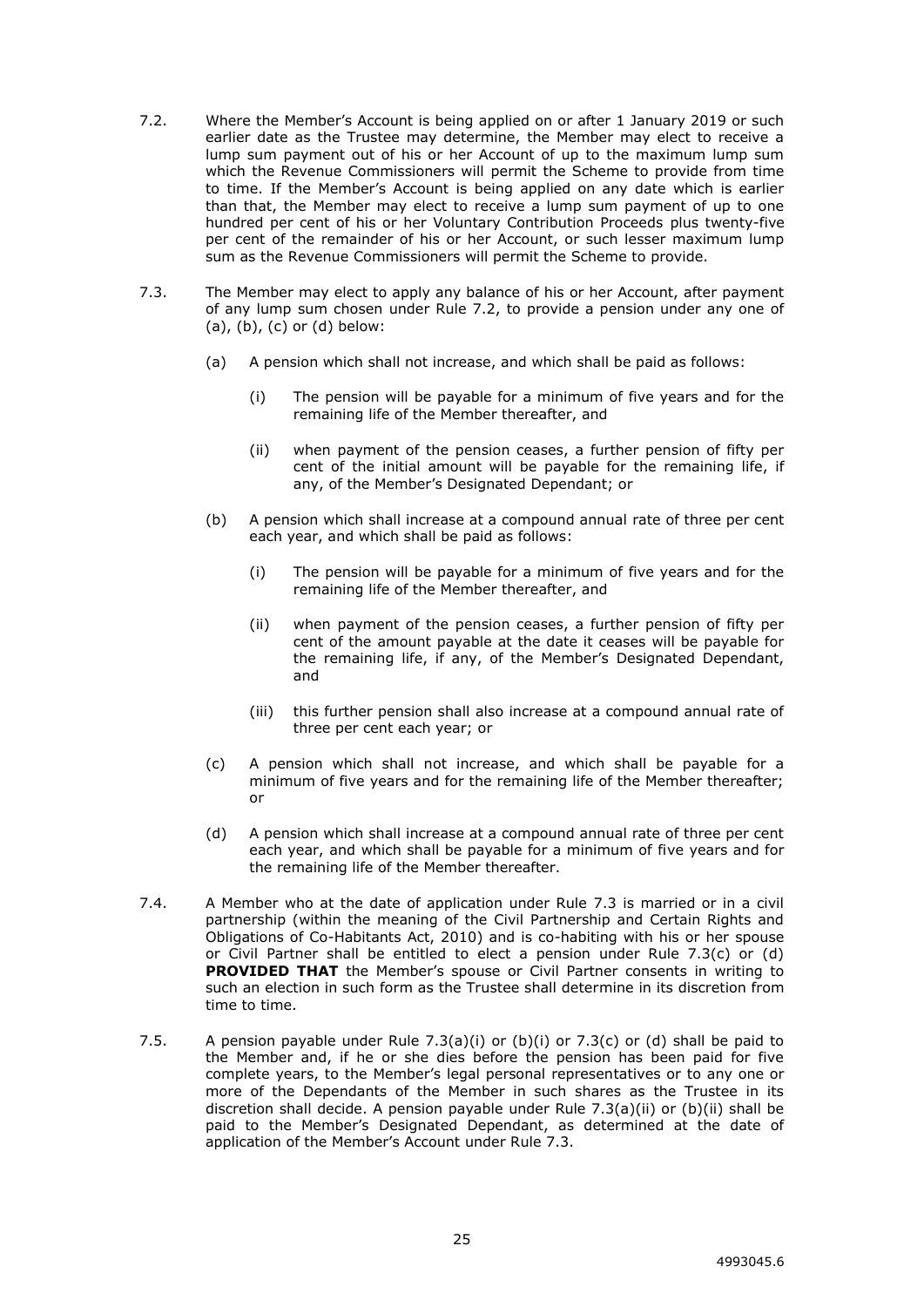Any designation by a Member of a Designated Dependant shall be by written communication to the Trustee prior to the date of application of the Member's Account under Rule 7.3, and the Member shall furnish any additional information which the Trustee may require to satisfy themselves that the person so designated is a valid Designated Dependant under these Rules.

- 7.6. The Trustee may provide any benefit to be secured under Rule 7.2 by payment out of the Member's Account. The Trustee may provide any benefit to be secured under Rule 5.6 or Rule 7.3 by:
	- (a) payment out of the Fund, or
	- (b) by the purchase of annuity contracts or other suitable policies or contracts of assurance.

Any pension benefit secured under Rule 7.3 shall be of such amount as the Member's Account or relevant portion of the Account applied to provide the benefit will secure, which shall be determined by the Trustee on the advice of the Actuary, where the benefit is paid out of the Fund, and by the relevant Life Office, where an annuity or annuities are purchased.

The Member shall furnish to the Trustee such evidence and information as the Trustee or, where applicable, the Life Office may require to determine the amount of pension benefit which may be secured on his or her behalf, including evidence of age, health and any other relevant factors concerning the Member or his or her Designated Dependant. Failing evidence as aforesaid, the Trustee may modify the amount of benefit which may be secured to reflect such lack of evidence, after consulting the Actuary.

- 7.7. As an alternative to the application of the Member's Account in accordance with Rule 7.2 or 7.3, the Trustee may pay, at the option of a Member entitled to so elect under Section 772 of the Taxes Act, an amount determined in accordance with the provisions of Section 772 to an approved retirement fund or to the Member, as the case may be.
- 7.8. Where the Member has elected to receive the maximum lump sum permitted under Rule 7.2 and the balance of his or her Account then remaining is less than €20,000, the Member may, if the Revenue Commissioners so permit, elect to receive a further lump sum payment equal to the balance of his or her Account.

#### <span id="page-29-0"></span>**8. Benefits at Normal Pension Date**

If a Member leaves the service of the Employers at Normal Pension Date, the Trustee shall apply his or her Account in providing benefits upon the later of his or her Normal Pension Date and the date on or prior to the Member's seventieth anniversary of birth on which the Trustee receives notification that the Member has left service.

# <span id="page-29-1"></span>**9. Benefits after Normal Pension Date**

- 9.1. If the Member remains in the service of the Employers after Normal Pension Date and leaves service at a later date, not later than his or her seventieth anniversary of birth, the Trustee shall apply his or her Account in providing benefits upon the later of his or her date of leaving service and the date on or prior to the Member's seventieth anniversary of birth on which the Trustee receives notification that the Member has left service.
- 9.2. A Member who continues in service after Normal Pension Date may at any time elect, instead of waiting until his or her later date of retirement, to have his or her Account applied in providing benefits at Normal Pension Date or at any date between Normal Pension Date and his or her later date of retirement.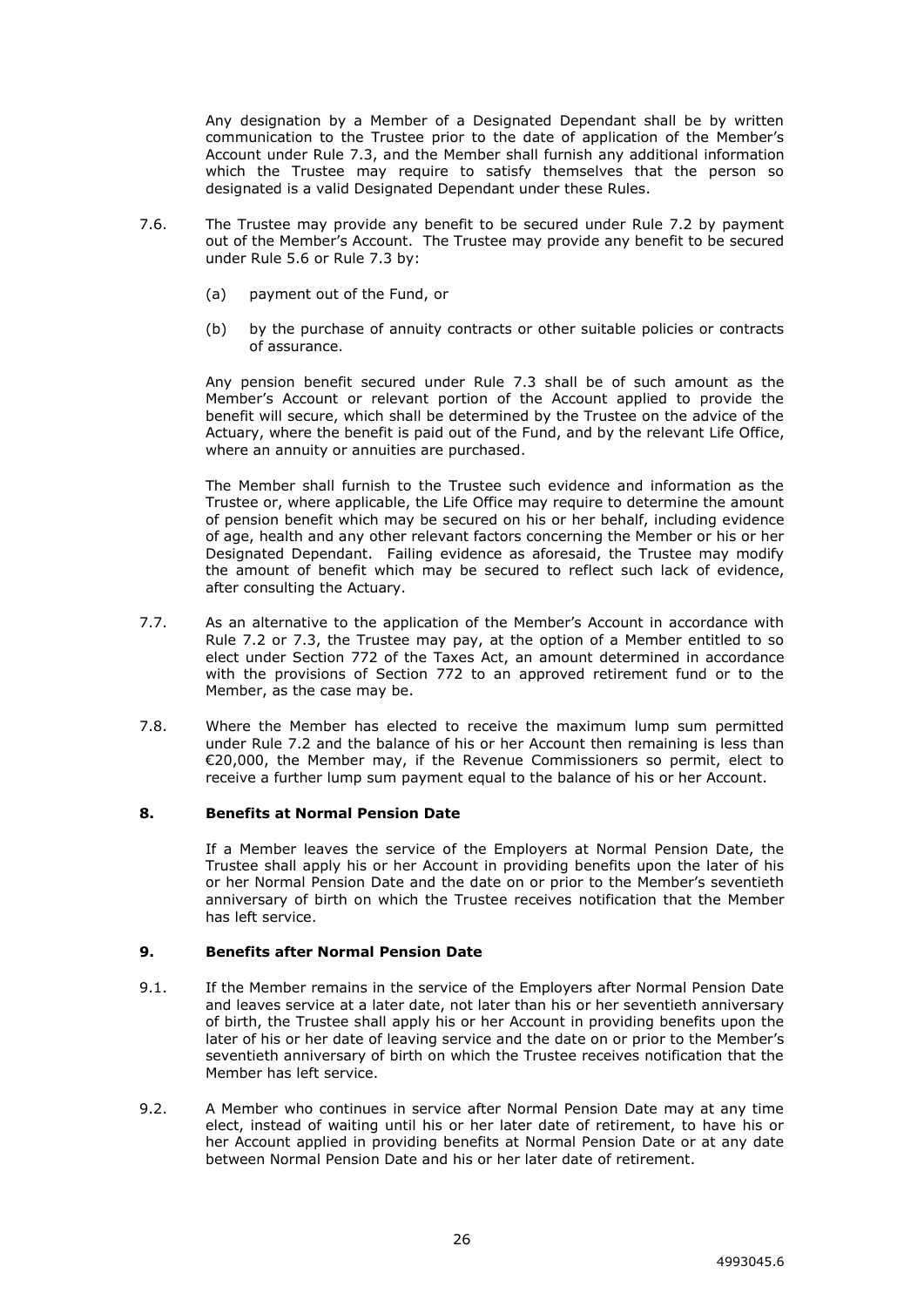## <span id="page-30-0"></span>**10. Benefits on Retirement before Normal Pension Date**

- 10.1. If a Member leaves the service of the Employers before Normal Pension Date:
	- (a) after attaining age sixty, or
	- (b) after attaining age fifty and where no contribution has been made to the Scheme in respect of the Member for a period of 5 years or more, or
	- (c) on account of Ill-health,

he or she may elect to have his or her Account applied in providing benefits at his or her date of leaving service instead of at his or her Normal Pension Date provided that, in the case of (b), such an election may only be made on or after 1 January 2019 or such earlier date as the Trustee may determine. Otherwise, his or her Account shall be applied on the later of the dates specified in Rule 8.

10.2. If the Member's Ill-health is in the opinion of the Trustee so severe that the Member is incapable of any employment or occupation, whether in the Construction Industry or otherwise, the Trustee may, in its absolute discretion, enhance the benefits which may be secured for the Member under these Rules to such extent as it, in consultation with the Actuary, shall decide, provided that there is sufficient funding available under the Annuity Fund of the Scheme to do so.

## <span id="page-30-1"></span>**11. Withdrawal**

- 11.1. If a Member leaves the service of the Employers without being entitled to benefits under any of the preceding Rules, he or she shall be entitled to have his or her Account applied in providing benefits:
	- (a) at his or her Normal Pension Date, or
	- (b) at the request of the Member, on another date not earlier than his or her sixtieth anniversary of birth, or
	- (c) at the request of the Member, where no contribution has been made to the Scheme in respect of the Member for a period of 5 years or more, on another date not earlier than his or her fiftieth anniversary of birth

provided that option (c) shall only be available on or after 1 January 2019 or such earlier date as the Trustee may determine.

11.2. A former Member in respect of whom any part of his or her Account has yet to be applied in providing benefits under Rule 11 shall be treated as a Member for the purposes of Rule 6, Rule 11 and Rules 13 to 22 inclusive, save for the purposes of any notifications under those Rules, until Normal Pension Date or his or her prior death or prior extinguishing of his or her Account.

# <span id="page-30-2"></span>**12. Death of a Member**

- 12.1. On the death of a Member either before Normal Pension Date or after Normal Pension Date, where such a Member remained in the paid service of the Employers after Normal Pension Date but had not yet reached the age of 66 and in respect of whom contributions had continued to be made in accordance with Rule 4.1(iii), and who at the date of death either
	- (i) was an Eligible Employee and was in the paid service of an Employer who had paid all contributions due from that Employer in respect of the Member under Rule 4.1 up to the date of death or to the extent that the Trustee or the Administrator had agreed a payment schedule for the recovery of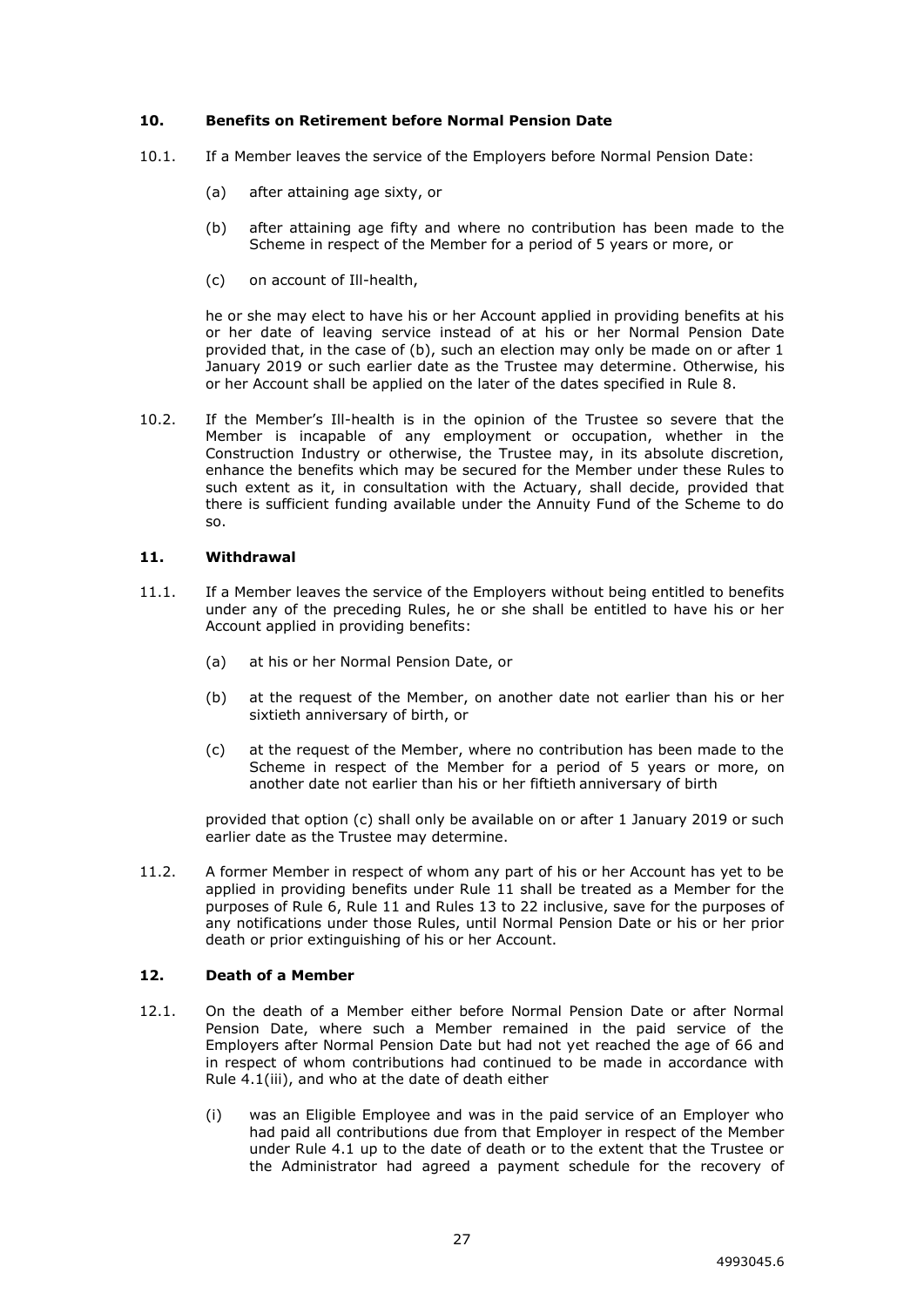arrears of contributions from the Employer, was fully in compliance with that schedule at the date of death, or

- (ii) was an Eligible Employee who, having left the paid service of an Employer within a period of 26 Weeks immediately prior to the date of death by reason of Ill-health or other incapacity (as to which the decision of the Trustee shall be final) or by reason of being on SOLAS Leave was unable to return to such service by reason of Ill-health, incapacity or SOLAS Leave within such period, whether he thereby ceased to be a Member or not, and
- (iii) in respect of whom, in both cases, not less than 26 weekly contributions had been paid in aggregate during the Member's period or periods of membership of the Scheme or the Previous Scheme

a lump sum shall be payable equal to the aggregate of:

- (a) the Member's Account, plus
- (b) a sum of  $£100,000$ , plus
- (c) a further sum in respect of each Child of the Member of  $E$ 3,175.

**PROVIDED THAT** where a Member who does not fall within (ii) above leaves the paid service of an Employer and other than for leaving paid service the Member would satisfy the conditions at 12.1(i) and 12.1(iii) above, and where the Member dies within 4 Weeks of leaving paid service without having been re-employed prior to his or her death, a lump sum shall be payable equal to the aggregate of:

- (a) the Member's Account, plus
- (b) a sum of €50,000.

On the death of a Member to whom this Rule 12.1 otherwise applies but who does not satisfy the conditions at (i) and (iii) or at (ii) and (iii) above or the proviso to conditions (i) and (iii) above, a lump sum shall be payable equal to his or her Account.

- 12.2. On the death of a Member in the service of the Employers on or after Normal Pension Date to whom Rule 12.1 does not apply and whose Account has not yet been applied to provide benefits under Rule 9.2, a lump sum shall be payable equal to his or her Account.
- 12.3. On the death of a former Member whose Account has not yet been applied in providing benefits under Rule 11, a lump sum shall be payable equal to his or her Account.
- 12.4. The total of any lump sum arising under Rule 12 shall be paid to the Member or former Member's legal personal representatives or, except to the extent that it is payable under Rule 12.3 and relates to his or her Preserved Account, paid or applied in whole or in part:
	- (a) to or for the benefit of, or
	- (b) to any person or persons or body corporate, including the Trustee, appointed by them for the purpose to be held by such person or persons or body corporate upon Subsidiary Trusts for the benefit of,

any one or more of the Member or former Member's Beneficiaries living at his or her death and in such shares and in such manner as the Trustee shall in its absolute discretion decide.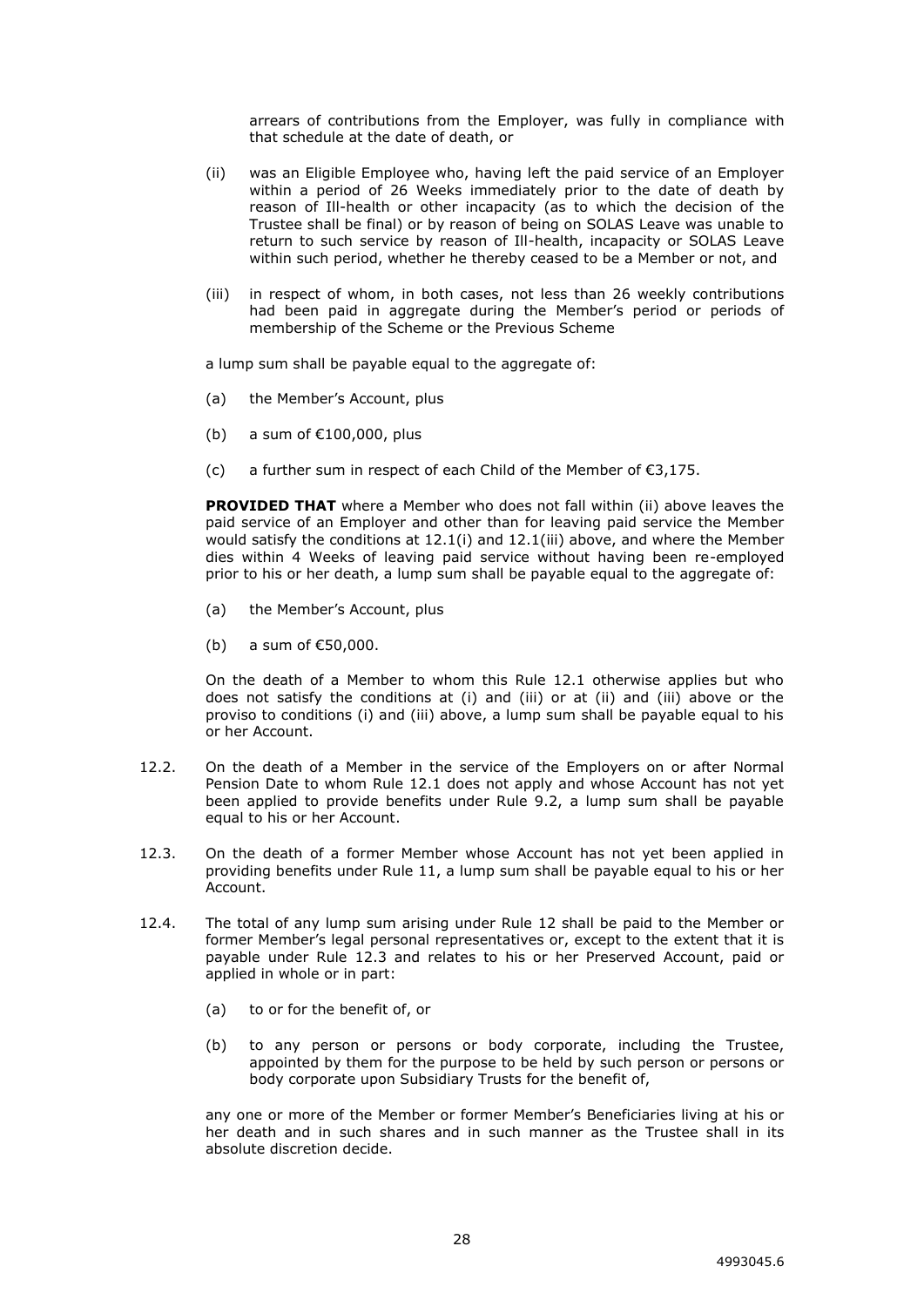The Trustee may defer payment or application in whole or in part for a period not exceeding two years from the date of the Member or former Member's death if in its opinion such deferment is necessary for the Trustee to determine who is to benefit. No payment shall be made to the legal personal representatives which would pass to the State as ultimate intestate successor.

Any lump sum payable under Rule 12 shall be reduced if necessary to comply with Clause 3.1, and an amount equal to the amount of the reduction shall be applied to purchase from a Life Office or to secure by payment out of the Fund a non-commutable and non-assignable annuity or annuities for such one or more of the Member or former Member's Dependants and in such shares as the Trustee in its absolute discretion shall determine. Where the annuity is paid out of the Fund, it shall be of such amount as the Trustee shall determine on the advice of the Actuary.

- 12.5. The Trustee may determine that some or all of the benefits payable under Rule 12.1(b) and (c) should be underwritten by a Life Office and, in order that the benefits may be underwritten upon terms which it considers reasonable, it may from time to time determine that, notwithstanding anything in Rule 12, the benefits should be payable only to the extent, and upon the terms and conditions, which it specifies.
- 12.6. The Trustee may, subject to compliance with the requirements of any applicable Sectoral Employment Order, decide that evidence of health and insurability and details of any climatic, occupational or other special hazards to which a Member may be subject should be furnished to the satisfaction of the Trustee in respect of each Member when he or she first joins the Scheme or on an occasion when he or she qualifies for an increase in benefit under Rule 12.1(b) and (c). Failing evidence as aforesaid or where the Member is subject to any special hazards no benefit shall be payable under Rule 12.1(b) and (c), or the amount of benefit payable shall be modified as the Trustee on the advice of the Actuary decides.
- 12.7. Where a Member changes Employer, and his or her new Employer does not register the Member as a Member of the Scheme in its employment within 21 days of the change, no benefits shall be payable under Rule 12.1 (b) or (c) until the Employer so registers the Member and the other conditions of Rule 12.1 are satisfied. An Employer shall not be entitled to register a Member after he has died.

## <span id="page-32-0"></span>**13. Transfer Out**

- 13.1. Subject to Rule 13.2 and 13.3, a transfer of assets out of his or her Account may be made in respect of any Member or former Member to:
	- (a) the trustees or other persons having the necessary power of an Approved Scheme in which the Member or former Member concerned participates; or
	- (b) a Life Office either:
		- (i) for application under a contract, written in the name of the Member or former Member, which is approved by the Revenue Commissioners for the purposes of receiving transfer payments from retirement benefits schemes, or
		- (ii) to purchase an immediate or deferred annuity policy or other suitable assurance policy free of future premiums written in the name of the Member or former Member to secure some or all of the benefits payable to, or in respect of, him or her under these Rules; or
	- (c) the provider of a Personal Retirement Savings Account which the Member or former Member has established with that provider subject to the conditions prescribed at law for such a transfer; or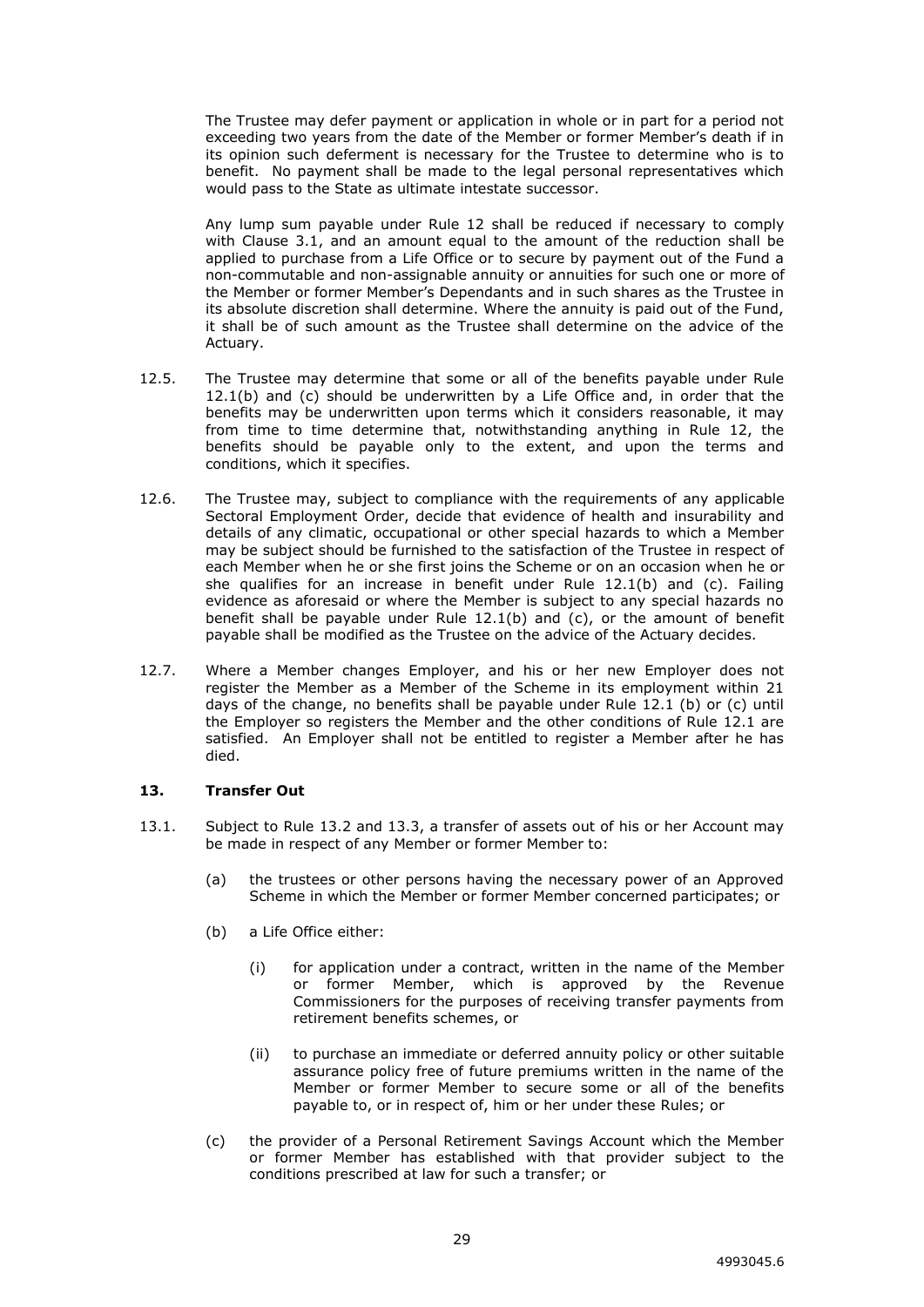- (d) a scheme which is not a funded scheme, which provides or is capable of providing a long service benefit, the trustees of which are willing to accept payments so made, or where so prescribed by law and in accordance with any conditions prescribed, to another arrangement for the provision of retirement benefits established within or outside the State.
- 13.2. The Trustee shall make a transfer under Rule 13.1 if required by law to do so.
- 13.3. In any other case, the Trustee may make a transfer under Rule 13.1 either:
	- (a) with the consent of any Member or former Member concerned, or
	- (b) without his or her consent, if
		- (i) the transfer is made to another scheme of the Employers, or
		- (ii) to the extent that the transfer relates to a Preserved Account, it may be made without consent in accordance with the Pensions Act.
- 13.4. A transfer under Rule 13.1 shall be of an amount equal to the realisable value of the Account of the Member or former Member concerned at the date of the transfer or at another date if so required under the Pensions Act, provided that the amount of such transfer payment may be limited or reduced in the circumstances prescribed in the Pensions Act.
- 13.5. The Trustee shall, in respect of each Member or former Member concerned, notify the person or persons to whom a transfer is made under Rule 13.1 of the information needed to administer the transfer and of any requirements imposed by the Revenue Commissioners under the Taxes Act.
- 13.6. Where a transfer is made for any Member or former Member under Rule 13.1, his or her Account shall be extinguished.

#### <span id="page-33-0"></span>**14. Excess Proceeds**

Subject always to Clause 17, if by reason of Clause 3.1 or otherwise any part of a Member's Account remains after the full provision of benefits for that Member under these Rules, it shall be retained in the Fund and applied for the purposes of the Scheme.

#### **Benefit Provisions**

#### <span id="page-33-1"></span>**15. Payment of Pensions**

Every pension shall be paid by equal monthly amounts, the first payment being made as soon as practicable after the pension has fallen due for payment and the Trustee has been provided by the Member with such information as may be necessary to enable it to commence payment.

#### <span id="page-33-2"></span>**16. Unclaimed Benefits**

No Member for the time being entitled to a benefit under these Rules may claim that benefit if the Trustee receives notification of the Member's entitlement later than the Member's seventy first anniversary of birth, and the Trustee shall be under no duty to inquire as to whether a Member is entitled to a benefit under these Rules.

No other person entitled to the receipt of a benefit under these Rules may claim that benefit more than a year after it has fallen due for payment if the reason for the non-payment of the benefit is:

(a) the failure of that person to claim it, or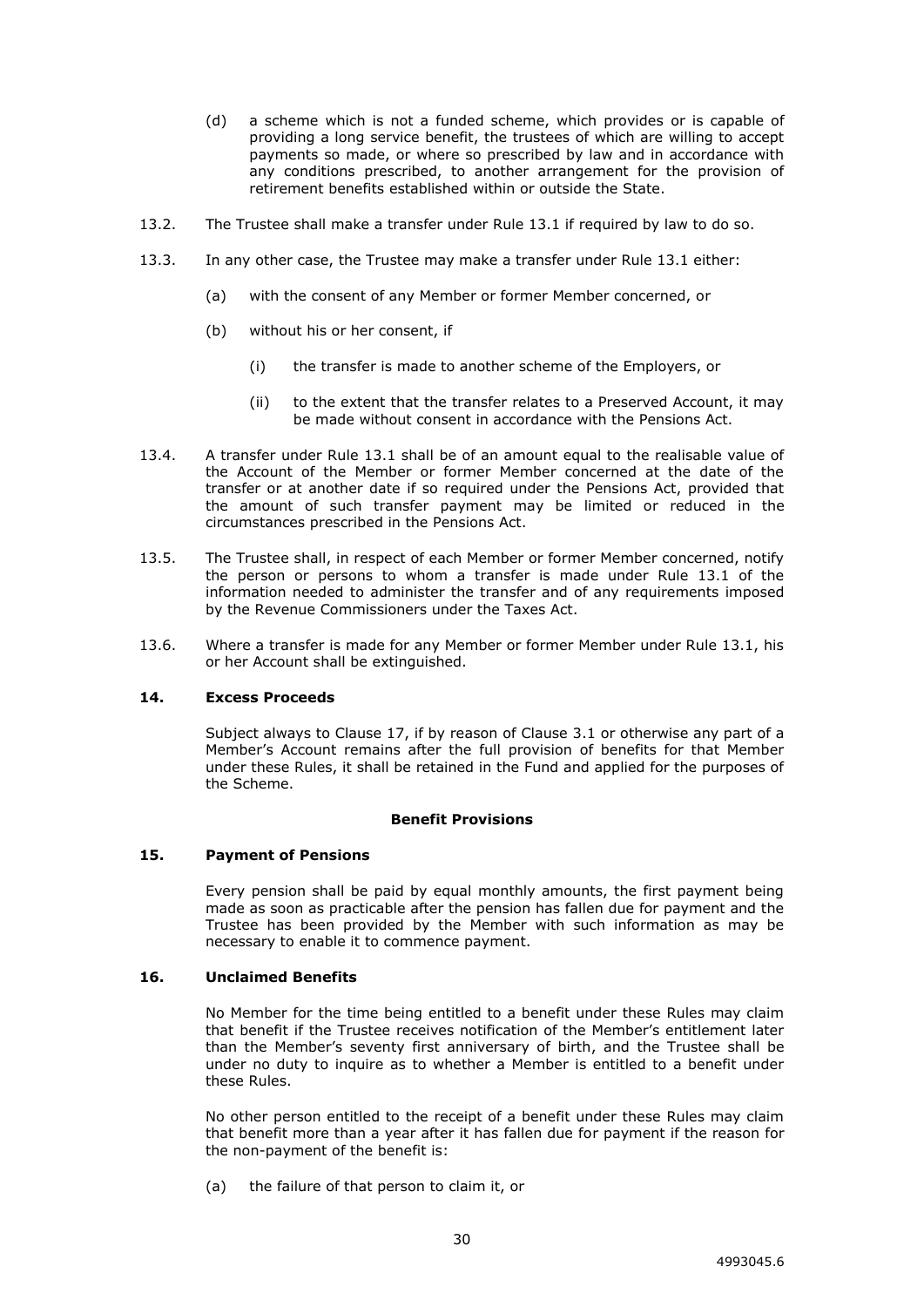- (b) the lack of knowledge by the Trustee:
	- (i) of the existence or whereabouts of that person, or
	- (ii) of any fact or facts entitling that person to the benefit.

Provided that the Trustee may pay an unclaimed benefit or any part of it if in its absolute discretion it thinks fit, and shall do so if so required under Clause 3.2.

## <span id="page-34-0"></span>**17. Evidence and Information**

A Member or any other person entitled to benefit under the Rules must produce any evidence and information which the Trustee may reasonably require for the purposes of the Scheme.

If any evidence or information is not supplied, proves to be inaccurate or shows that evidence or information previously supplied was inaccurate, the Trustee may, with the advice of the Actuary where actuarial calculations are required, alter the amount of or the terms applicable to, or withhold or cease payment of, any benefit payable under the Rules.

## <span id="page-34-1"></span>**18. Non-Assignability**

No benefit payable or to be paid under the Rules shall be surrendered (except as provided under the Rules) or assigned. Subject to Clause 3.2, if any beneficiary or prospective beneficiary:

- (a) attempts to alienate, charge or anticipate any benefit, or
- (b) does or permits any act or thing by which a benefit would, if it belonged to him or her absolutely, be or become wholly or in part payable to another person, whether by operation of law or otherwise,

that benefit shall cease to be payable or paid. In that event the Trustee may, in case of hardship, apply the benefit or any part of it for the support or maintenance of the beneficiary or the beneficiary's spouse, Civil Partner, children, remoter issue or dependants or any of them, but in no case shall any payment be made to an assignee or purported assignee.

# <span id="page-34-2"></span>**19. Incapacity of a Beneficiary**

- 19.1. Any pension or annuity payable in respect of any Child may be paid at the discretion of the Trustee either:
	- (a) to any one or more persons
		- (i) having guardianship or custody, or
		- (ii) who is or are responsible for the maintenance,

of the Child as the income of the Child or (if the Trustee so determines) as the income of that person or those persons, or

- (b) directly to the Child.
- 19.2. If the Trustee is advised that a person who is entitled to receive a benefit under the Rules (the "Entitled Person") may lack capacity, as defined in the Assisted Decision-Making (Capacity) Act, 2015 the Trustee shall be directed in its future dealings with the Entitled Person by reference to and in accordance with the Assisted Decision-Making (Capacity) Act, 2015. In doing so, the Trustee is hereby granted any necessary authority to pay and/or apply any benefits for the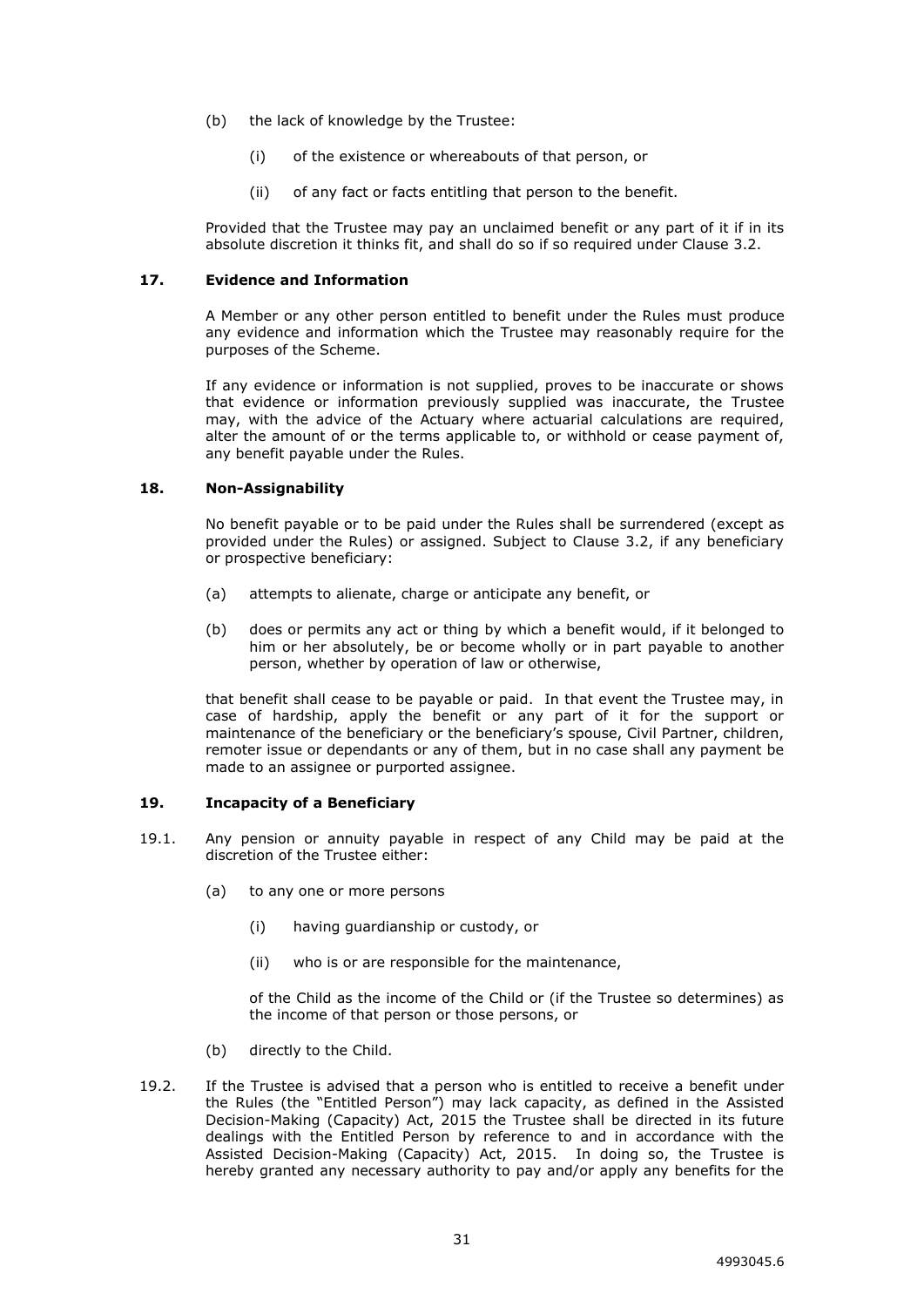Entitled Person under the Rules to another person or persons to be held on behalf of or for the benefit of the Entitled Person. Any such payment or application shall be a complete discharge to the Trustee for the moneys so paid or applied.

#### <span id="page-35-0"></span>**20. Payment without Representation**

In any case where representation has not been taken out to the estate of a deceased person, any sum or sums not exceeding in the aggregate €5,000 payable by the Trustee to the legal personal representatives of the deceased may at the absolute discretion of the Trustee be paid to the spouse or Civil Partner or any relative of the deceased and any payments so made shall be a complete discharge to the Trustee for the moneys so paid.

#### <span id="page-35-1"></span>**21. Tax or Duty payable to the Revenue Commissioners**

Where any benefit payable under these Rules gives rise to a liability to pay any tax or duty to the Revenue Commissioners, the Trustee shall apply the benefit, or part of it, in payment of the tax or duty (including any interest due) and deduct the amount so paid from the benefit, unless provision has been made for the liability to their satisfaction.

#### **General Provisions**

#### <span id="page-35-2"></span>**22. Provisions for Fraud or Dishonesty**

If the Trustee is notified by the Employers that any Member has been discharged from the service of the Employers on account of his fraud, dishonesty or wilful damage to the property of the Employers or that a Member has resigned in order to avoid such a discharge, the Trustee may subject to Clause 3.2 deduct from any benefits due to the Member the value as notified to it by the Employers of any moneys or goods misappropriated or damage suffered by the Employers. Any sum so deducted shall be paid over by the Trustee to the Employers whose receipt shall discharge the Trustee for it.

#### <span id="page-35-3"></span>**23. No Claim except under Deed or Rules**

No person, whether a Member or not, shall have:

- (a) any claim, right or interest upon, to or in respect of the Fund or any contributions to, or interest on, the Fund, or
- (b) any claim upon or against the Trustee, the Federation or the Employers in relation to the Scheme

except under and in accordance with the provisions of the Scheme.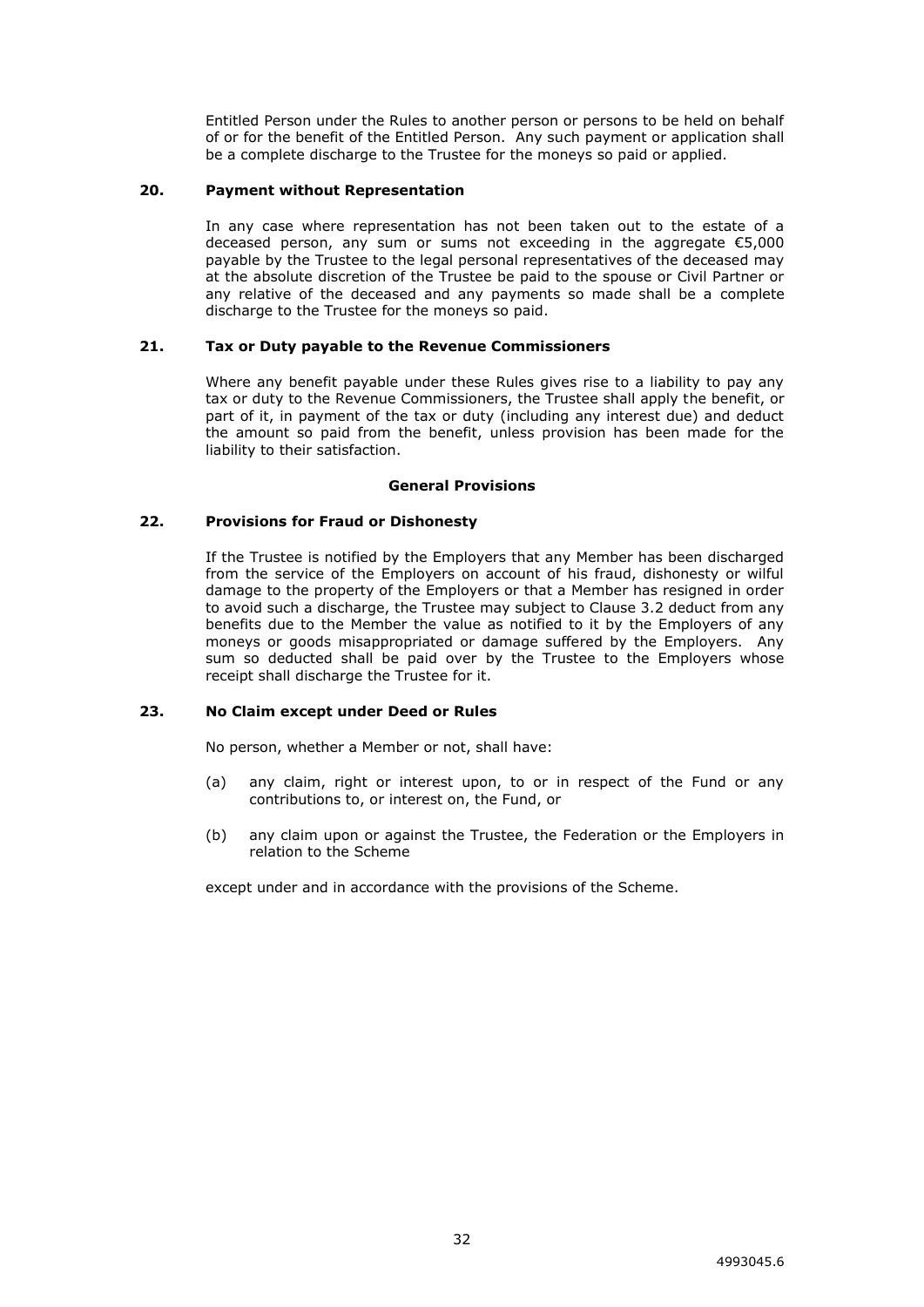## **THE APPENDIX**

## **Deed of Adherence to the Construction Workers' Pension Scheme**

#### **THIS DEED OF ADHERENCE** is made the day of 20

**BETWEEN CONSTRUCTION WORKERS' PENSION SCHEME TRUSTEES DESIGNATED ACTIVITY COMPANY** (being the Trustee) for the time being of the Construction Workers' Pension Scheme established by deed dated the 25 May 2006 (hereinafter called "**the Trustee**") of the One Part, **AND**

(hereinafter called "**the Adhering Employer**") of the Other Part.

# **WHEREAS:**

- 1. This Deed is supplemental, inter alia, to the Definitive Trust Deed and Rules<br>dated the 25 May 2006 (hereinafter as from time to the 25 May 2006 (hereinafter as from time to time amended in accordance with the terms thereof referred to as "**the Definitive Deed**"). Words and expressions and rules of construction used in the Definitive Deed are incorporated into this Deed by reference.
- 2. The Adhering Employer is desirous that certain of its employees shall be enabled to become Members of the Scheme and entitled to the benefits thereof and has agreed and undertaken with the Trustee to undertake such liability in respect of contributions to the Fund of the Scheme and such other obligations as are expressed in the Definitive Deed and the Trustee in consideration of such undertaking has agreed that such employees of the Adhering Employer as are eligible to become Members shall become Members.

**NOW THIS DEED WITNESSETH** and it is hereby agreed and declared as follows:

- 1. The Adhering Employer with the consent of the Trustee (hereby testified) is hereby admitted to participation in the Scheme as an Employer for the purpose of the Scheme with effect from the 20 .
- 2. The Adhering Employer hereby undertakes and covenants with the Trustee (and every other Adhering Employer and each of them) to pay the contributions due to be paid by it under the Scheme and any levies which the Trustee is entitled to make, including for the avoidance of doubt those arising under Rule 4.9, to the Trustee in accordance with the Definitive Deed as and when due.
- 3. The Adhering Employer further undertakes and covenants with the Trustee (and every other Adhering Employer and each of them) to pay to the Trustee any and all contributions which it is or was required to pay under the Deed of Variation dated 16 May 1994 for the Construction Federation Operatives' Pension Scheme (as amended), and which it has not paid to the Trustee of that scheme.
- 4. The Adhering Employer and the Trustee hereby covenant with each other (and with every other Adhering Employer and each of them) to perform and observe the covenants and obligations contained in the Definitive Deed insofar as the same are or ought to be performed by them respectively but so that the Trustee may be entitled to the same indemnities hereunder as they would be entitled to under the terms of the Definitive Deed.
- 5. The Adhering Employer hereby acknowledges the Trustee's right to sue for recovery of any sums due to be paid by it under the Scheme which it has not discharged including the discharge of any levies imposed by the Trustee under Rule 4.9 of the Scheme.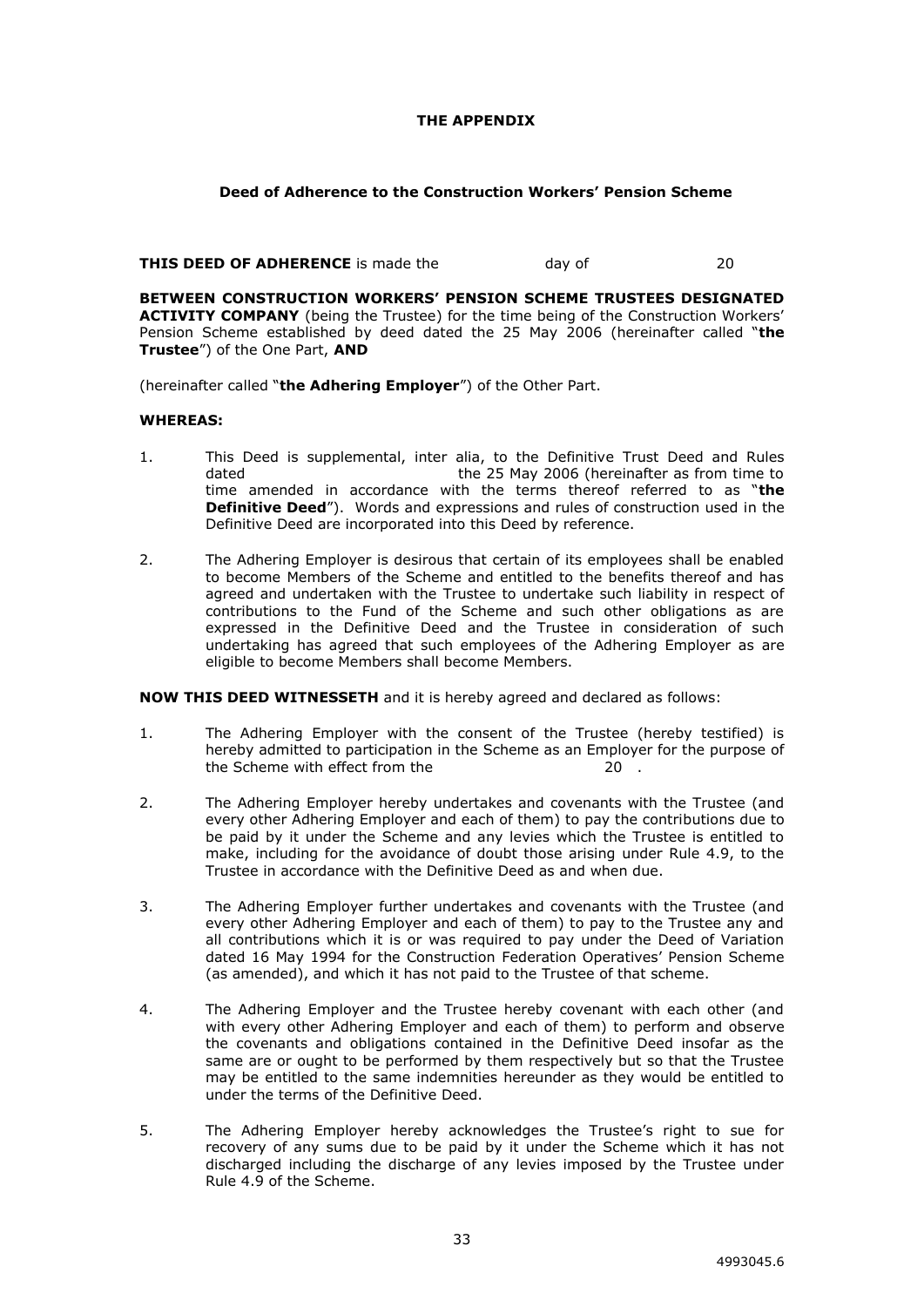**IN WITNESS WHEREOF** this Deed has been executed by the parties hereto on the above date

**PRESENT** when the Common Seal of **CONSTRUCTION WORKERS' PENSION SCHEME TRUSTEES DESIGNATED ACTIVITY COMPANY** was affixed hereto:-

> \_\_\_\_\_\_\_\_\_\_\_\_\_\_\_\_\_\_\_\_\_\_\_\_\_\_\_\_\_ Director

> > Director / Secretary

\_\_\_\_\_\_\_\_\_\_\_\_\_\_\_\_\_\_\_\_\_\_\_\_\_\_\_\_\_

\_\_\_\_\_\_\_\_\_\_\_\_\_\_\_\_\_\_\_\_\_\_\_\_\_\_\_\_\_

\_\_\_\_\_\_\_\_\_\_\_\_\_\_\_\_\_\_\_\_\_\_\_\_\_\_\_\_\_

This form of execution to be used by a Limited Company

**PRESENT** when the Common Seal of was affixed hereto:-

Director

Director / Secretary

This form of execution to be used by a Sole Trader or in the case of a partnership by each of the partners.

**SIGNED AND DELIVERED** as a deed by the said in the presence of:-